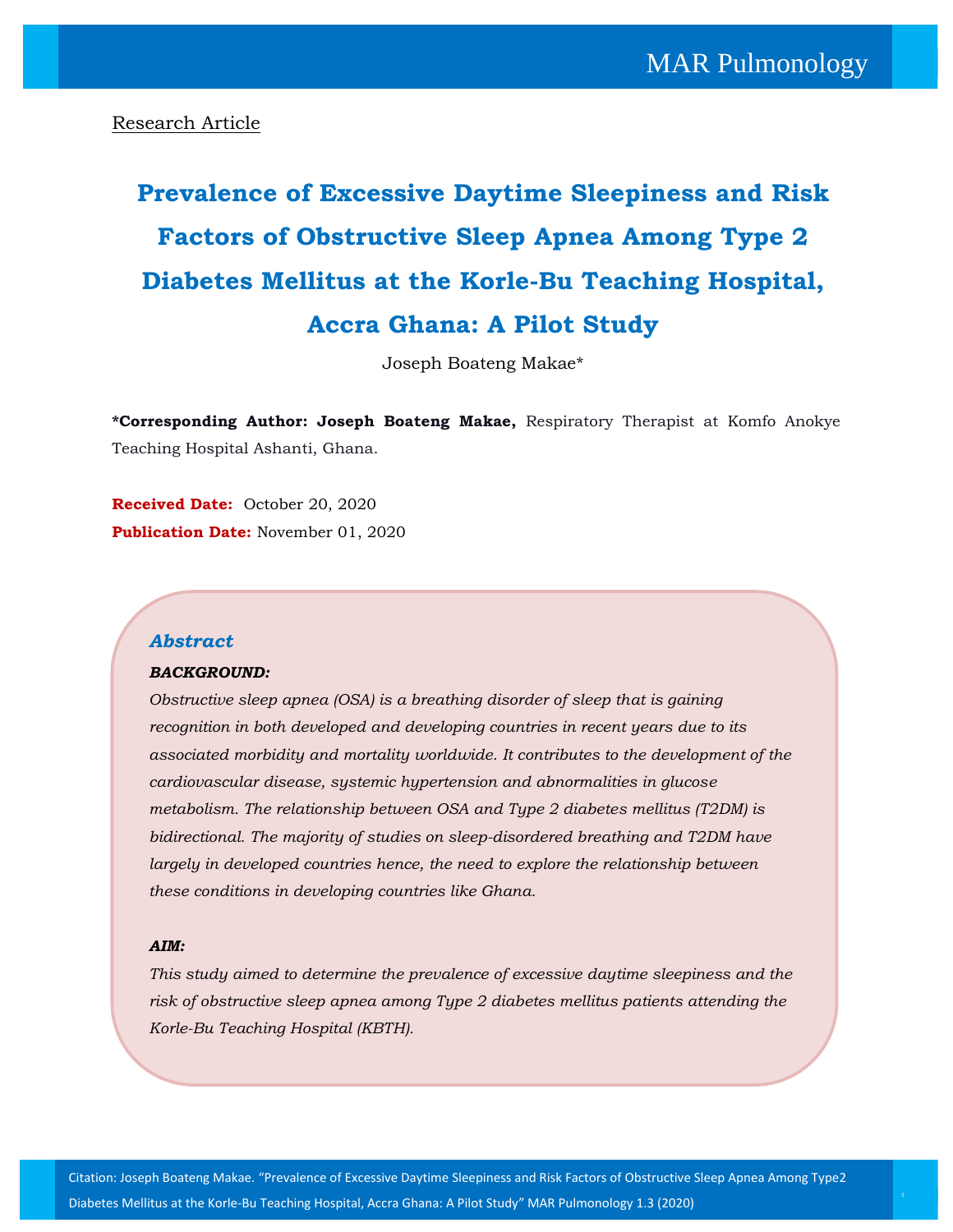#### *METHODS:*

*This study was a cross-sectional study. Telephone interviews were conducted on Type 2 diabetes mellitus patients attending the National Diabetic Management and Research Centre at the KBTH. These interviews were conducted to complete two validated questionnaires; the STOP-BANG questionnaire and the Epworth Sleepiness Scale (ESS) questionnaire which was used to assess the risk of OSA and the prevalence of excessive daytime sleepiness respectively. Patients' demographic characteristics were also collected using a structured questionnaire and anthropometric measurement extracted from patients' folders. The data was analyzed using SPSS version 22.0.*

#### *RESULTS:*

*The prevalence rate of excessive daytime sleepiness was high, 73.3% among the 60 Type 2 Diabetes patients who took part in the study. By STOP-BANG scores, patients who were at high and medium risk for obstructive sleep apnea were 15.0% and 65.0% respectively. However, a minority of the respondents had a low risk for OSA representing 20.0%. Combining patients with medium and high risk for OSA, the associated factors were found to be age > 55years, overweight, and obesity. Finally, correlation showed a significant linear relationship between STOP-BANG and ESS scores (r = 0.44; p < 0.01). This showed that there is a likelihood of T2DM patients having obstructive sleep apnea if they have excessive daytime sleepiness.*

#### *CONCLUSION:*

*The prevalence rate of excessive daytime sleepiness in T2DM patients was high as the compared lesser risk of obstructive sleep apnea. It can be concluded that there is a significant relationship between OSA and EDS in Type 2 Diabetes patients.*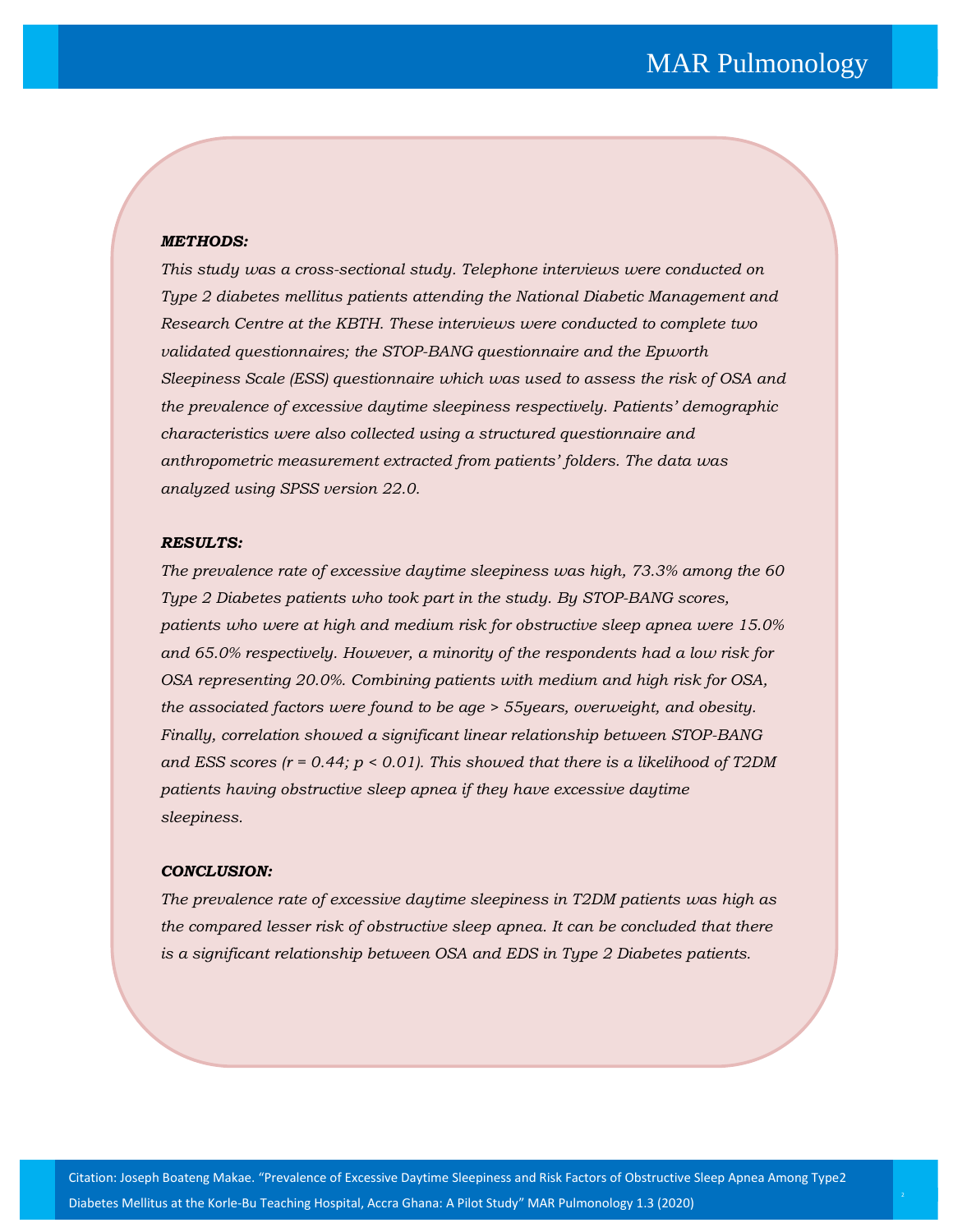## **Introduction**

#### **1.1 BACKGROUND**

Obstructive Sleep Apnea (OSA) refers to a form of sleep-disordered breathing which is characterized by recurring episodes of partial or complete obstruction of the upper airway during sleep resulting in repeated arousal and lack of restful sleep. OSA is associated with increased morbidity and mortality in the community. Notable clinical presentations of OSA include excessive daytime sleepiness, loud snoring, and observed pauses in a breath when asleep at night. Other symptoms include altered mental status, fatigue, loss of memory, restless sleep, gasping during sleep, and severe morning headaches. All these manifestations are a result of the frequent interruption of quality sleep during the night. There is the induction of nocturnal hypoxemia, hypercapnia, and sleep fragmentation due to recurrent episodes of airway obstruction of such patients (Kim et al., 2019). Evidence from previous studies suggests that obstructive sleep apnea influences the development of abnormalities in glucose metabolism (Punjabi & Polotsky, 2005), hypertension (Peppard et al., 2000), and cardiovascular disease (Peker et al., 2006). Both hospital and population-based investigation of OSA has revealed that about 50% of patients with OSA also have Type 2 Diabetes Mellitus (T2DM) and as much as 50% of patients with Type 2 Diabetes Mellitus have moderate-to-severe OSA (Resnick et al., 2003; Foster et al., 2009).

Type 2 Diabetes Mellitus is a condition characterized by an elevated concentration of glucose in the bloodstream (Cho et al., 2018). This is due to a deficiency in the production of insulin by the islet of Langerhans of the pancreas (WHO, 2018) or the destruction of insulin produced. T2DM is a complex disease that can be inherited or acquired through genetic mutation and also through environmental factors (Bais, 2005). T2DM poses macrovascular complications such as coronary artery disease and stroke (Yen, 2017) and also microvascular consequences that can affect the nervous system, kidney, and retina of the eye (Cho et al., 2018). Statistics show that there is a prevalence rate of 8.4% of diabetes mellitus globally and 3.8% in Ghana (IDF, 2017). Past studies investigating the relationship between OSA and T2DM have revealed a higher prevalence of OSA among T2DM patients even after adjusting for confounding variables like BMI and age.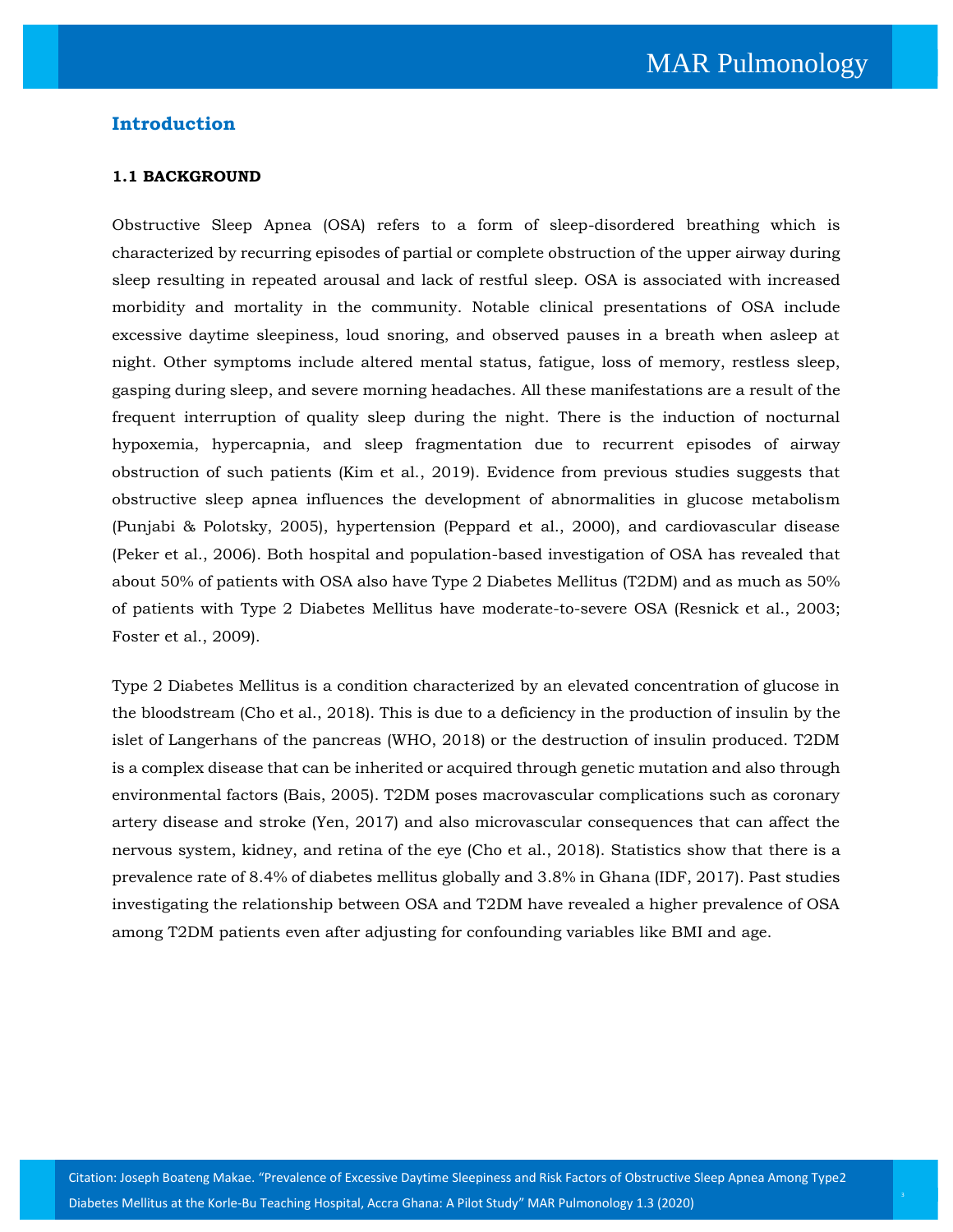#### **1.2 PROBLEM STATEMENT**

The association between Obstructive Sleep Apnea (OSA) and Diabetes Mellitus (DM) has raised public health concerns worldwide. Notwithstanding, the relationship between these two conditions has not been well understood in developing countries. According to the International Diabetes Federation (IDF), the estimated number of diabetes cases at the outpatient care setting in Ghana was 518,400 in the year 2017 (Primary Care Diabetes Europe: Colophon, 2017). Most of these patients mostly go undiagnosed for OSA and hence management of their condition is problematic. The presence of OSA in DM worsens

glycemic control and further contributes to DM-related cardiovascular complications. Despite the outstanding technological advancement to understand the bidirectional relationship between OSA and type 2 diabetes mellitus, few data are addressing the severity of the effect each condition has on the other (Moon et al., 2015).

A study conducted by Arosohn and colleagues in 2010 among 60 diabetes mellitus patients revealed that increasing severity of OSA was associated with poor glycemic control after adjusting for age, BMI, sex, race, number of diabetes medications, years of diabetes, total sleep, and physical exercise (Aronsohn et al., 2010). OSA and diabetes mellitus share common risk factors of age and obesity, which are also risk factors for cardiovascular disease. Predominantly, obesity is a prevalent risk factor. Studies have shown that a 10% increase in weight increases the risk of getting OSA by six-fold (Peppard, 2000). Hypoxaemia, evident in OSA has been shown to elevate inflammatory mediators in DM patients and this further worsens the condition of such patients. Even though OSA affects 24% of men and 9% of women, it is estimated that about 80 – 90% of patients are undiagnosed. (Young et al., 1997; Hussain et al., 2009). The public health burden of undiagnosed OSA cannot be underestimated due to its relationship with diabetes and cardiovascular diseases. Though, the implications OSA has on the management of T2DM has been elucidated in several studies (Hermans et al., 2009; Pillai et al., 2011) notwithstanding, OSA remains underdiagnosed and under-treated among individual populations with T2DM (West et al., 2006; Hermans et al., 2009; Pillai et al., 2011).

Additionally, the cost of management of DM is very high because of the comorbidities associated with it (Cho et al., 2018). It was therefore needful to investigate the risk of OSA and the prevalence of excessive daytime sleepiness in type 2 diabetes mellitus patients at the KorleBu Teaching Hospital using a questionnaire based approach.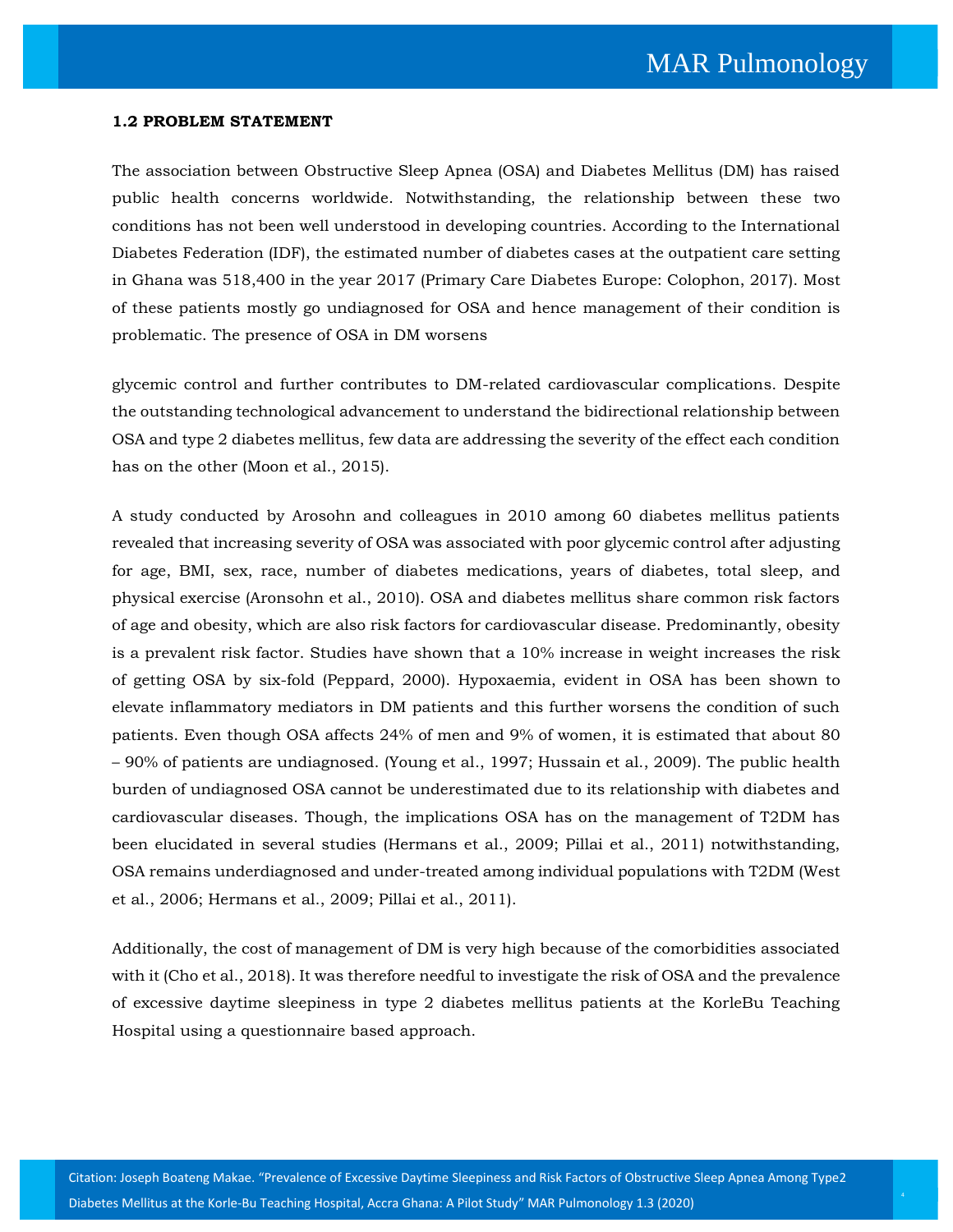#### **1.3 SIGNIFICANCE OF STUDY**

Given the comorbidities and complications associated with diabetes mellitus, patients are advised to adhere to management protocols. Early identification of modifiable risk factors of DM is very relevant in the prevention of long-term cardiovascular risks associated with DM (Go et al., 2017). Information from this study will help factor the treatment of OSA as part of the general management of T2DM. OSA is treatable using weight control and non-invasive ventilation with Continous Positive Airway Pressure (CPAP) device in T2DM patients. The knowledge obtained from this research will also allow relevant stakeholders of health to put preventive measures in place to curb the burden T2DM poses considering its association with sleep-disordered breathing. In effect, there would be a conservation of resources in terms of healthcare delivery. Information from this study will also serve as a reference for further studies for researchers investigating similar research questions.

#### **1.4 AIM**

This study aimed to determine the prevalence of excessive daytime sleepiness and the risk of obstructive sleep apnea among Type 2 Diabetes Mellitus patients attending the KorleBu Teaching Hospital (KBTH).

#### **1.5 OBJECTIVES**

The objectives of these studies were to:

1.Determine the presence of risk factors for OSA among T2DM patients at the KBTH.

2. Determine the prevalence of EDS among T2DM patients at the KBTH.

3.To determine the relationship between obstructive sleep apnea, excessive daytime sleepiness, and T2DM.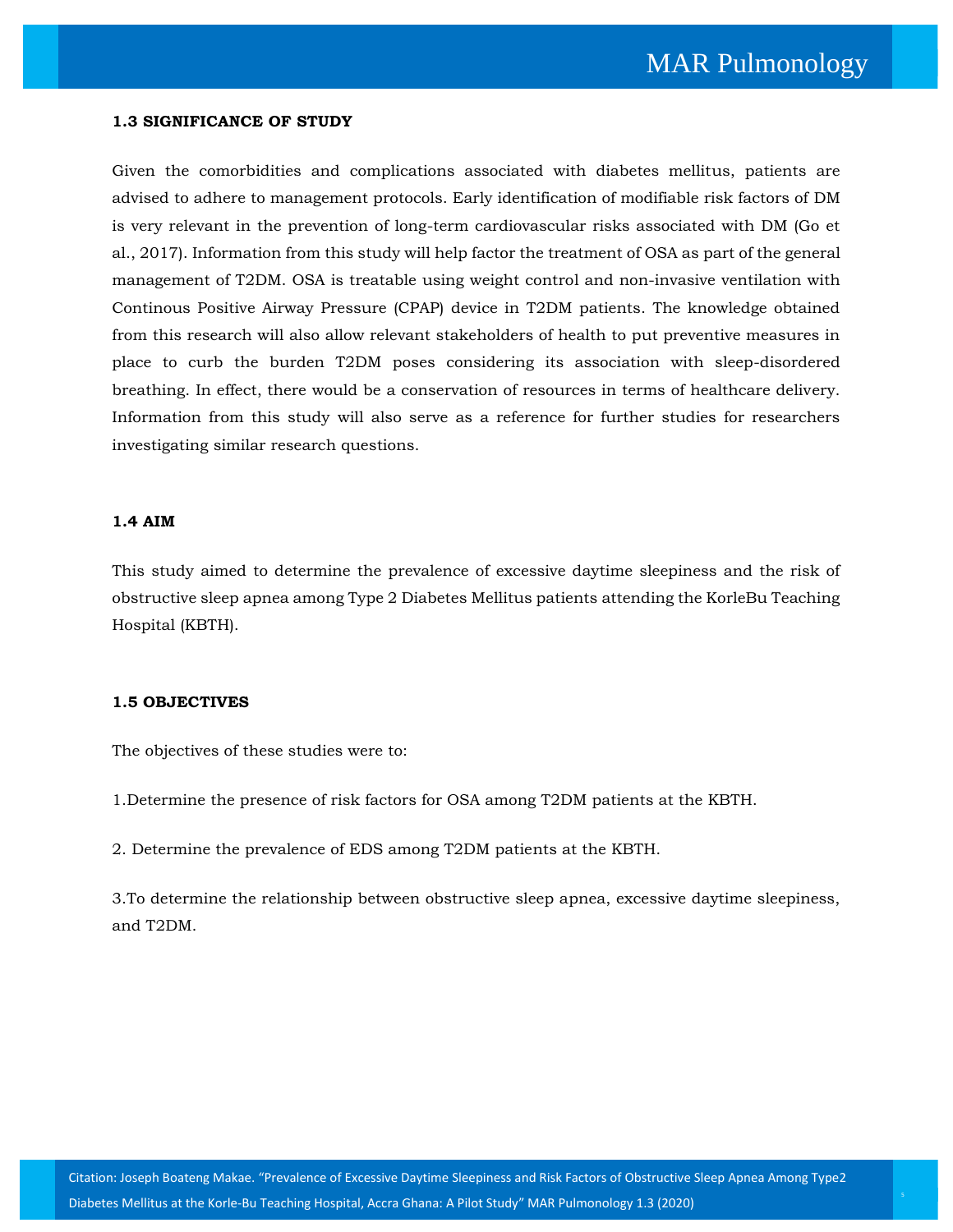## **Literature Review**

#### **2.1 OBSTRUCTIVE SLEEP APNEA (OSA)**

OSA is a sleep disorder that is characterized by a temporal but repetitive cessation of airflow (apnea and hypopnea) in the upper airways during sleep usually resulting in the reduction of blood oxygen levels. In 2012, Valipour indicated that patients with this condition usually experience at least 15 apneas (complete cessation of breath during sleep) and hypopneas (partial cessation of breath during sleep) a night. Patient populations with OSA commonly present with symptoms such as excessive daytime sleepiness, morning headaches, a history of witnessed apneas or gasping, sleep disturbance, and cognitive dysfunction (Parati et al., 2012). Classical symptoms manifested in men with OSA are sleepiness, snoring and witnessed apneas (Arnardottir & Gislason, 2016). However, women with OSA usually present with different symptoms such as nightmares, fatigue, mood disturbances, insomnia and as such are seldom considered for evaluation of sleep-disordered breathing and hence diagnosis mostly missed in women (Basoglu & Tasbakan, 2017).

#### **2.2 OBSTRUCTIVE SLEEP APNEA AND CARDIOVASCULAR DISEASE**

A study done by Lurie in 2011, indicated that OSA is associated with an increased risk for cardiovascular diseases. According to WHO (2018), though OSA is not life-threatening, however, if left untreated it can result in detrimental cerebrovascular and cardiovascular problems including hypertension, ischemic heart disease, stroke and diabetes.

OSA is an important subject to consider in hypertensive patients. There is an estimated percentage prevalence of 30 - 70% of hypertension in OSA patients (Kaw, 2014) with about

30% of hypertensive patients with undiagnosed OSA (Kaw, 2014; Anh & Van, 2016). About 50% of hypertensive patients have accompanying OSA with current evidence supporting the claim that OSA is one of the most prevalent secondary causes of elevated blood pressure (BP) in patients with chronic hypertension (Pedrosa et al., 2011). In normal healthy individuals, the physiological BP at night during sleep seems to decrease and is illustrated as a dipping pattern. However, in patients with OSA, this pattern is altered (non-dipping) considerably posing an adverse cardiovascular risk on such individuals (Endeshaw, White, Kutner, Ouslander,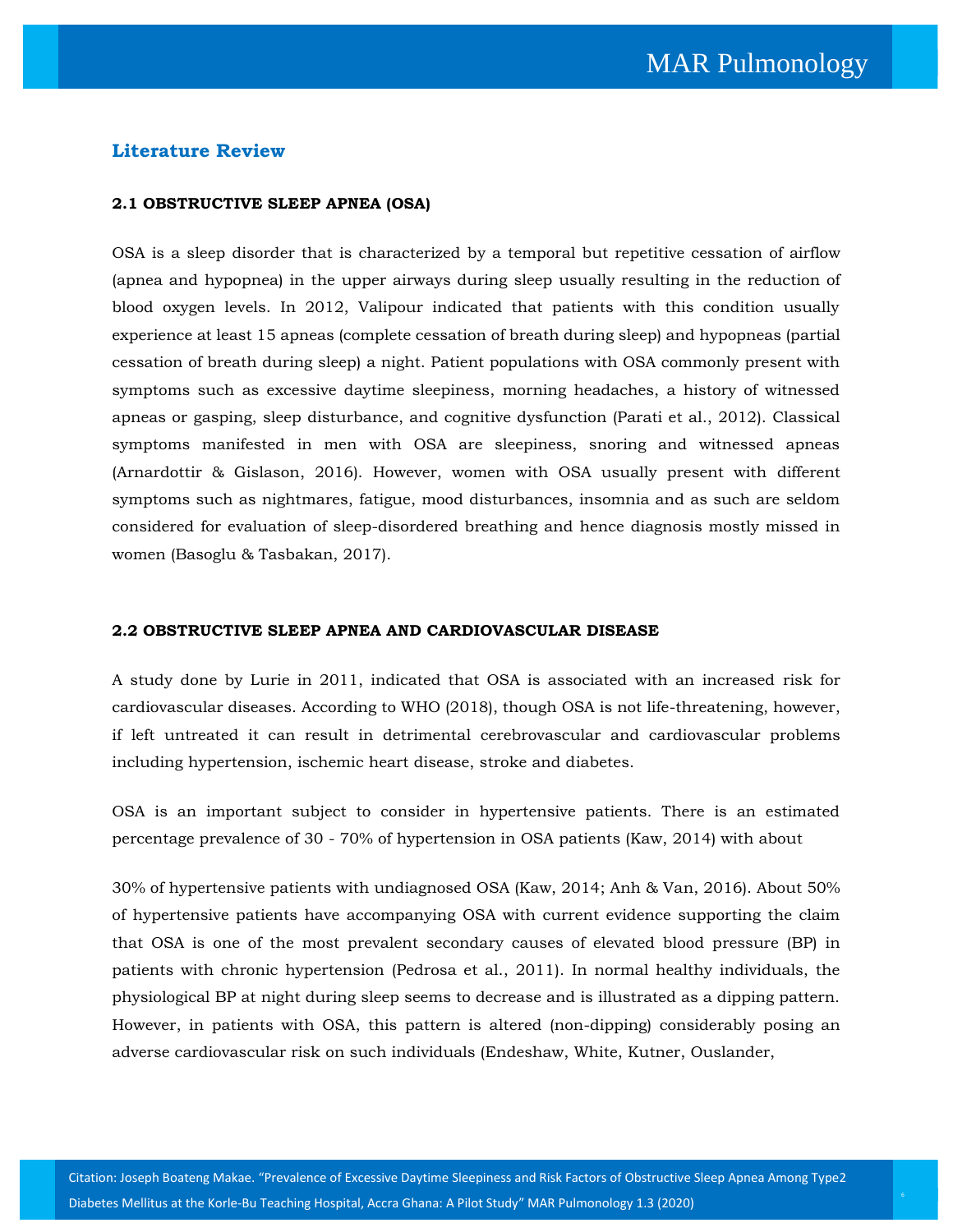& Bliwise, 2009). The periodic stimulation of carotid baroreceptors during apneic events in OSA patients at night tends to increase the arterial blood pressure gradually. The elevation in the pressure eventually causes hypertension, increases vascular resistance and potentially generates congestive heart failure (CHF). Post apneic hyperventilation with stimulation of carotid baroreceptors usually causes an elevation in blood pressure, which can go up to 240/130 mmHg (Miglis, Muppidi, During, & Jaradeh, 2016). About two-thirds of patients will finally have diurnal hypertension (Mohsenin, 2014).

#### **2.3 CLASSIFICATION OF OBSTRUCTIVE SLEEP APNEA**

The International Classification of Sleep Disorders (ICSD) classifies sleep-related breathing disorders into four (4) categories which are; obstructive sleep apnea (OSA) disorders, central sleep disorders, sleep-related hypoventilation disorders, and sleep-related hypoxemia disorder. Usually, more than one or even all these conditions could be present within the same patient, especially, OSA and central sleep apnea often co-exist in an exceedingly obese patient. Four primary contributors to OSA pathogenesis are identified and that they are a narrow, or collapsible upper airway causing "anatomical compromise" and "non-anatomical contributors which are; ineffective pharyngeal dilator muscle function during sleep, a coffee threshold for arousal to airway narrowing during sleep, and unstable control of breathing (Osman, Carter, Carberry, & Eckert, 2018). Each of those phenotypes may be a target during the therapeutic management of OSA.

#### **2.4 RISK FACTORS FOR OSA**

The risk factors of OSA are gender, age, obesity, smoking, alcohol intake, stroke, coronary artery disease, hypertension, diabetes mellitus. Previously, OSA was highly recognized in men but recent studies show that OSA is not as rare in women as believed globally (Haqqee, Jordan, & Allen, 2017). OSA is more prevalent in men than women and increases with age and obesity (Franklin and Lindberg, 2012). Male gender from studies has shown to be an independent risk factor for developing the syndrome with a two to three-fold higher prevalence in men than women based on epidemiological studies (Kawada, 2016).

The male-to-female ratio is estimated to be 2:1 in a general population. Relevant explanations with male predominance in a general population include hormonal effects on the upper airway muscles, gender differences concerning body fat distribution and distinct pharyngeal anatomy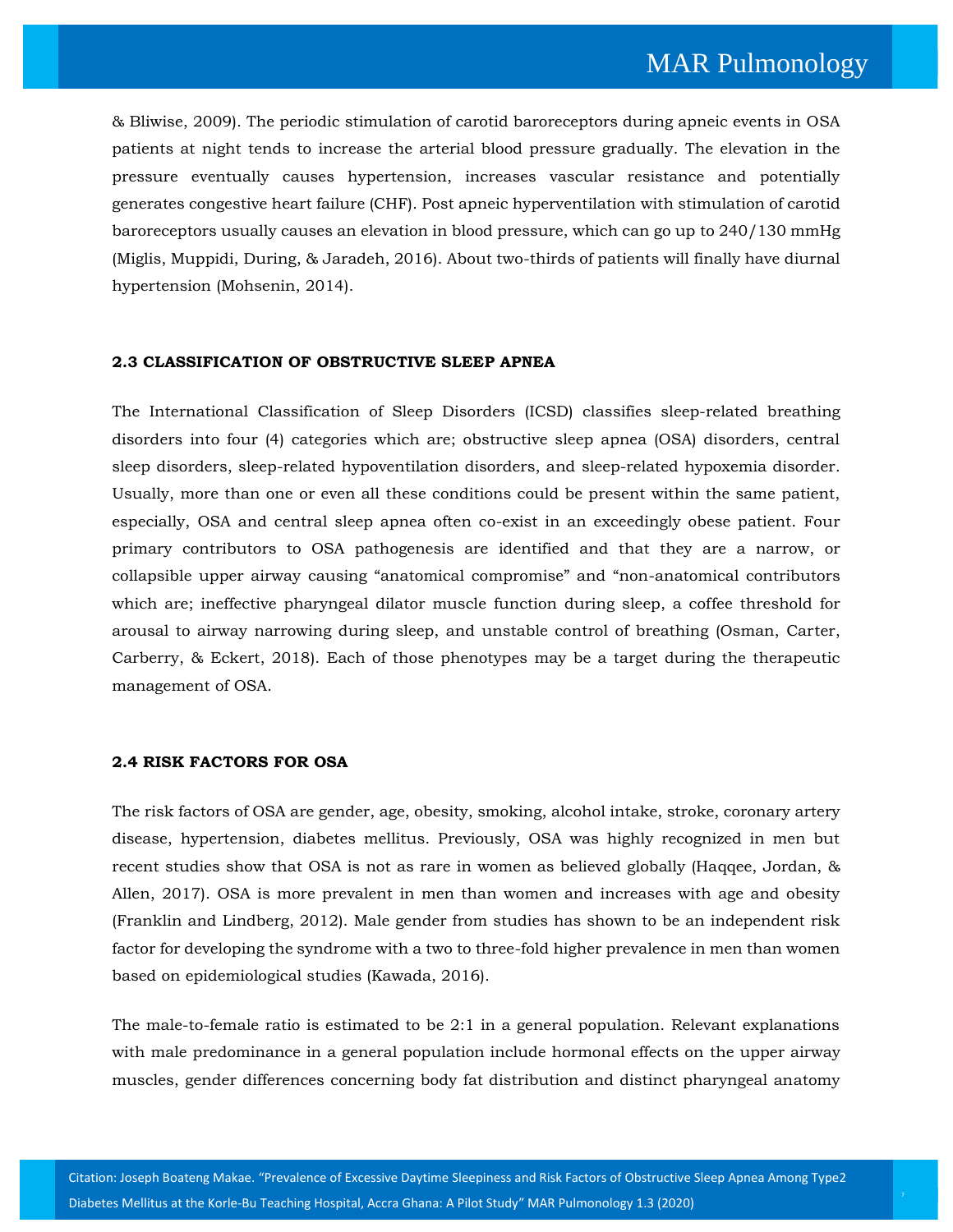and function (Fenik, Penzel, & Malhotra, 2019). However, the prevalence of OSA can be higher in postmenopausal women due to hormonal changes (Kendzerska et al., 2017). The pharyngeal anatomy gradually degenerates with aging in males, and the corresponding increase in upper airway malfunction with advanced age largely contributes to an increase in upper airway collapsibility (Carberry, Jordan, White, Wellman, & Eckert, 2016).

Snoring increases with age up to 50 to 60 years in both men and women presenting with OSA.Nonetheless, not all snoring is suggestive of sleep apnea (Ekbatani, Taavoni, & Haghani, 2012). Snoring is a recurring event (with up to 40% prevalence in men and 20% prevalence in women) which occurs during sleep as a result of the vibration of the oropharyngeal structures and this signifies airflow resistance in the upper airway (Palou & AlonsoFernández, 2009). Snoring does not only create sleep deprivation and cause discomfort to the patient but frequent snoring is associated with a higher risk of cardiovascular disease (Javaheri, Omobomi, & Redline, 2019). Snoring occurs as a result of inflammation of the palate and a study by Grimble in 2002, investigated that habitual snoring is a direct trigger of chronic insulin insensitivity.

Obesity as a risk factor of OSA is a major public health burden globally with increased morbidity or mortality. Obesity can be defined as having a body mass index (BMI) of at least 30 kg/m2. Obesity is the most relevant risk factor of OSA affecting about 70% of patients obese (Tuomilehto, Seppä, & Uusitupa, 2013). McPherson (2014), reports that overweight and obesity were estimated to cause 3.4 million deaths, 3.9% of years of life lost and 3.8% of disability-adjusted years in 2010 globally. The relationship between OSA and obesity has an enormous impact on the cardiovascular system than either condition on their own. According to WHO, there are about 1.6 billion adults who are overweight (BMI > 25 kg/m2) and 400 million obese (BMI > 30 kg/m2). Entirely, it has been estimated that about 20% of individuals in developed countries are obese and  $1-2\%$  morbidly obese i.e. BMI > 40 kg/m2. Even though obesity and overweight have raised public health concerns in western countries, low-and middle-income countries (LMICs) especially in urban areas and sub-Saharan African Countries like Ghana are facing a problem as the trend rises. Obesity is believed to incline OSA because of the mass loading in the upper airway regions (Marrone & Vicini, 2010). However, the controversy remains whether a definite measurement of body habitus, such as waist circumference and neck size better predicts OSA as compared with BMI alone. Peppard et al. (2012), in his research, estimated that 58% of moderate to severe OSA cases are a result of a BMI  $\geq$  of 25 kg/m2 (Peppard et al., 2013). It has been previously investigated that a change in BMI affects the severity of OSA types (i.e. mild, moderate, and severe). To this end, as much as changes in BMI and OSA events are both closely related to increased cardiovascular risks, data on the effects of BMI on the severity of individual obstructive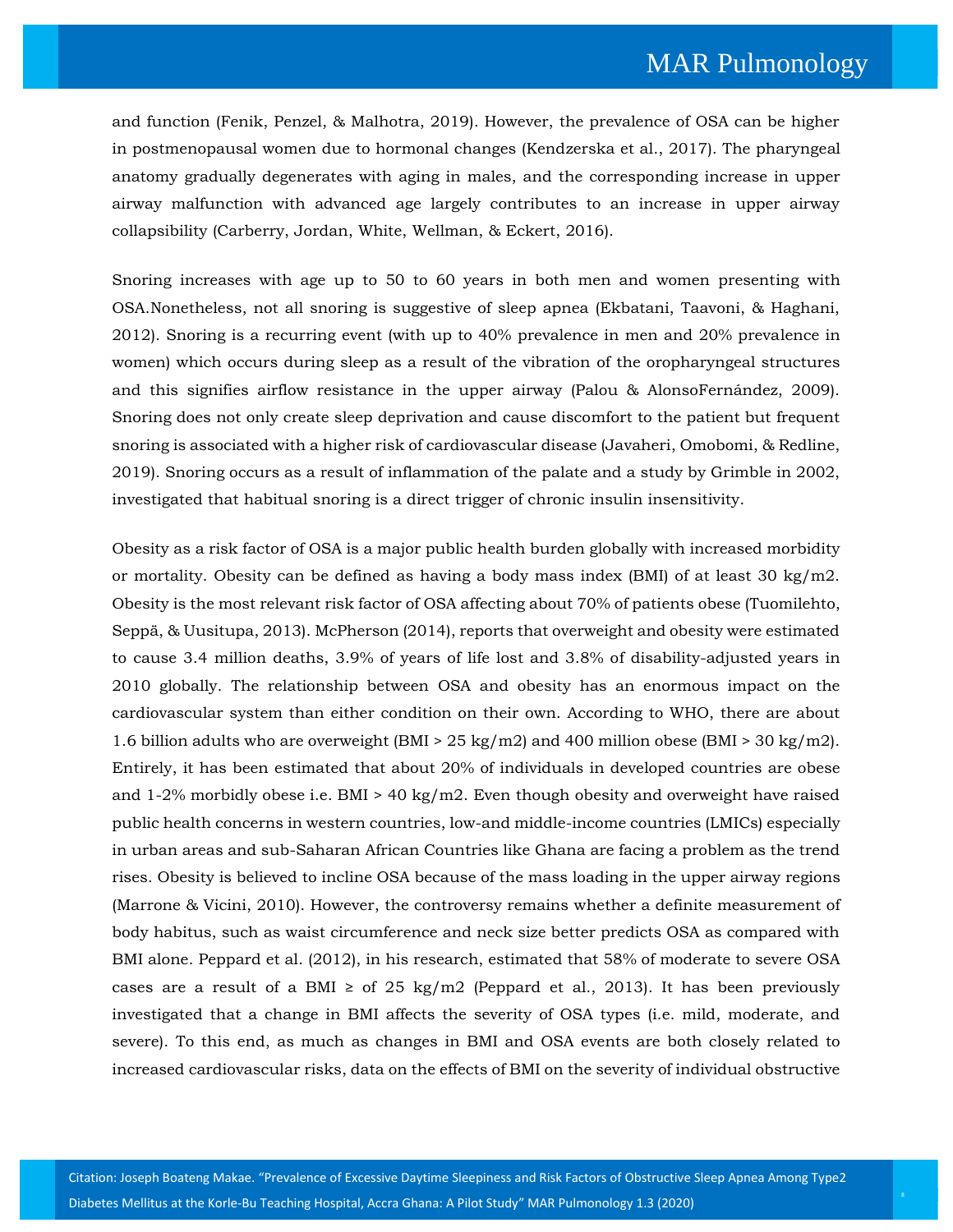occurrence will give an understanding of the relationship between BMI and the overall severity of OSA (Leppänen, Kulkas, Mervaala, & Töyräs, 2018).

Cigarette smoking remains a serious public health problem and amounts to a large proportion of morbidity and mortality globally. Liao et al. (2019), reports that in 2015 there were about 933.1 million people who smoke daily globally, and 6.4 million deaths (i.e. 11.5% of global deaths) were as a result of cigarette smoking worldwide. Smoking kills one in every 10 adults and causes 5 million deaths annually. Nicotine, the main stimulants in most cigarettes does not only make smoking cessation difficult but also causes withdrawal symptoms which are associated with poor quality of sleep and insomnia (Schnoll et al., 2011). Smoking has been shown to hurt sleep efficiency and sleep latency, contributing to insomnia, unrefreshing sleep and excessive daytime sleepiness, as demonstrated as Deleanu et al., (2012). The possible process describing the association between smoking and OSA include the inflammation of the upper airways and the impairment of the neuromuscular protective autonomic responses. Smoking conceivably leads to chronic inflammation of the upper airways by stimulating epithelium thickening, cellular hyperplasia, edema and ciliary dysfunction (Hsu, Chiu, Chang, Chang, & Lane, 2019). There is a higher prevalence rate of smoking among patients with OSA i.e. 35% as compared to 18% without OSA (Kashyap, Hock, & Bowman, 2001). It is further hypothesized that smoking is perhaps an independent risk factor for OSA as the probability of current cigarette smokers with OSA is 2.5 times greater than nonsmokers and past smokers (OR =  $2.5$ , CI =  $1.3 - 4.7$ , p=0.0049), and a 2.8 times greater probability of having OSA than former smokers alone (OR=2.8, CI:1.4- 5.4, p=0.0028) after elimination of different factors (Kashyap, Hock, & Bowman, 2001).

#### **2.5 DIABETES MELLITUS (DM)**

Diabetes mellitus (DM), commonly known as diabetes, is a metabolic disease that occurs as a result of the absence of insensitivity of the body to insulin. It is depicted by elevated levels of glucose in general circulation in the body (Cho et al., 2018). The pancreas is a relevant organ in the human body that assists in digestion. It performs both endocrine and exocrine functions hence its division into the endocrine portion (islets of Langerhans) and an exocrine portion (acinar and duct tissue). In performing its exocrine functions, it secretes pancreatic juice which contains enzymes needed for further digestion of useful metabolites in the body (Pandol, 2015). These secreted enzymes are amylase, lipase, chymotrypsin and trypsin (Chen, Xie, Shen, & Xia, 2018).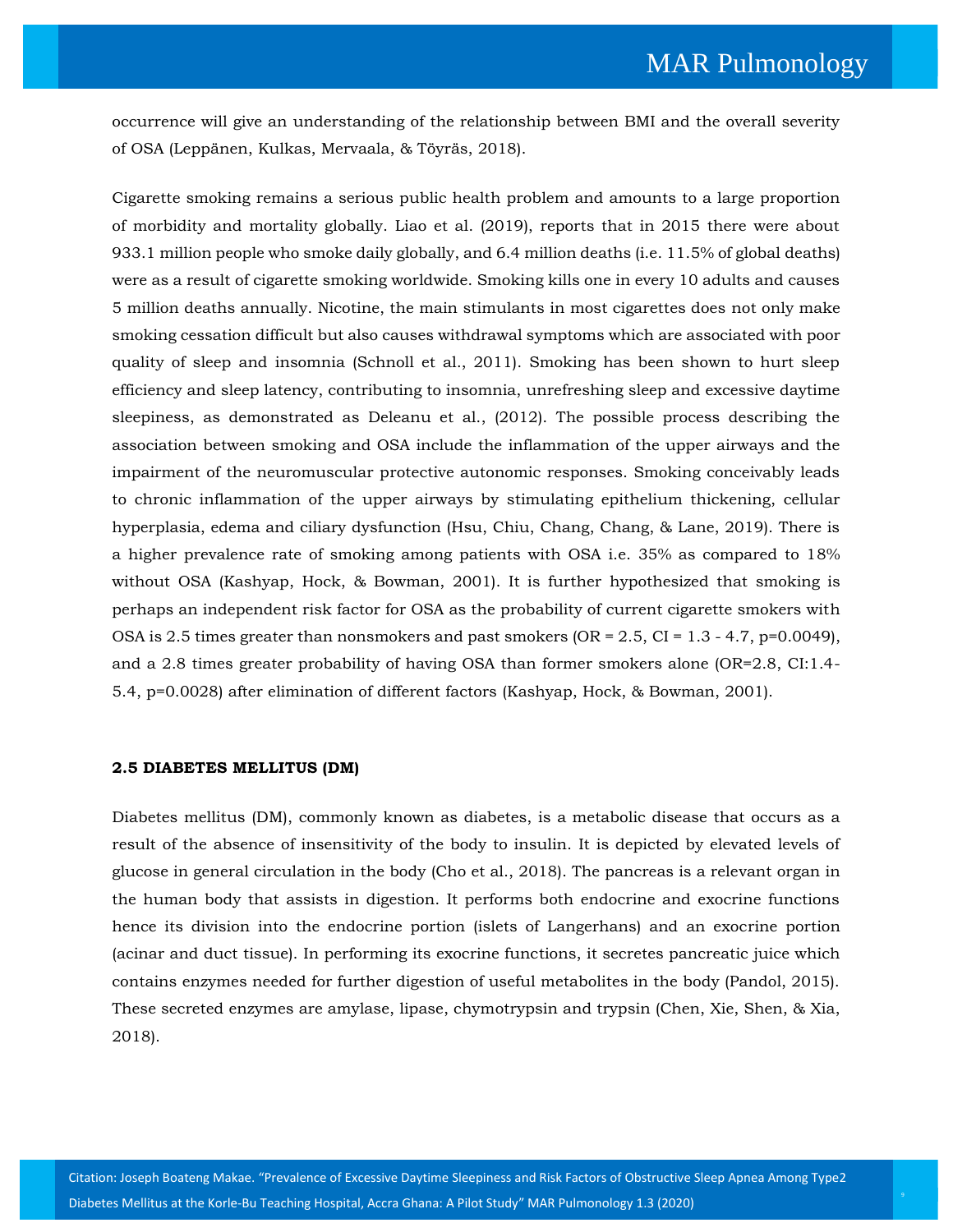The endocrine portion of the pancreas produces and secretes five major hormones namely (glucagon, insulin, somatostatin, pancreatic polypeptide and ghrelin) responsible for glucose homeostasis. Notwithstanding, glucagon and insulin are the main hormones involved in controlling glucose homeostasis (Chen, Xie, Shen, & Xia, 2018). The pancreatic islets house three types of cells, namely, the alpha (α)-cells, beta (β)-cells, and delta (δ)-cells. The α-cells of the pancreas are responsible for producing glucose in the bloodstream through the mechanism of hepatic glycogenolysis and gluconeogenesis (Quesada, Tudurí, Ripoll, & Nadal, 2008).

Conversely, the β-cells release insulin which aids in the removal of excess glucose from the blood into cells and also for storage in the liver as glycogen (Cernea and Dobreanu, 2013). βcells dysfunction impedes the secretion of insulin. Due to this, glucose homeostasis and tissue energy metabolism are affected by DM (Chen, Xie, Shen, & Xia, 2018).

#### **2.5.1 TYPES OF DM**

The onset of DM encompasses both environmental and genetic factors. The type and duration of the disease determine how severe the clinical signs and symptoms manifest (Kharroubi, 2015). The American Diabetes Association (ADA) in 2014 still considers the suggested classification of diabetes by the association in 1997 as the most recognized and adopted. ADA classifies DM as Type 1, Type 2 and Gestational Diabetes Mellitus. Kharroubi (2015), also includes two additional types, which are, mitochondrial diabetes and monogenic diabetes. Young adult patients may not ideally fit into a single class thereby making the classification difficult at times (ADA, 2014). OSA has been associated with type 2 diabetes mellitus.

#### **2.6 TYPE 2 DM**

Type 2 Diabetes Mellitus (T2DM) is a complicated disorder that makes up approximately 90-95% of all DM cases (Kharroubi, 2015). In 2010, the estimated prevalence of T2DM globally among adults was 285 million (6.4%) with this value expected to increase to around 439 million (7.7%) by 2030 (Shaw, Sicree, & Zimmet, 2010). The prevalence estimate rate of T2DM in Africa ranges from 0.3% to 17.9% (Wild et al., 2004) and adults are the most affected population when it comes to T2DM. Notwithstanding, there is an increase in the incidence among adolescents and children (Dabelea et al., 2014). The sequence from Normal Glucose Tolerance (NGT) to T2DM involves a series of stages which are Impaired Fasting Glucose (IFG) and Impaired Glucose Tolerance (IGT) usually called Prediabetes (D'Adamo & Caprio, 2011). Disturbance in the balance between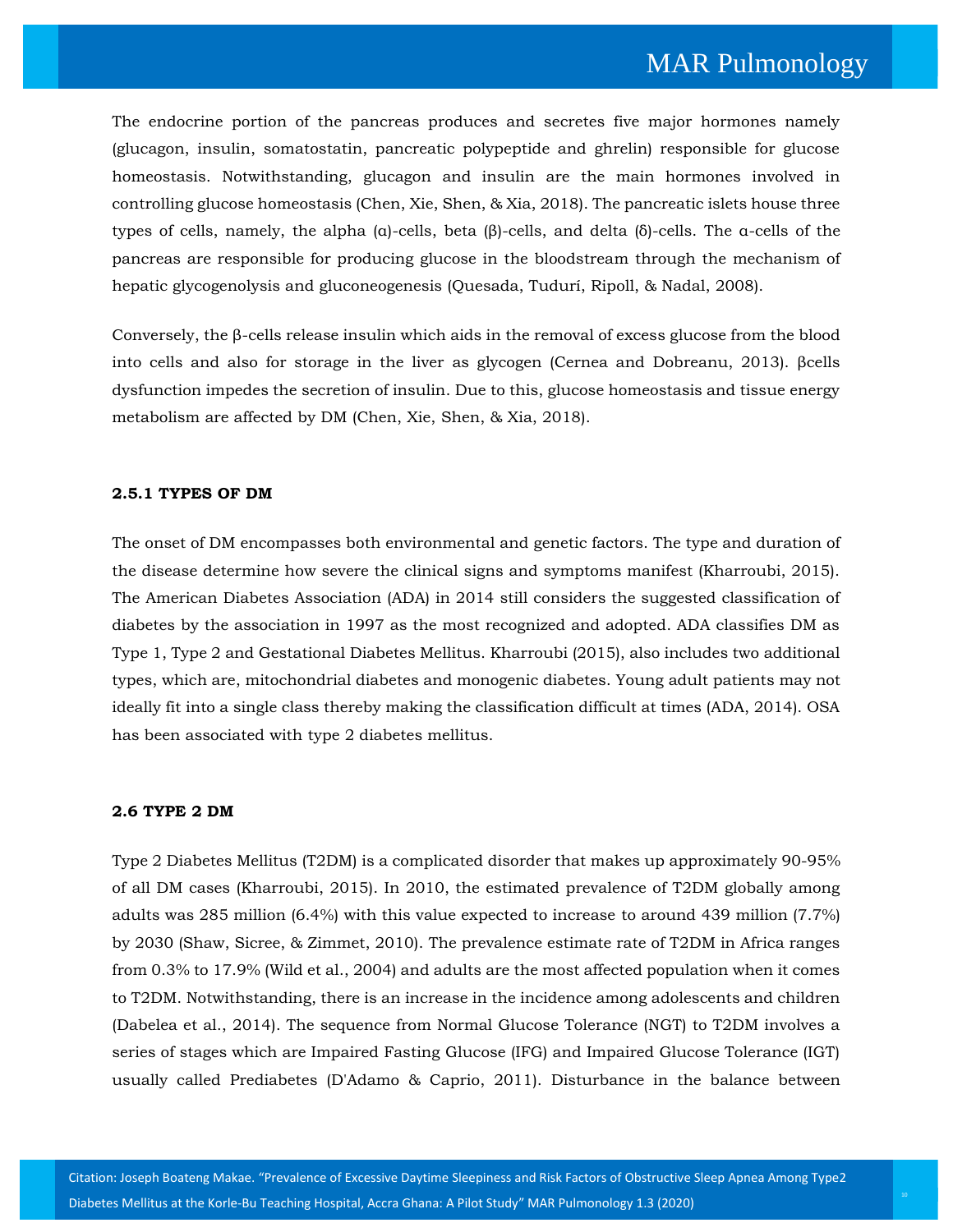glucose sensitivity and glucose secretion forms the bedrock in the development of T2DM. Chen et al, (2018) reported that the mechanism involved in the development of the disease is associated with insulin resistance, insulin hypersecretion and impaired function. Genetic and environmental factors play an important and complex role in the pathogenesis of T2DM because they contribute to the growth of insulin resistance in the muscle and liver in addition to β-cell dysfunction, the two (2) principal pathophysiological defects in T2DM (DeFronzo, 2009). Increased risk of morbidity and mortality and a decline in quality of life are associated with early onset of T2DM (Pinhas-Hamiel & Zeitler, 2007). Also, T2DM patients are predisposed to secondary obesity-complications such as metabolic syndrome, hypertension, nonalcoholic fatty liver disease and OSA all increasing cardiovascular risk (Pinhas-Hamiel & Zeitler, 2007).

#### **2.6.1 PATHOGENESIS OF T2DM**

The pathogenesis of T2DM is known to be progressive. A study conducted by Harrigan in 2007, shows that the principal mechanism for the development of T2DM is central (abdominal) obesity and insulin resistance however, it has also been established that insulin resistance and insulin secretion are the two ground laying effects involved in the development of T2DM (Bello et al., 2011). Evidence of insulin resistance playing a relevant role in the pathogenesis of the condition demonstrates that insulin resistance takes place  $10 - 20$  years before the onset of the disease and is the best predictor determining whether an individual would be diabetic or not in the later stages of life (Shulman, 2000). Obesity is identified as the most important factor of insulin resistance and it has been established that the important determining factor of insulin sensitivity is not the degree of obesity in itself but the distribution of fat to the central part of the body (Weiss et al., 2003). Fu et al. (2013), also reported that it is usually associated with deterioration in energy metabolism which results in the accumulation of intracellular fat in various parts of the body such as the pancreatic islets, skeletal muscle and the liver.

The glucose production in the liver after an overnight fast is either increased or remains normal regardless of the presence of hyperinsulinemia in insulin resistance (Otero, Stafford, & McGuinness, 2014). This was attributed to the inability of insulin to balance glucose and uptake. Al Jobori et al. (2018), state that, disruption in glycogen synthesis is an accepted distinctive and early impairment of insulin resistance in T2DM. The insensitivity to insulin in T2DM can be due to an impairment in insulin secretion and also a significant decrease in functional β-cells (Kahn, Hull, & Utzschneider, 2006). In situations of decreased insulin sensitivity, it very important for the pancreatic islets to secrete enough insulin to compensate for this impairment, through an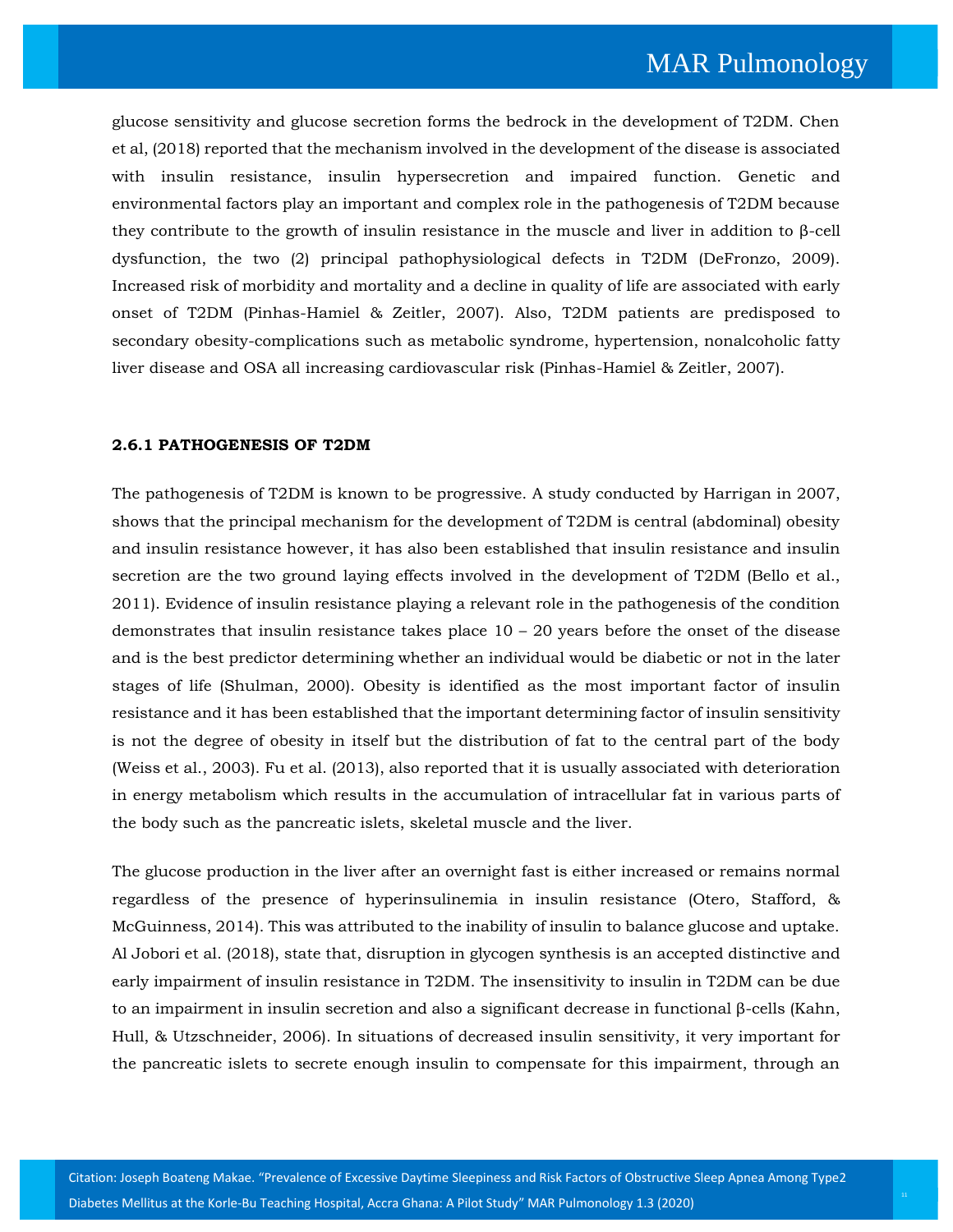increase in the amount of insulin secreted (hyperinsulinemia) due to improvement in the function of pre-existing β-cells and/or an increase in the β-cell mass. This finally compensates for the decreased insulin sensitivity by restoring blood glucose levels to normal. Nonetheless, there is the likelihood of chronic insulin resistance progressing into T2DM if the β-cells are unable to secrete enough amounts of insulin to compensate for the impairment (Fu et al., 2013). The aftermath is elevated β-cell apoptosis and reduced β-cell mass and the dysfunction of β-cell characterizes T2DM development (Butler et al., 2003). Furthermore, the long stand subjection of the β-cell insulin secretion to increased quantities of fatty acids and glucose contributes to β-cell failure in the progression of T2DM (Fu et al., 2013).

## **2.7 OBSTRUCTIVE SLEEP APNEA AND TYPE 2 DIABETES MELLITUS**

A large number of studies have shown that OSA has a close association with glucose intolerance, insulin resistance and type 2 diabetes (Pamidi & Tasali, 2012). Epidemiological studies according to Buxton et al, (2010) suggest that disturbed or short sleep has been associated with insulin resistance, glucose intolerance, reduced insulin sensitivity to glucose and increased risk of developing T2DM (Beihl, Liese, & Haffner, 2009; Chao et al., 2011; Chaput, Després, Bouchard, Astrup, & Tremblay, 2009; Tuomilehto et al., 2009). OSA is a common disorder that is often undiagnosed among diabetic patients in clinical practice. About 83% of patients with diabetes mellitus suffer from undiagnosed OSA which increases the severity of glucose tolerance (Pamidi & Tasali, 2012).

Poor concentration, fatigue, postprandial drowsiness and depression are some principal symptoms manifested in diabetic patients with OSA (Iyer & Iyer, 2008). There is repetitive stimulation of the sympathetic nervous in OSA patients and this is believed to be a result of intermittent hypoxia, recurrent arousals from sleep and sleep fragmentation. This recurrent stimulation leads to the release of stress hormones and catecholamines which are known to decrease glucose sensitivity and worsen glucose tolerance in DM patients (Iyer & Iyer, 2008). Furthermore, changes in somatotropic and corticotropic activity elevate levels of circulating adipocytes that alter glucose metabolism (Polotsky, Jun, & Punjabi, 2011). Habitual snoring in patients with OSA is a predictor of the onset of diabetes. According to JOO et al. (2006), habitual snoring is consistent with reduced glucose tolerance, as investigated by abnormal oral glucose tolerance tests (OGTT) and elevated levels of HbA1c. Metabolic complications including type 2 diabetes mellitus, insulin resistance, hypertension and dyslipidemia are connected with visceral adiposity (Klein, 2010). Nocturia (frequent urination at night) is found to be increased in both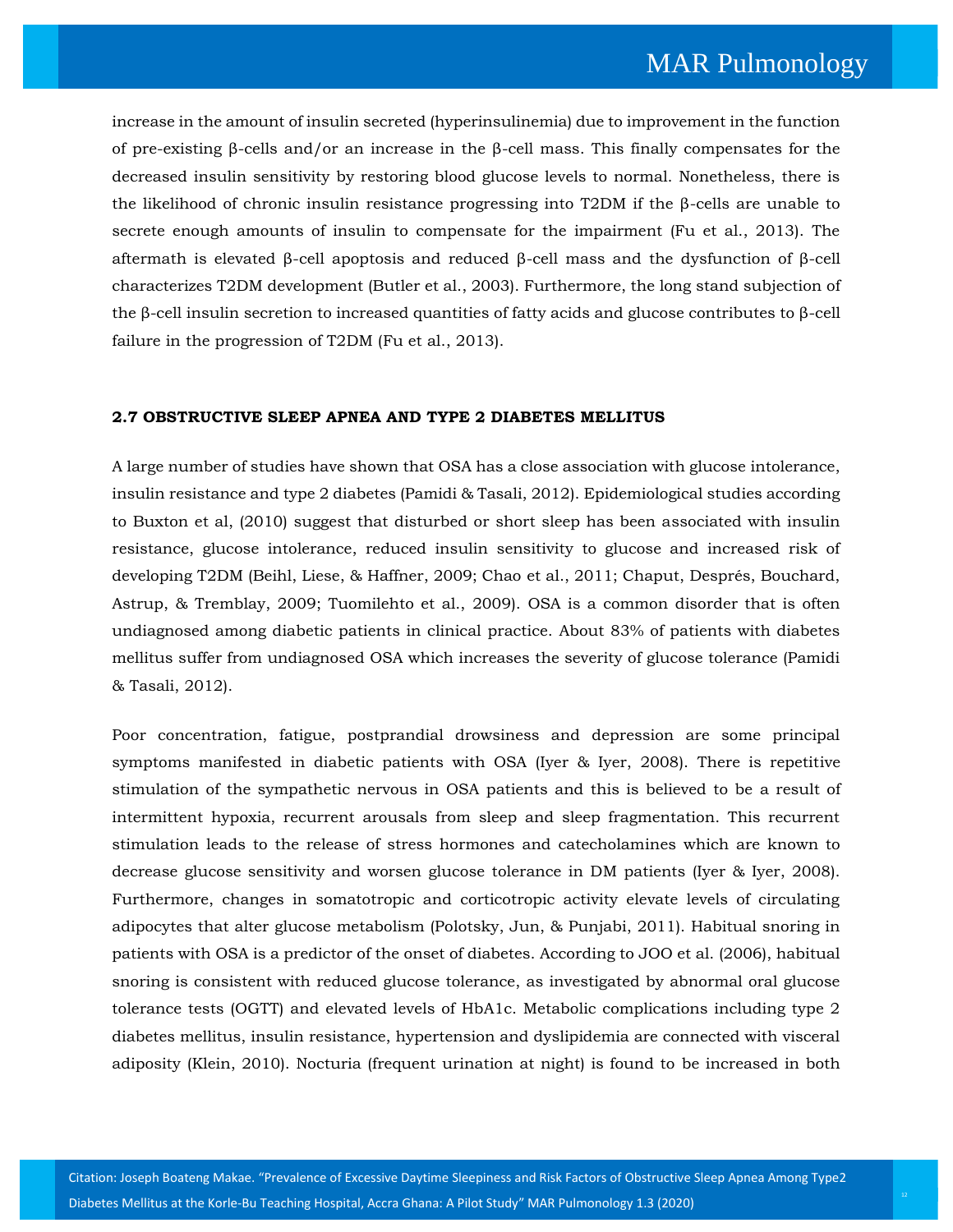OSA and DM patients. This is a result of (1) the release of the atrial natriuretic peptide from the right atrium in patients with OSA (2) urinary tract infection and (3) hyperglycemia (Iyer & Iyer, 2008).

OSA prevalence is predicted to increase with age (Al-Abri, Al-Lawati, & Al-Zedjali, 2017) as well as blood glucose levels increasing with advanced age (Iyer & Iyer, 2017). Central adiposity is usually a peculiar character as individuals advance in age. The fat in the visceral regions of such individuals is metabolically active. An increase in body weight, recurrent upper airway collapsibility, decreased muscular endurance, decreased lung capacity, increased sleep fragmentation, decreased ventilatory control and decreased thyroid function are found to be the possible age-dependent risk factors for developing OSA in elderly patients (Iyer & Iyer, 2008).

## **2.7.1 COMMON RISK FACTORS FOR TYPE 2 DIABETES MELLITUS AND OBSTRUCTIVE SLEEP APNEA**

Common risk factors for both T2DM AND OSA include:

1. Gender – male and postmenopausal females

2. Increase in the prevalence of OSA with advanced aging, the peak being 65 years for females (postmenopausal) and 55 years for males.

3. Metabolic syndrome – central obesity, dyslipidaemias (hypercholesterolemia), DM, hypertension.

4. Obesity

5. Cardiovascular morbidity and mortality.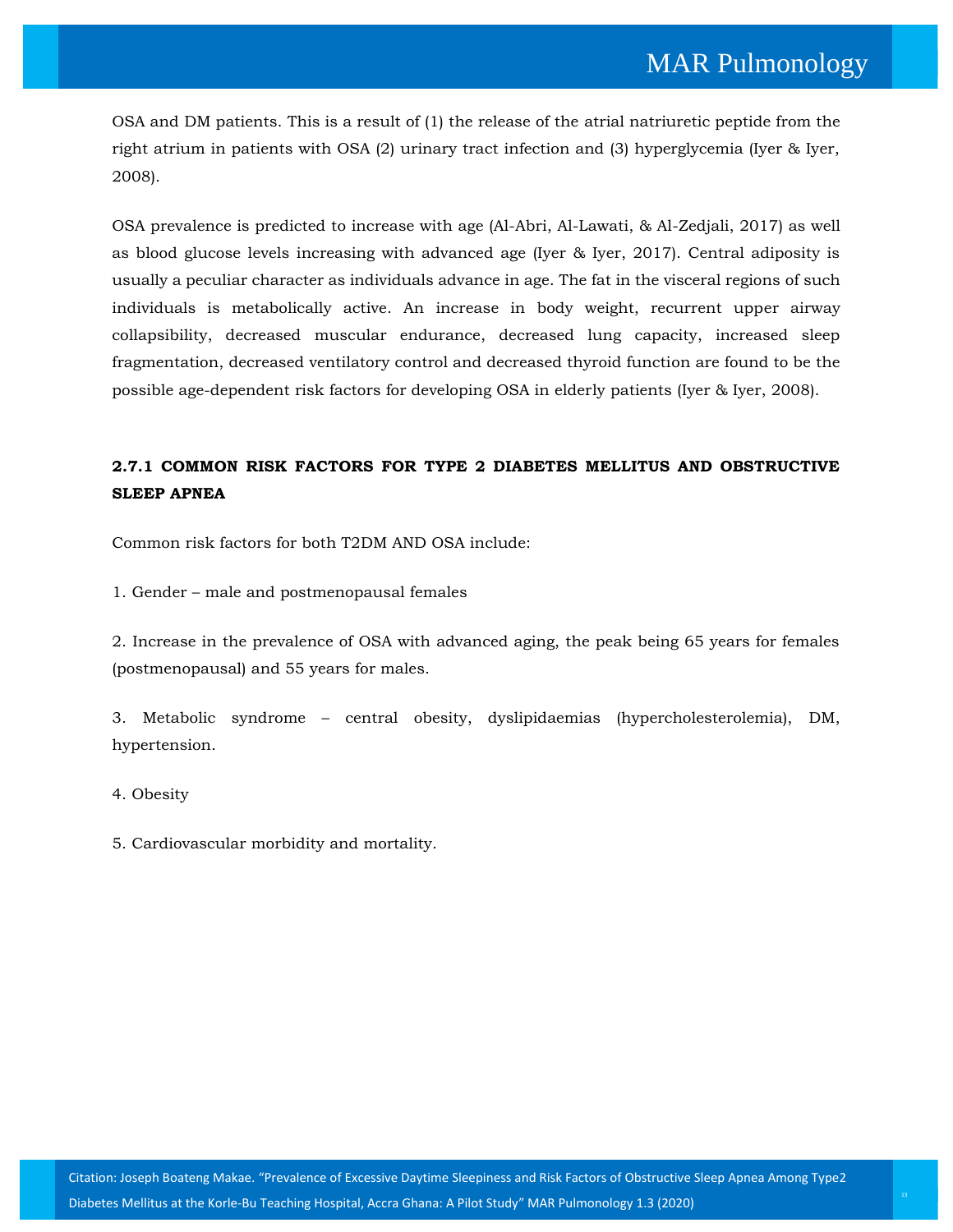## MAR Pulmonology





Fig. 1. A flow chart illustrating the close relationship between obstructive sleep apnea and type 2 diabetes mellitus and also the pathways taken by nocturnal events in a patient of obstructive sleep apnea resulting in the development of type 2 diabetes mellitus (Iyer & Iyer, 2008).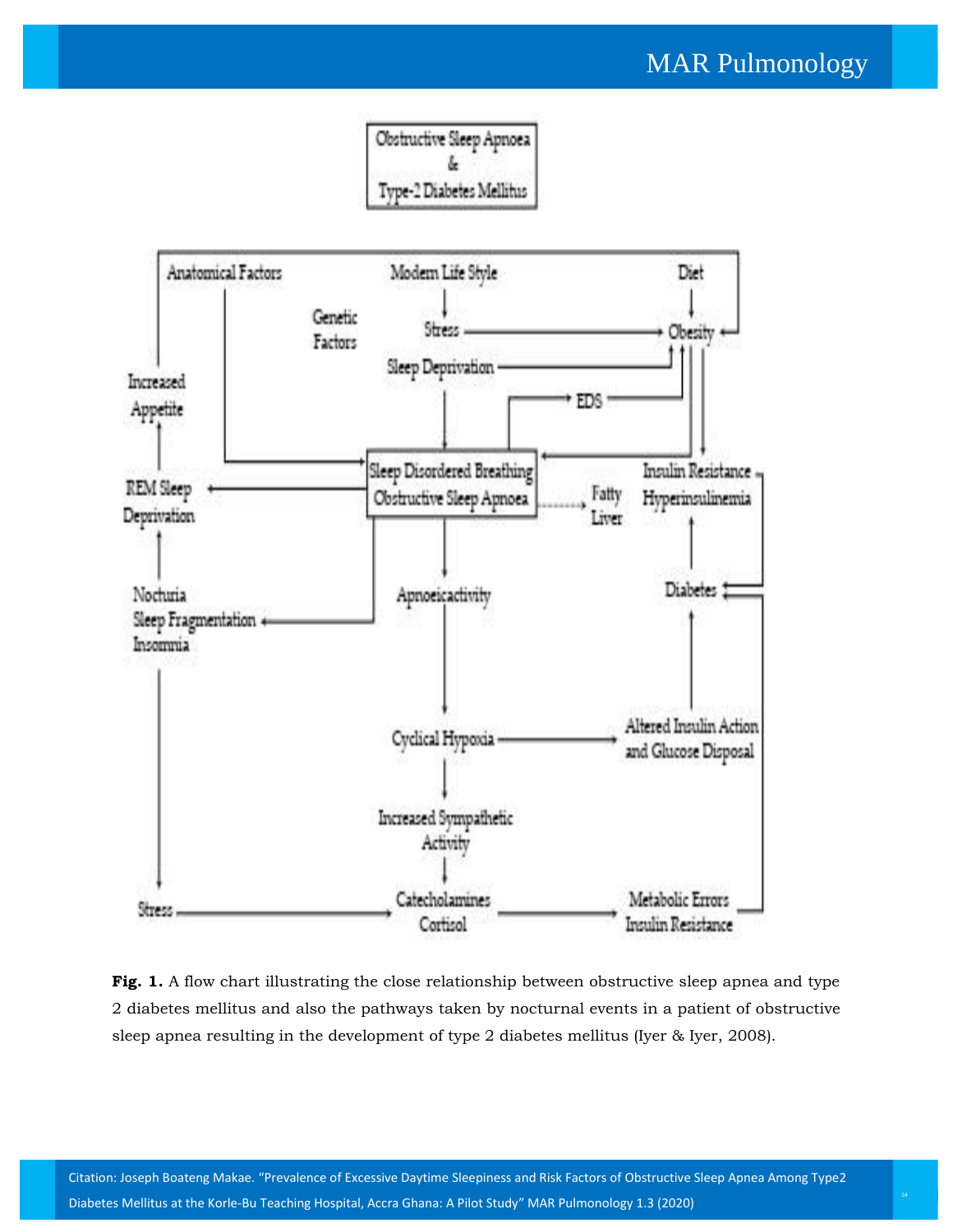## **Table 1: COMPARISON OF TYPE 2 DIABETES AND OBSTRUCTIVE SLEEP APNEA**

| <b>Elements</b>                             | <b>Type 2 Diabetes Mellitus</b>                                                     | <b>Obstructive Sleep Apnea</b>                                                     |
|---------------------------------------------|-------------------------------------------------------------------------------------|------------------------------------------------------------------------------------|
| Obesity                                     | Often                                                                               | Often                                                                              |
| Sleep Disturbances                          | Usually Insomnia, Excessive<br>daytime sleepiness, early<br>awakenings<br>may<br>be | Snoring with excessive<br>daytime sleepiness, sleep<br>architecture disrupted. May |
|                                             | associated with OSA.                                                                | have associated DM (OSA risk<br>factor for DM).                                    |
| Metabolic syndrome                          | Part of metabolic syndrome                                                          | A manifestation of metabolic<br>syndrome.                                          |
| Family history                              | Yes                                                                                 | Yes                                                                                |
| Post Prandial drowsiness                    | Yes                                                                                 | Yes                                                                                |
| Lean subjects                               | Affected                                                                            | Affected                                                                           |
| Increasing prevalence with<br>advancing age | Yes                                                                                 | Yes                                                                                |
| Nocturia                                    | Yes (glycosuria)                                                                    | Yes (release of atrial<br>natriuretic peptide)                                     |
| Management of OSA                           | Rewarding for metabolic                                                             | Rewarding and can prevent                                                          |
|                                             | control                                                                             | The development of DM in IGT.                                                      |

Table 1 expresses several similarities between type 2 diabetes mellitus and obstructive sleep apnea (Iyer & Iyer, 2006).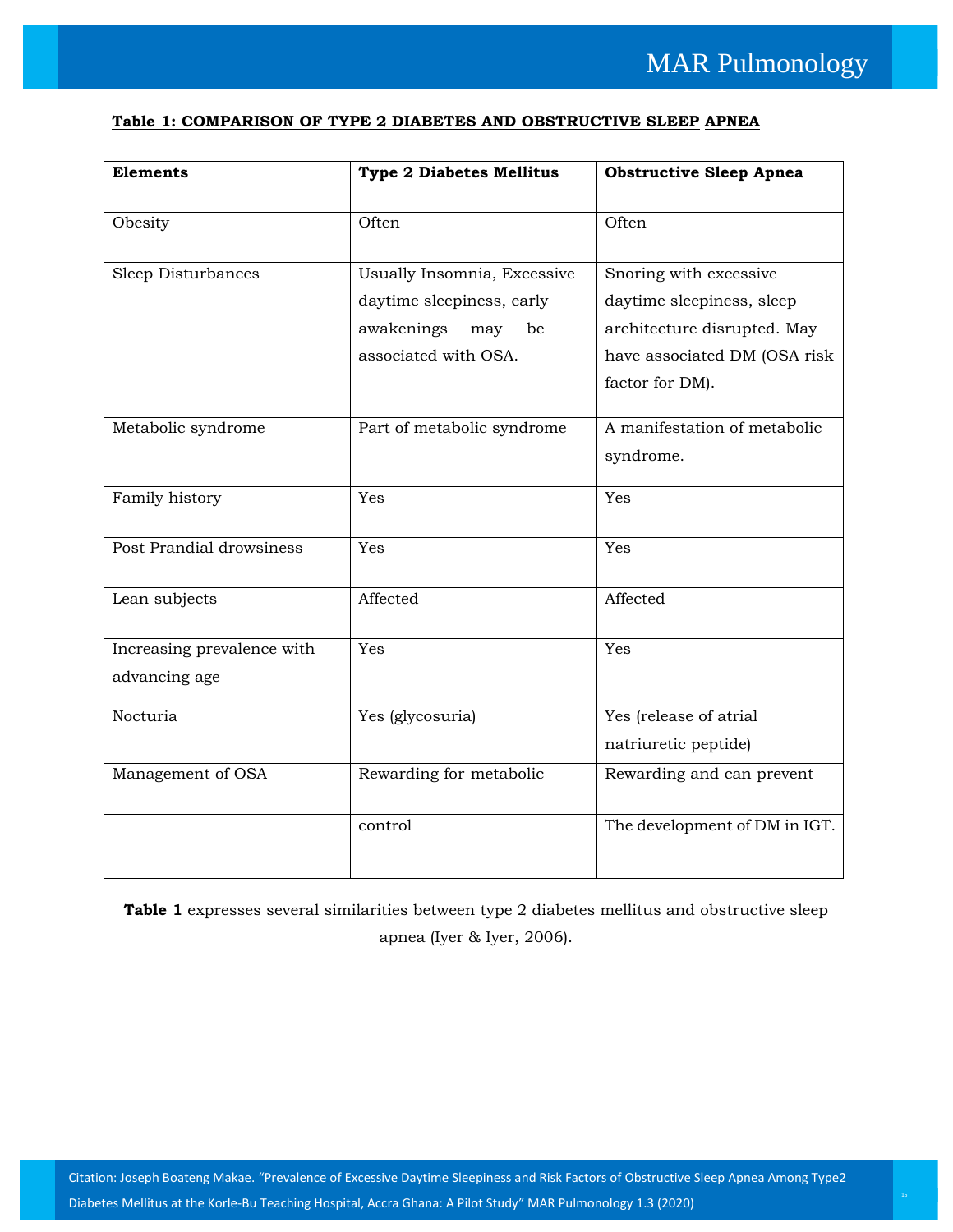#### **2.8 ASSESSMENT AND DIAGNOSIS OF OBSTRUCTIVE SLEEP APNEA**

Polysomnography (PSG) has been identified as the gold standard for the diagnosis of OSA, but it's highly expensive, time-consuming, relatively inaccessible and requires trained personnel (Amra, Rahmati, Soltaninejad, & Feizi, 2018). However, various clinical models are developed over the years to effectively screen patients who are at high risk of developing OSA (Kushida et al., 2005; Ramachandran & Josephs, 2009; Manzar, 2015). The adoption of concise and precise screening tools can help medical doctors, respiratory therapists, sleep specialists and surgeons to help in the early recognition of OSA among different patient populations and also assist in the arrangement of PSG examination and OSA treatment strategies, especially in poor- resourced countries and sleep clinics where PSG is rare (Chiu et al., 2017). Validated screening tools like the STOP-Bang questionnaire (SBQ), the STOP questionnaire (STOP) and the Berlin questionnaire (BQ) are the most widely used for the detection of OSA. According to Johns (1991), the Epworth Sleepiness Scale (ESS), which was initially designed to assess the risk of excessive daytime sleepiness in patients has been also proposed to detect OSA.

The BQ developed in the year 1991, is used to determine risk factors for OSA. The Berlin questionnaire is one of the simplest, inexpensive and easily accessible tools used to screen OSA, according to a report from the Sleep in Primary Care Conference which took place in April 1996 at Berlin, Germany (Saleh et al., 2011; Netzer et al., 1999). It consists of 10 questions on the following three categories: snoring characteristic (category 1, items 1-5); daytime sleepiness or fatigue (category 2, items 6-9); medical history and anthropometric measurements like obesity and hypertension (category 3, item 10). Obesity is calculated as a Body Mass Index (BMI) using weight and height. This questionnaire groups patients into two categories or strata, that is, OSA high-risk and low-risk based on the responses provided (Karakoc et al., 2012). Patients are considered high risk for OSA when they show persistent symptoms (i.e. > 3-4 times a week) in at least two of the categories (Netzer, Stoohs, Netzer, Clark, & Strohl, 1999).

STOP-Bang questionnaire (SBQ) on the other hand was first developed in 2008 and used as a preoperative assessment tool to assess the risk of OSA in surgical patients (Chiu et al., 2017; Chung, 2008). Like the BQ, the SBQ is also a simple, convenient to use and self-reported screening tool for OSA. It consists of four subjective (STOP: **S**noring, **T**iredness, **O**bserved apnea and high Blood **P**ressure) and four demographic items (Bang: BMI, age, neck circumference and gender) (Chung, 2008). This questionnaire was initially validated to screen OSA in surgical patient populations with a score of 5-8 classified as high risk for OSA (Chung, 2008). The sensitivity for the SBQ score  $\geq 3$  as the cut-off to predict any mild OSA (apnea-hypopnea index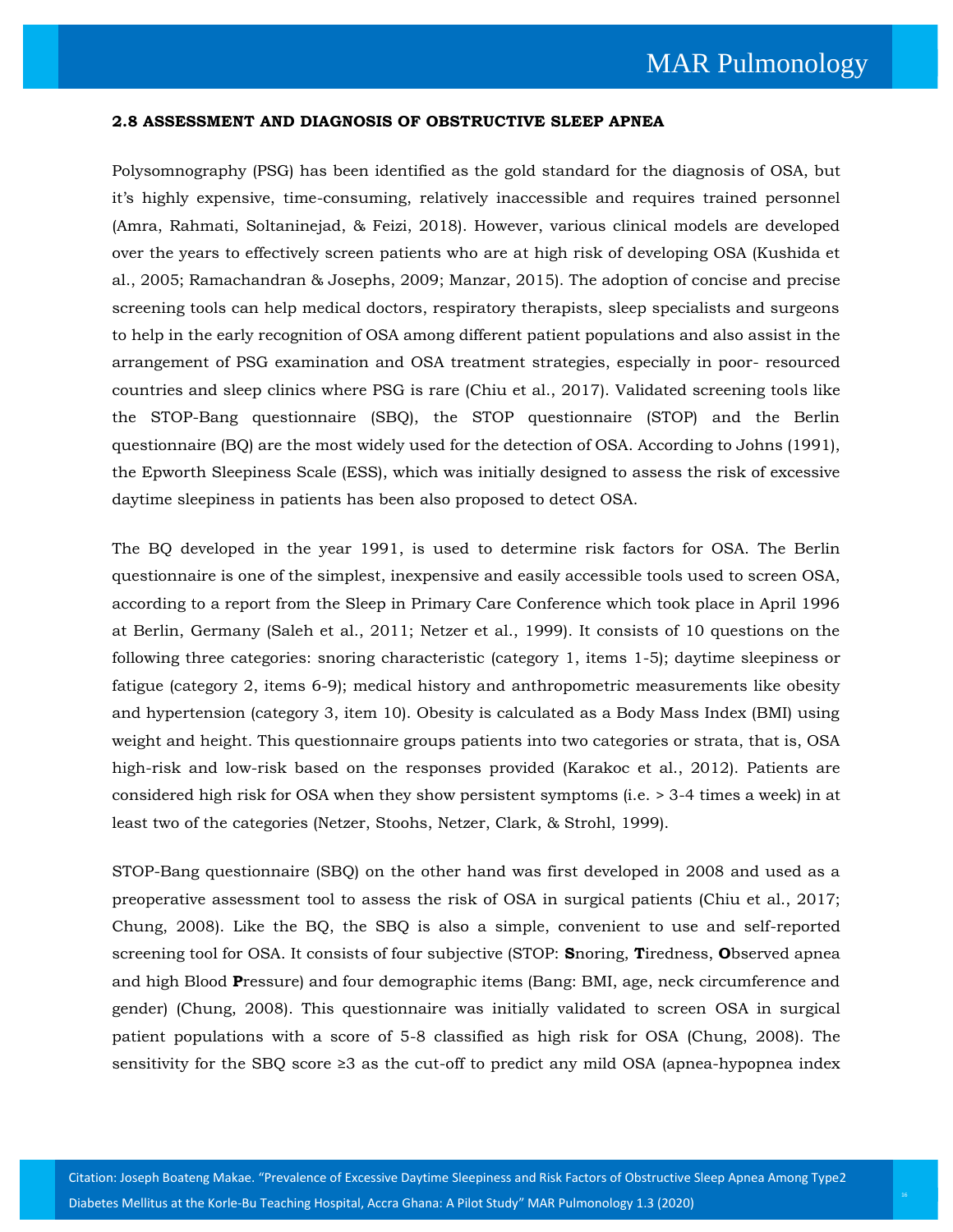(AHI) >5), moderate-to-severe OSA (AHI >15) and severe OSA (AHI >30) was 83.9%, 92.9% and 100% respectively according to Chung (2008). The high sensitivity and simplicity of the SBQ has made it widely recognized and accepted in sleep clinics (Ong et al., 2010; Farney et al., 2011; & El-Sayed, 2012), preoperative clinics (Chung, 2008; Chung, 2012; & Nunes, 2014), the general population (Silva et al., 2011) and other unique populations (FIRAT et al., 2012 & Nicholl, 2013).

Excessive Daytime Sleepiness (EDS) is a very important symptom in various chronic sleep disorders including obstructive sleep apnea. The social and economic burden of sleep-related casualties are alarming and often unrecognized by both patients and clinicians (DINGES, 1995). The assessment of EDS can be done both subjectively and objectively (Chung, 2000). Of the subjective method, the evaluation of excessive daytime sleepiness is done by the use of the Epworth Sleepiness Scale (ESS). The ESS is accepted to be in the comprehensive sleep assessment (Epstein et al., 2009) and it helps assist in the identifications of individual OSA patients with excessive daytime sleepiness because it can disrupt sleep (Johns, 1994). This is a self-administered, eight-item questionnaire use to estimate the extent of daytime sleepiness in adult patients (Johns, 1991). According to John (1991), the ESS asks patients to rate from a scale of 0-3 the likelihood of falling asleep in eight different circumstances (0 = would never doze; 1 = slight chance of dozing; 2 = moderate chance of dozing; and 3 = high chance of dozing). The ESS is currently the most widely recognized and easiest way of subjectively estimating daytime sleepiness amongst individuals presenting with OSA. Conversely, objective assessment of daytime sleepiness is done by the use of the Multiple Sleep Latency Test (MSLT) (Van den Hoed, 1981). With this method, the extent of daytime sleepiness can be assessed by how quickly a patient falls asleep (sleep latency) when given the chance to do so. The MSLT is cumbersome and less cost-effective, and as such only used to ascertain whether a simple objective scale like the ESS can suitably estimate mean sleep latency of the MSLT (Chung, 2000).

According to Chiu (2017), a suitable screening tool for detecting OSA in patients should consider sleep domains, feasibility and diagnostic accuracy. Regarding the assessment of sleep domains, the variables in the SBQ were developed based on OSA-related symptoms (i.e. snoring, fatigue during the daytime, cessation of breath during sleep, and hypertension) and clinical characteristics (i.e. age, gender, BMI, and neck circumference). Also considering feasibility, the SBQ is made up of four self-administered questions alongside four questions for demographic data and clinical characteristics (i.e. Age, BMI, neck circumference, and gender) (Chiu, 2017), with all responses rated as yes or no (Chung, 2008). Due to the short response time and few questions in the SBQ, there was a high response rate (91.2%–91.5%) based on past studies (Chung, 2008; Ong et al., 2010). Moreover, the SBQ has excellent sensitivity for determining OSA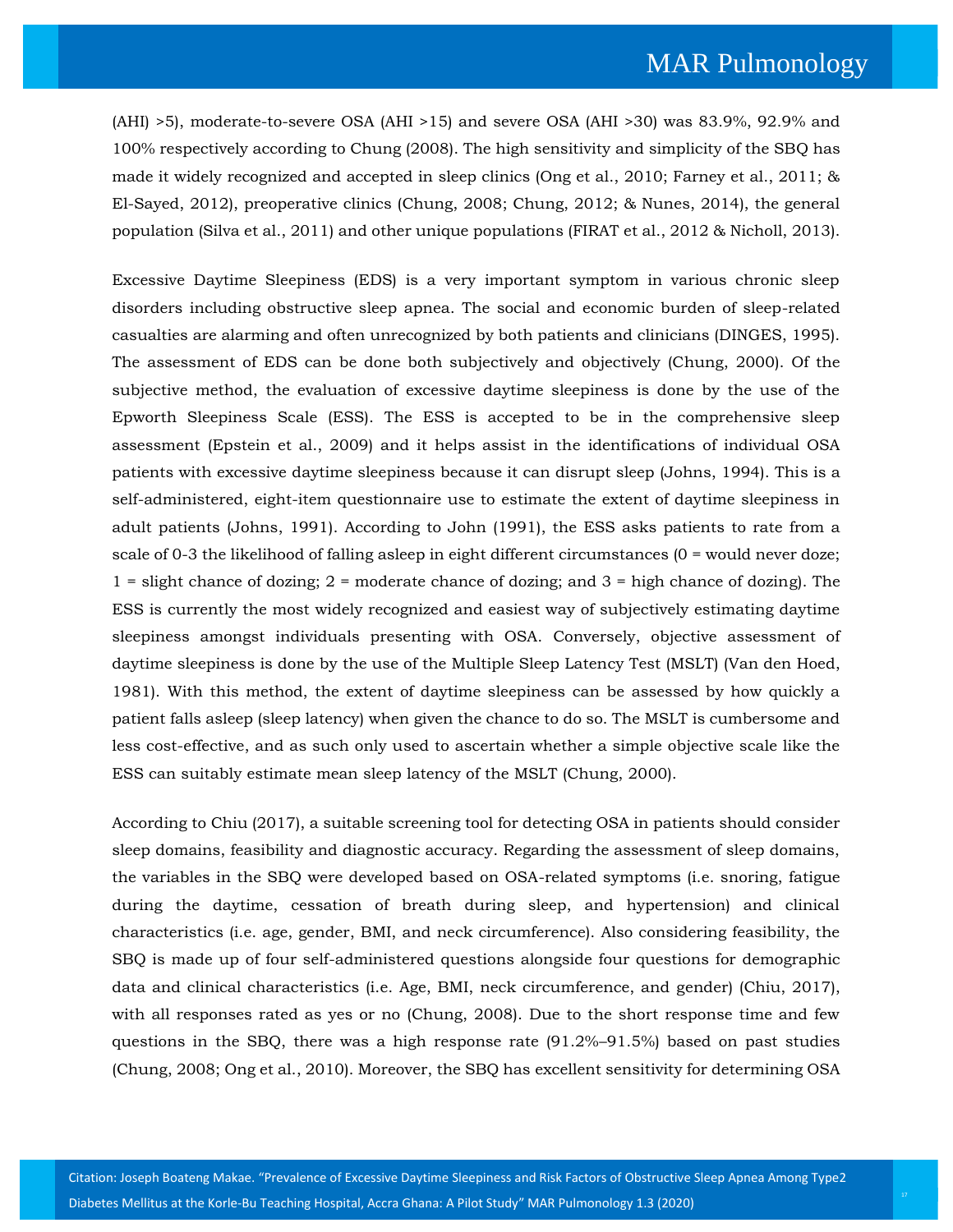among diverse patient populations; notwithstanding, the substandard specificity of this questionnaire rendered its practicability limited in previous studies (Chiu, 2017). There is an early and accurate diagnosis of a good number of true-positive cases and thus minimizing medical costs and consequences of undiagnosed patients when a screening tool is highly sensitive (Chiu, 2017).

#### **2.9 MANAGEMENT AND TREATMENT OF OBSTRUCTIVE SLEEP APNEA**

Management and treatment of OSA improve the quality of life of patients by reducing the associated comorbidities of the disease. Positive Airway Pressure (PAP) therapies have been investigated as one of the most effective and relatively safe therapeutic methods of addressing OSA globally (Farrell & Richards, 2017). Farrell & Richards (2017), reports that, Continuous Positive Airway Pressure (CPAP), the primary treatment of sleep-disordered breathing like OSA is administered to the patient nasally, using both nasal prongs or nasal mask, or a full-face mask. CPAP is very effective when treating patients with moderate-severe OSA and affords a costeffective use of resources in the healthcare setting of most developed countries (McDaid, 2009). The effect of CPAP on obesity, a risk factor of OSA and also a common finding in DM cannot be underestimated although the precise mechanism remains debatable.

The use of CPAP in the management of OSA has traditionally been recommended as an adjunct to aid in weight reduction, regardless of the inadequate evidence supporting this strategy (Joosten et al., 2017). The reverse has been established to be true. A post hoc evaluation of a randomized controlled trial (RCT) illustrated a mean weight gain of 0.3kg in patients using CPAP over 6 months while those who receive sham treatment had a mean weight reduction of 0.7kg (Quan, 2013). The mechanisms by which long-term use of CPAP can contribute to weight have recently been explained by Tachikawa et al, (2016). According to them, the use of CPAP leads to a very small decrease in basal metabolic rate without changing physical activity. Entirely, the discovery that prolonged use of CPAP contributes to weight gain emphasizes the relevance of combining weight loss and lifestyle modifications with CPAP treatments for all patients (Chirinos et al., 2014).

Bariatric surgery should be considered as a weight-loss strategy in obese patients with BMI >35 kg/m2 with OSA and other obesity-related complications like arthritis, hypertension and diabetes or patients with BMI  $> 40 \text{ kg/m2}$  without the aforementioned obesity-associated complications (Mechanick et al., 2008). This surgical procedure aids in caloric restriction,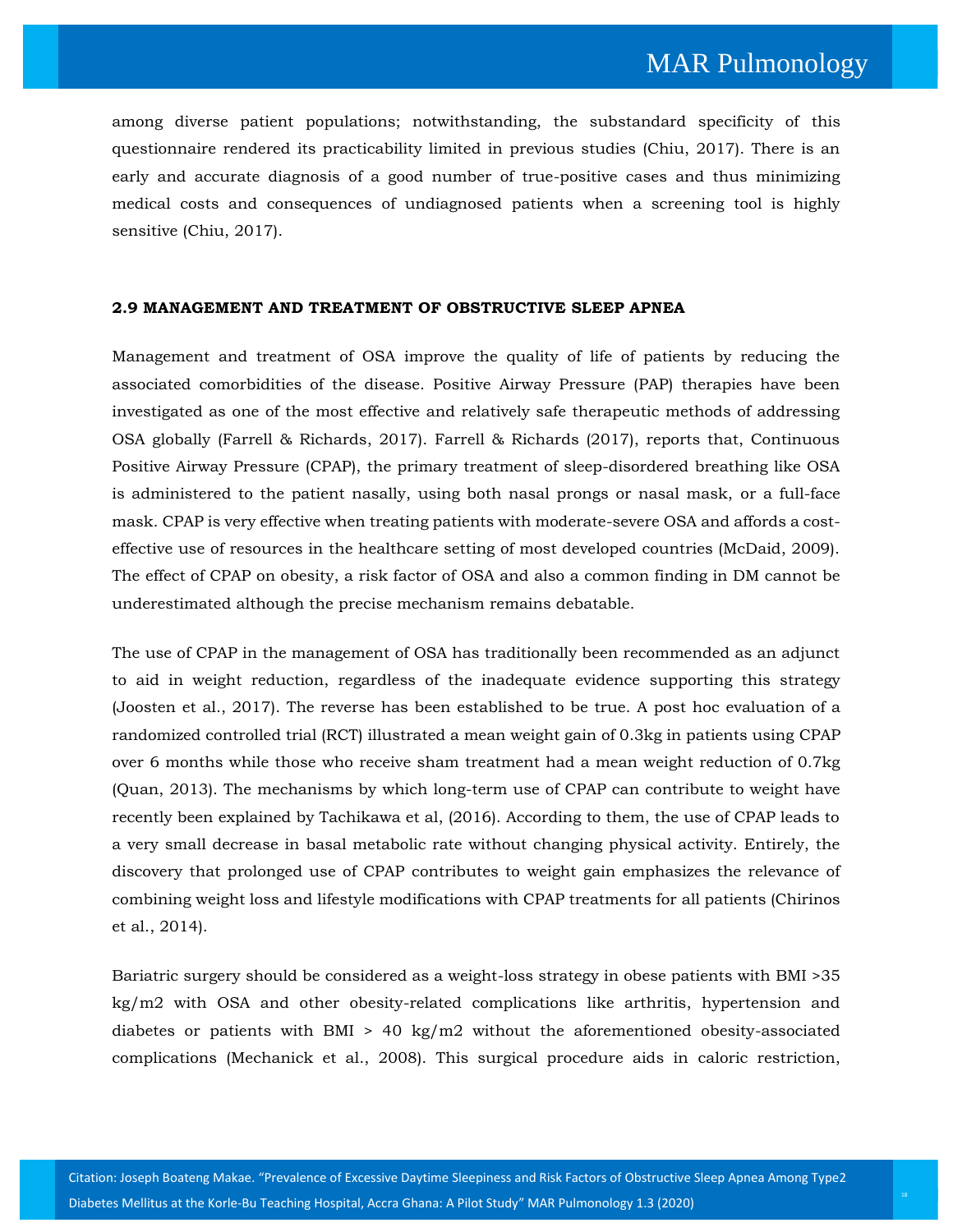malabsorption, or both. The combination of weight-loss strategies and CPAP in the management of OSA significantly contributes to the quality of life than either alone in obese patients. In a randomized controlled trial of 136 patients, there was an improvement in blood pressure, lipids and insulin-sensitive with weight loss and/or CPAP than use of CPAP alone (Chirinos et al., 2014).

Surgical management of OSA is usually recommended as an alternative for patients who fail to benefit from the use of CPAP. The main relevance of surgical intervention is to address nasal obstruction, obstruction in the retropalatal, and retroglossal/hypopharyngeal regions, and in numerous patients where multiple levels of obstruction are identified (Randerath et al., 2011). A thorough physical examination is carried on patients who qualify for surgical intervention and this includes an examination of the nose/nasal cavity (i.e. for any external deformity, septal position or deviation, mucosal hypertrophy, nasal valve patency or collapse and nasal polyps), oral cavity (i.e. for trismus, tongue size/position, dental health), oropharyngeal region (i.e. for tonsil size, palatal/uvular elongation, modified mallampati score, and tonsil size), hypopharynx, larynx (i.e. true cord function and arytenoid location/dislocation) and neck for enlarged neck circumference (McNicholas, 2008). Recent evidence shows that effective management of OSA can attenuate the negative implications of untreated OSA and gradually slow the progression of associated comorbidities (Tasali & Ip, 2008; Patel et al., 2010; Kanagala et al., 2003; Fein et al., 2013). Two randomized controlled trials showed an improvement in the left ventricular ejection fraction as well as the overall quality of life in OSA patients with congestive heart failure (CHF) after 1 – 3 months of CPAP therapy (Kaneko et al., 2003; Mansfield et al., 2004). CPAP therapy was recommended as part of the guidelines of the 2010 Heart Failure Society of America Comprehensive Heart Failure (Heart Failure Society of America, 2010) and the 2013 American Heart Association Guidelines (AHA) (Yancy et al., 2013) for OSA patients with heart failure. Also, there is a significant improvement in the cardiovascular events of OSA patients with coronary artery disease after CPAP therapy. One study confirmed a 36% reduction in the risk of fatal and nonfatal cardiovascular events in OSA patients undergoing CPAP therapy as compared to untreated patients, with this finding replicated in studies with prolonged follow-up durations (Cassar et al., 2007; Garcia-Rio et al., 2013; Marin et al., 2005; (Milleron, 2004). Additionally, there is an increasing body of evidence that the treatment of OSA with CPAP tends to lower fasting plasma glucose, postprandial glucose and glycosylated hemoglobin levels in diabetes patients (Tasali & Ip, 2008).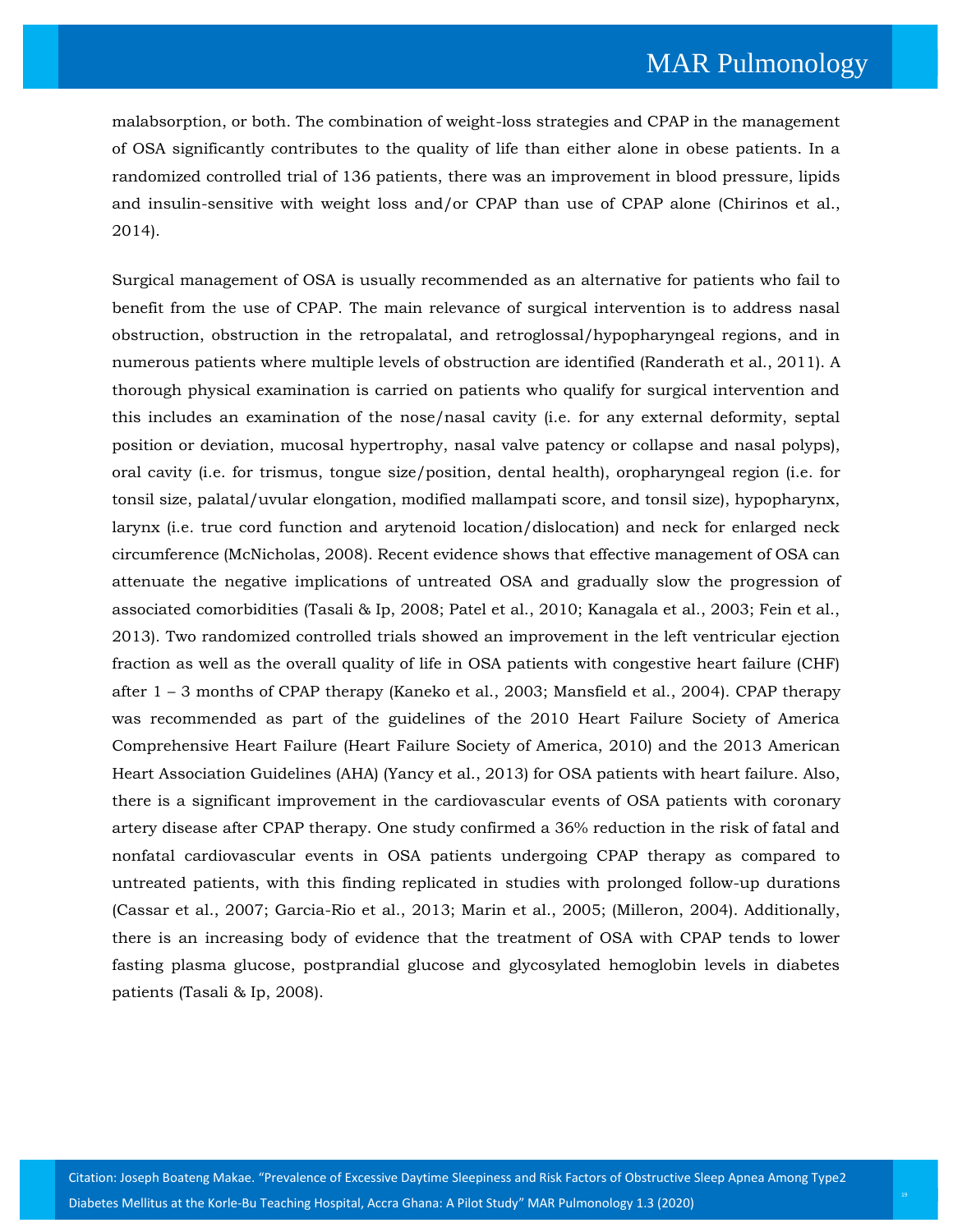## **Methodology**

#### **3.1 STUDY DESIGN**

This study was a cross-sectional study involving type 2 diabetes mellitus patients at the National Diabetic Management and Research Centre (Diabetic Clinic) of the Korle-bu Teaching Hospital. This cross-sectional study sought to examine the relationship between suspected risk factors and the prevalence of a disease in diabetes mellitus patients.

## **3.2 STUDY SITE**

The study was conducted at the Korle- bu Teaching Hospital (KBTH) in the Accra Metropolis. This hospital is the largest premier government hospital in Ghana with about 2000 bed capacity. It serves as the leading tertiary referral center in Ghana. Three centers of excellence, the National Radiotherapy Oncology Centre, the National Cardiothoracic Center and the National Plastic and Reconstructive Centers can be found at the Korle-bu teaching hospital. The hospital has 17 clinical and diagnostic units with an average patient attendance of 1,500 and 250 patient admissions. The National Diabetic Management and Research Centre is the major referral center of diabetic patients at the KBTH. Patients have their usual diabetes clinical days from Mondays to Fridays with an average number of 70 patients reporting at the center each day.

#### **3.3 PARTICIPANTS**

Participants were type-2 diabetes mellitus reporting at the center during clinical days. They were the ages of 30 years and above, confirmed type 2 diabetes mellitus patients at the clinic and signed an informed consent to partake in the study.

#### **3.4 SAMPLING PROCEDURE**

Participants were recruited based on convenient sampling. It was a convenient sampling of folders of patients attending the diabetic clinic each day based on the inclusion and exclusion criteria. 10 – 15 samples were collected over a 3-day period visit to the center. Additional information was obtained from participants via telephone call interviews.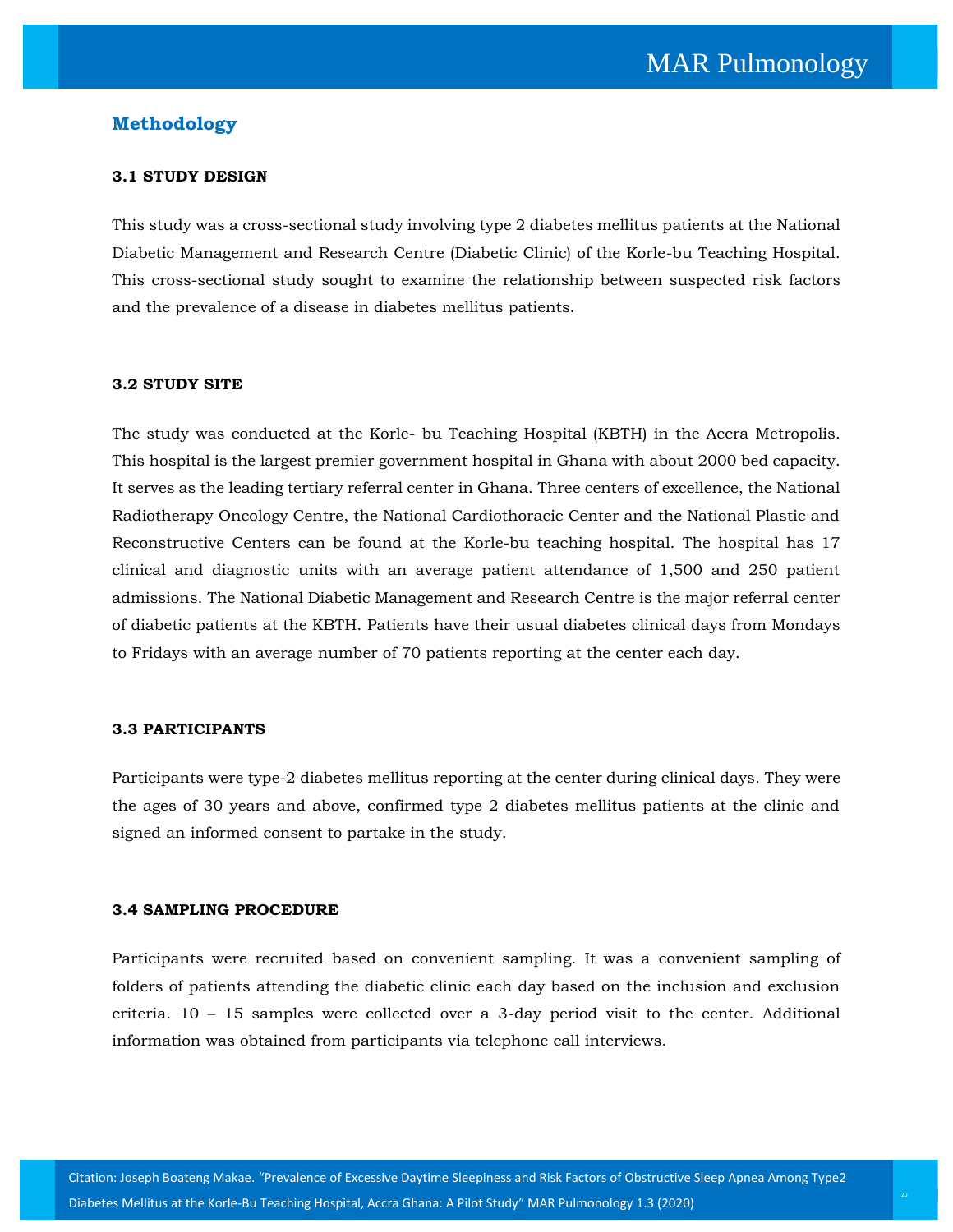#### **3.5 SAMPLE SIZE DETERMINATION**

The minimum sample size of participants for sampling is determined by the formula

N=  $(Z^2_{(1-\alpha/2)} P(1-P) ) / d^2$ 

Where  $(1-a/2)$ , is the standard normal variate at 5% type 1 error with a confidence interval of 95%. p is the expected proportion in population-based on recent surveys.

d is the absolute error.

p= 0.150 (15.0%) from a study conducted on "The risk of obstructive sleep apnea, excessive daytime sleepiness and depressive symptoms in a Nigerian elderly population" (Fawale et al., 2016).

Therefore,

N=  $(1.96)^2 \times 0.150(1 - 0.150)^2$ 0.05

N= 195.92 = 196. With the minimum sample size, 196 participants were to be recruited for the study but this number was reduced due to limitations imposed by the closure of universities and limited access to the study centre due to the COVID-19 pandemic. A sample size of 60 was selected to conduct a pilot study.

#### **3.6 INCLUSION CRITERIA**

- 1. Confirmed type 2 diabetes mellitus patients
- 2. Adult patients aged 30 years and above
- 3. Attendants and new referrals reporting at the diabetes clinic at Korle-bu.
- 4. Patients who consent to written or verbal consent.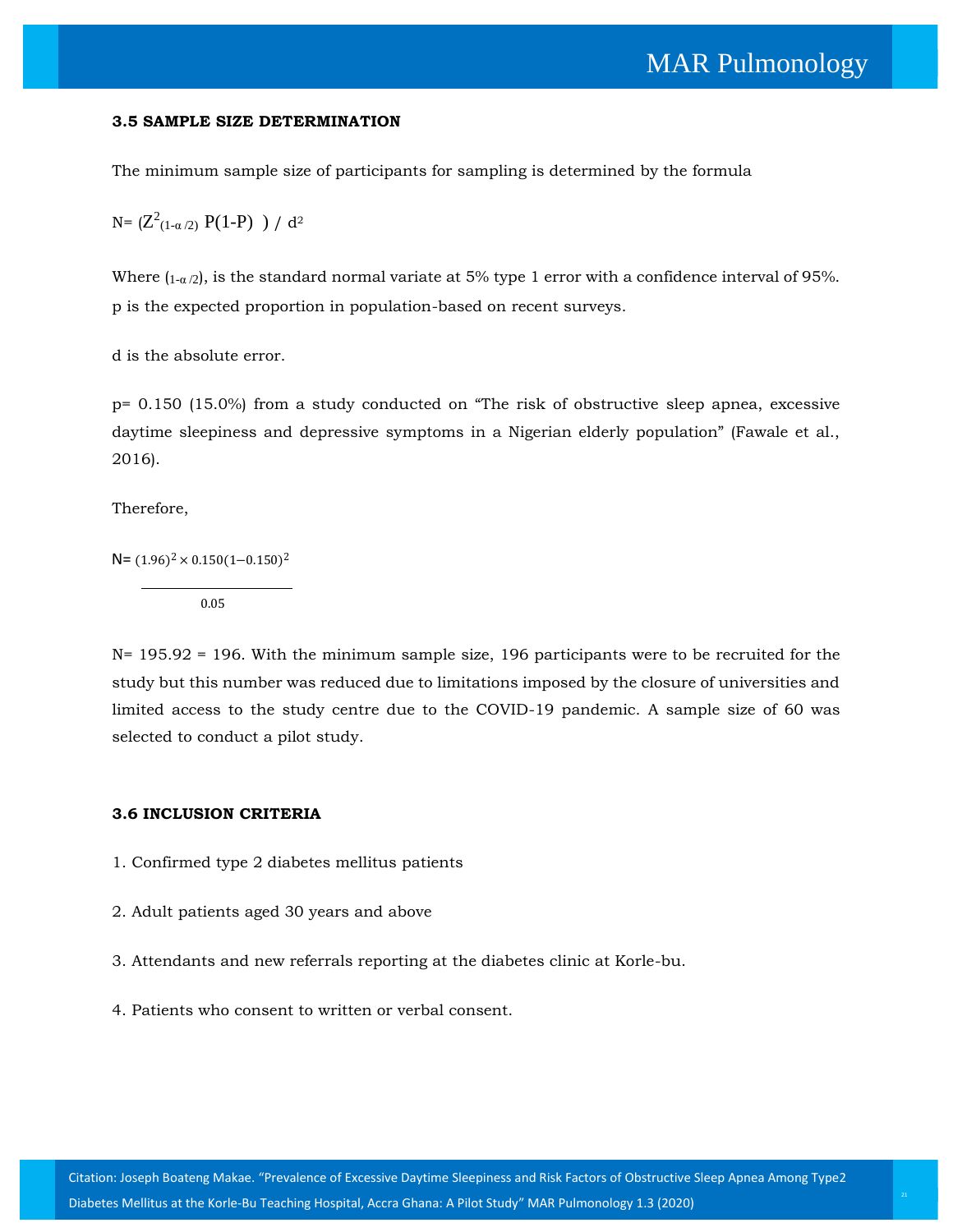#### **3.7 EXCLUSION CRITERIA**

- 1. Children and adults aged below 30 years.
- 2. Pregnant women.
- 3. Patients who are mentally unstable and/or unable to communicate and cooperate.

#### **3.8 SAMPLE COLLECTION PROCEDURE**

During routine visits to the diabetes clinic, adult diabetes patients attending the clinic were selected for this study after authorization from relevant authorities of the National Diabetic Management and Research Centre and participants had given verbal consent over the telephone. The COVID-19 pandemic made it necessary for this research to be conducted using telephone call interview to administer questionnaires.

Specific demographic data including age and gender and level of education were obtained together with a background history of type 2 diabetes mellitus (i.e. the duration of disease and current treatment), diagnosis of hypertension or any other cardiovascular or pulmonary disease. Information regarding smoking status, use of caffeine, alcohol and psychoactive substance were also obtained.

Anthropometric measurements like height, weight, and blood pressure were extracted from patients' records. Body Mass Index (BMI) was computed from their height and weight. Two validated questionnaires were completed by interviewing participants by telephone. All 60 participants responded to the request for the telephone interview and the questionnaires were employed on these patients.

One of these questionnaires was the STOP – BANG QUESTIONNAIRE, which is a simple validated 8 item two-part instrument. The first part 'STOP' asks about symptoms of snoring, tiredness, observed apnea, and a history of high blood pressure*.* The second part includes a section where body mass index (BMI), age, neck circumference in (centimeters) and gender were documented. Neck circumference was however excluded from the questionnaire because of the inability to measure it directly on the patients due to restrictions imposed during the COVID-19 pandemic. A total score of 3 or above in a patient was considered as intermediate or high risk for obstructive sleep apnea.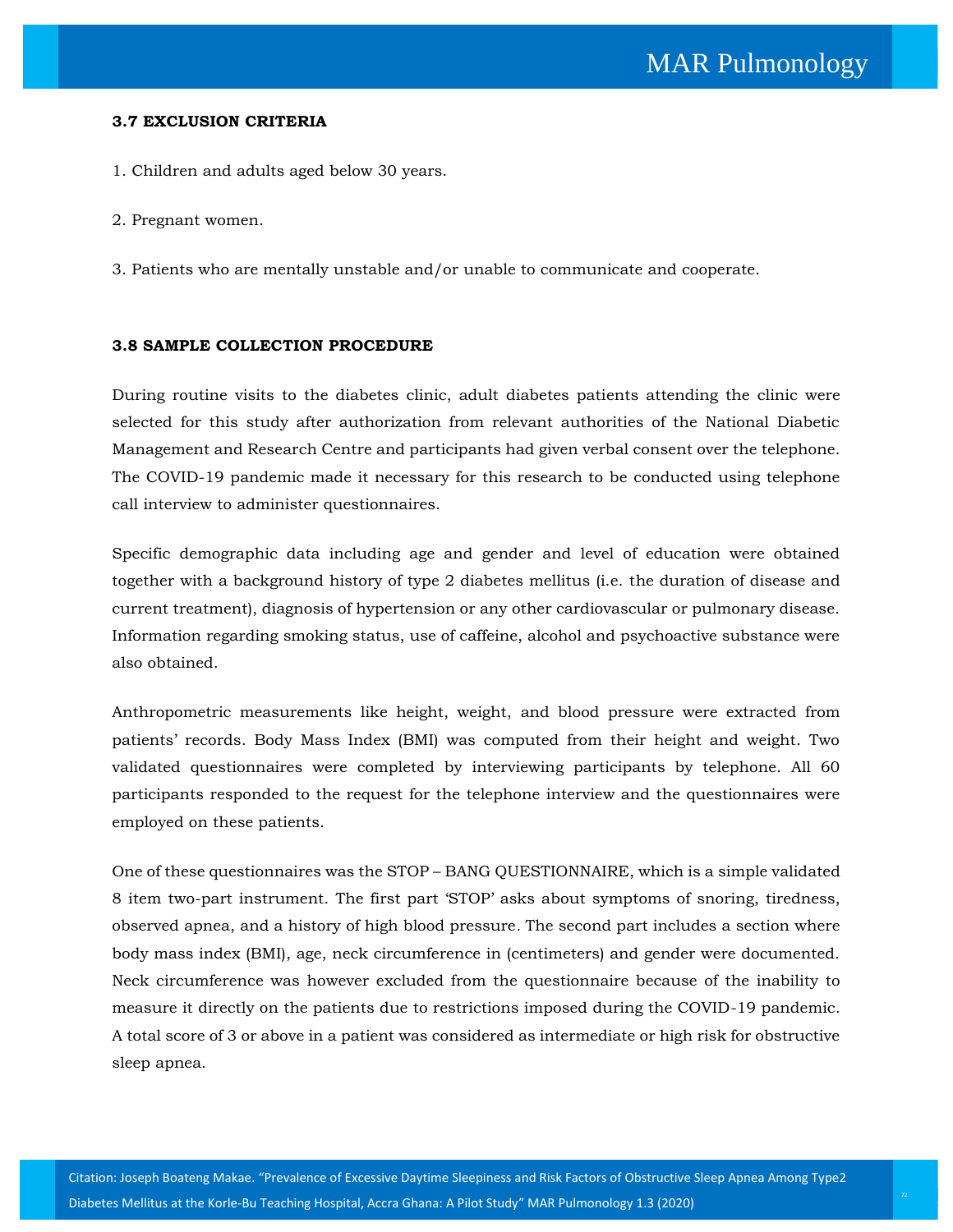#### **Scoring for STOP-BANG:**

**Low risk of OSA:** Yes to 0-2 questions.

**Intermediate risk of OSA**:Yes to 3-4 questions.

**High risk of OSA**:Yes to 5-8 questions

## **However Intermediate risk becomes High risk if:**

- Yes to 2 or more of STOP questions + Male gender.
- Yes to 2 or more of STOP questions + BMI > 35kg/m2.

• Yes to 2 or more of STOP questions + neck circumference (> 17inches/43cm in male, and 16inches/41cm in females).

The second questionnaire was the EPWORTH SLEEPINESS SCALE (ESS) QUESTIONNAIRE. This is also a validated 8 item instrument that measures the ease of falling asleep during the daytime under various circumstances as a measure of daytime hypersomnolence (Daniłosio et al., 2017). The interpretation of the instrument is as follows:

- 1. 0 5: Good (likely getting restful sleep)
- 2. 6 10: Satisfactory (sleep could be improved but may not be to sleep apnea)

3. Above 10: Bad (likely to have excessive daytime sleepiness; suggestive of a sleep disorder possibly OSA).

#### **3.9 DATA MANAGEMENT PLAN**

Data collected in this study was kept confidential in an encrypted personal computer for analysis. Data collected was also stored on an external drive for backup. This external drive was kept inaccessible to non-researchers and non-participants to ensure privacy. Hard copies were kept under lock and key. Information concerning the participants was made accessible to the researchers and participants only to ensure that issues of confidentiality with regards to the information obtained from participants are kept safe.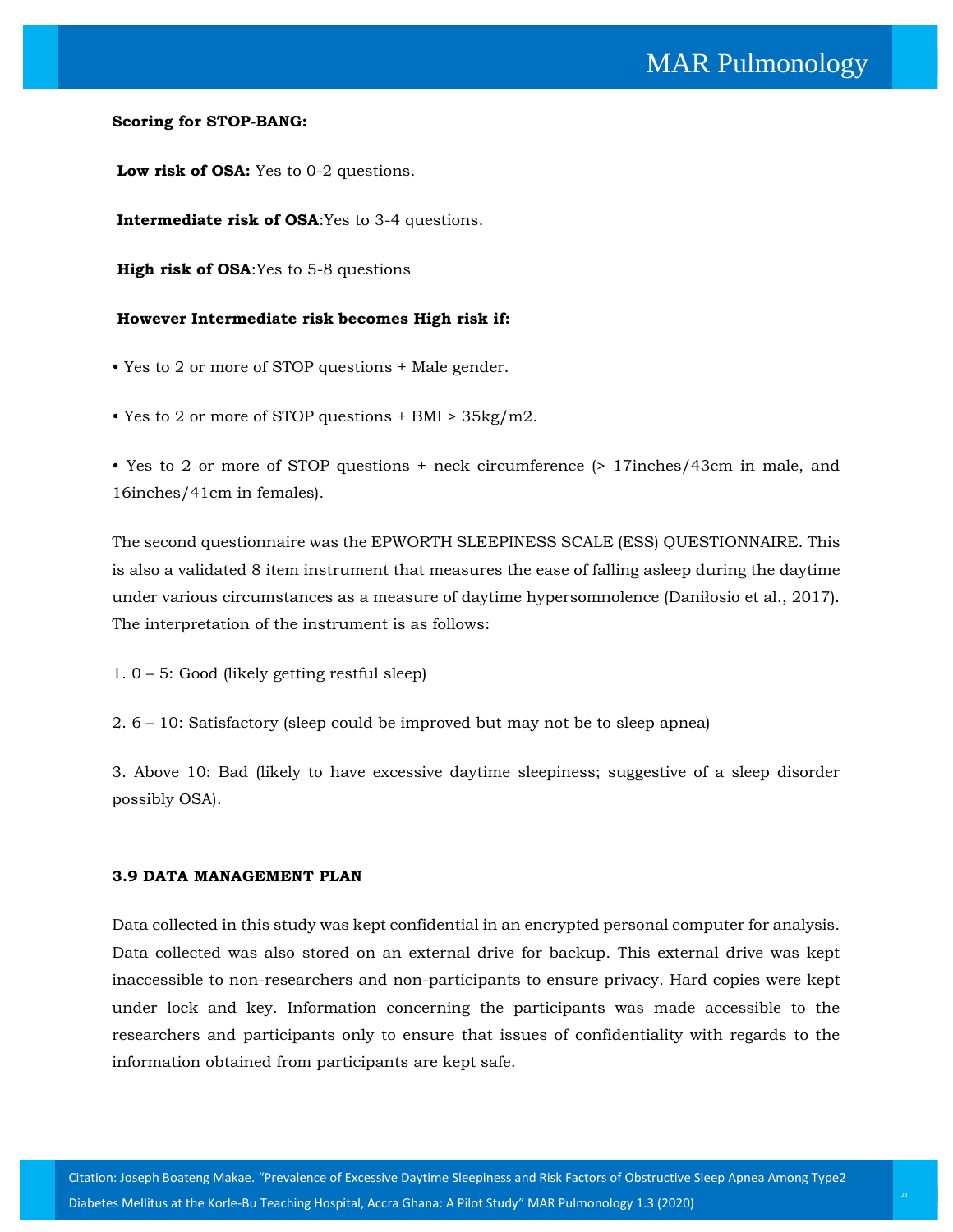#### **3.10 STATISTICAL ANALYSIS**

The data was analyzed using Statistical Package for Social Sciences (SPSS) version 22.0. Descriptive statistics such as pie chart, frequencies and percentages were used to analyze categorical and continuous variables. Correlation analysis was used to determine the relationship between OSA and EDS among T2DM patients, a comparison was made using chisquare and P-value of more than 0.05 was considered as significant in the analysis.

#### **3.11 ETHICAL APPROVAL**

Ethical clearance was sought from the Ethics and Protocol Review Committee of the School of Biomedical and Allied Health Sciences of the University of Ghana before the study. Approval was also sought from the National Diabetic Management and Research Centre at the Korle-Bu Teaching Hospital. The study was also explained to the participants giving them the option to accept or decline the opportunity to be involved in the study. The informed consent of participants was sought before the data was collected. Participation in this study was voluntary and participants were free to withdraw at any point. There was no risk associated with this study. However, much time was required from participants during the telephone call interview session.

#### **3.12 DISSEMINATION OF RESULTS**

Copies of the results were submitted to the School of Biomedical and Allied Health Sciences, Department of Respiratory Therapy as well as the School Library. The findings will also be published in peer-review journals.

#### **Results**

#### **4.1 Introduction**

This chapter focuses on data analysis and presentation of results. The topics covered are respondents' demographic information, observation of lifestyle of patients which includes smoking, alcohol intake, and BMI classification, to enable examination of risk factors of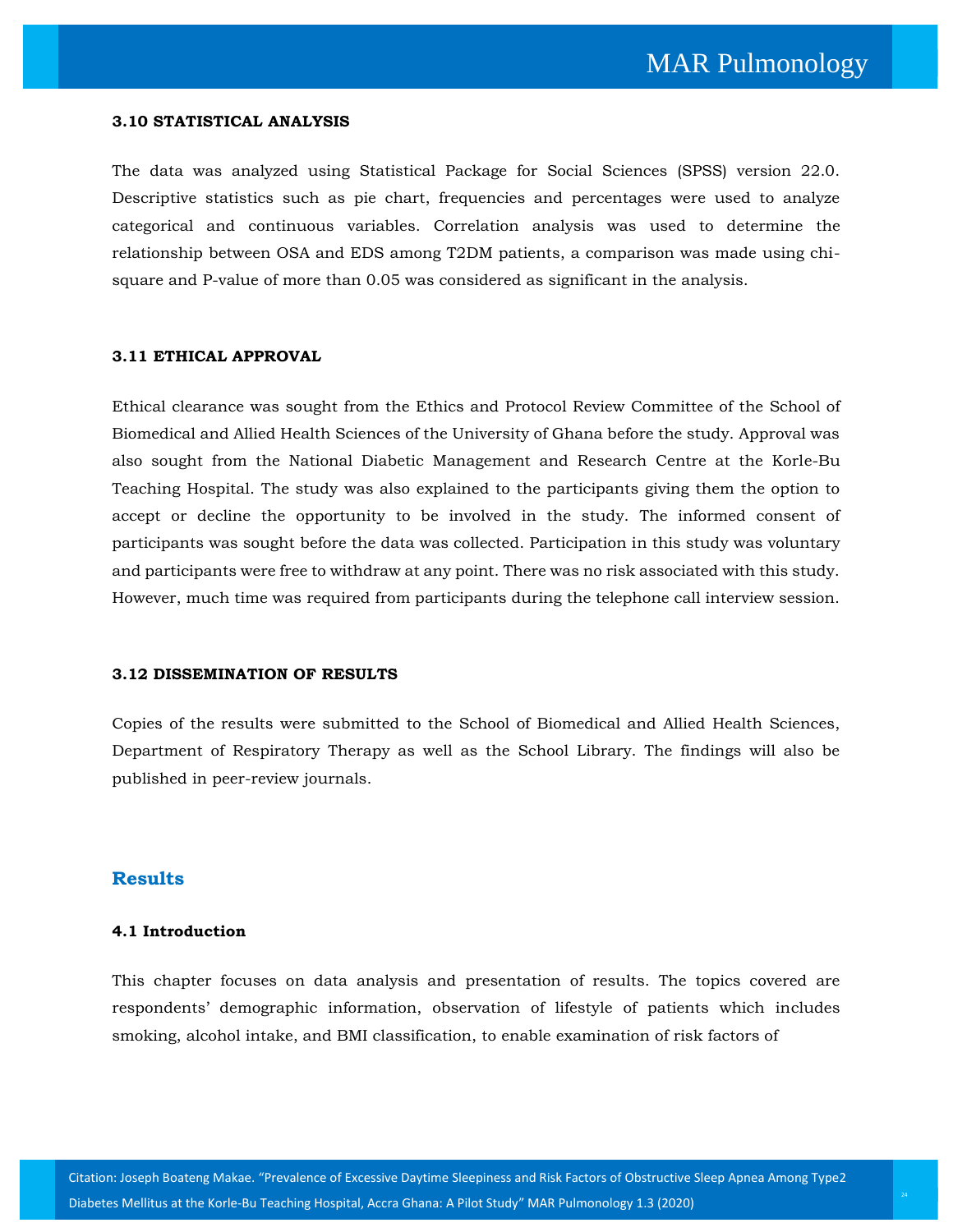OSA or prevalence of excessive daytime sleepiness (EDS) among Type 2 Diabetes Mellitus patients, and the relationship between OSA, EDS and Type 2 Diabetes Mellitus. Primary data (questionnaire and interview guide) was employed for the analysis and SPSS was used to analyze and interpret findings.

## **4.2. Socio-Demographic Data**

## **4.2.1. Gender of Respondents**

Out of a total of 60 patients surveyed, 14 of them equaling 23.3 percent, were male while 46 equaling 76.7 percent were female. Thus, more female patients were involved in the study compared to males.



**Figure 2.1 Gender of respondent**

## **4.2.2. Age of Respondents**

The mean age of patients in this study was  $59.8 \pm 10.4$  years with the mean age of females 60.63  $\pm$  1.97 and the mean age of males 54.77  $\pm$  2.62. The patients were grouped into six (6) major age categories: 30-39, 40-49, 50-59, 60-69, 70-79 and 80 or above.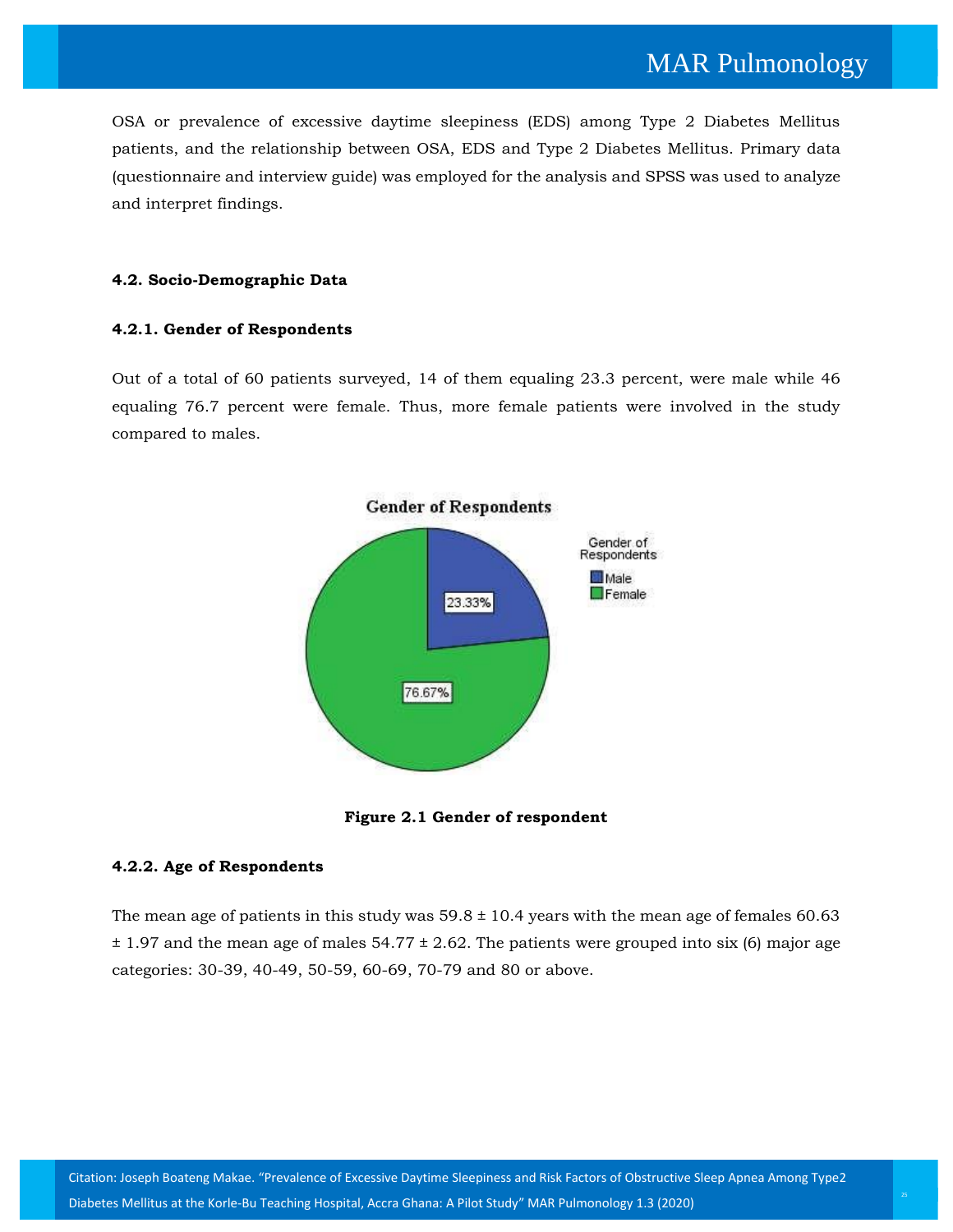| <b>GROUP</b><br>AGE<br>(YEARS) | <b>FREQUENCY (N)</b> | <b>PERCENTAGE</b><br>(%) | <b>MEAN AGE</b> | <b>STANDARD</b><br><b>DEVIATION</b> |
|--------------------------------|----------------------|--------------------------|-----------------|-------------------------------------|
| $30 - 39$                      | 3                    | 5.0                      | 38.67           | 0.58                                |
| $40 - 49$                      | 5                    | 8.3                      | 46.40           | 2.07                                |
| $50 - 59$                      | 25                   | 41.7                     | 55.24           | 2.84                                |
| $60 - 69$                      | 19                   | 31.7                     | 64.95           | 2.71                                |
| $70 - 79$                      | 5                    | 8.3                      | 75.80           | 2.86                                |
| $\geq 80$                      | 3                    | 5.0                      | 81.67           | 1.15                                |
| <b>TOTAL</b>                   | 60                   | 100.0                    |                 |                                     |

**Table 2: Age groups of patients**

The findings in Table 2 show that most of the type 2 Diabetic patients interviewed were in the age categories of  $50 - 59$  and  $60 - 69$ , equaling about 73.4 percent (41.7% and 31.7% respectively) among the interviewed patients. Very few patients represented the age groups  $30 - 39$ ,  $40 - 49$ , 70 – 79 and 80 or above.

## **4.2.3. Educational Level of Patients**

From the findings, 18 patients representing 30 percent of the respondents had no formal education. Out of the remaining 70 percent with formal educational background, 25 respondents, representing 41.7 percent were in the Basic level category. While 11 respondents representing 18.3 percent had Secondary level background and 6 respondents equaling 10 percent had tertiary educational level.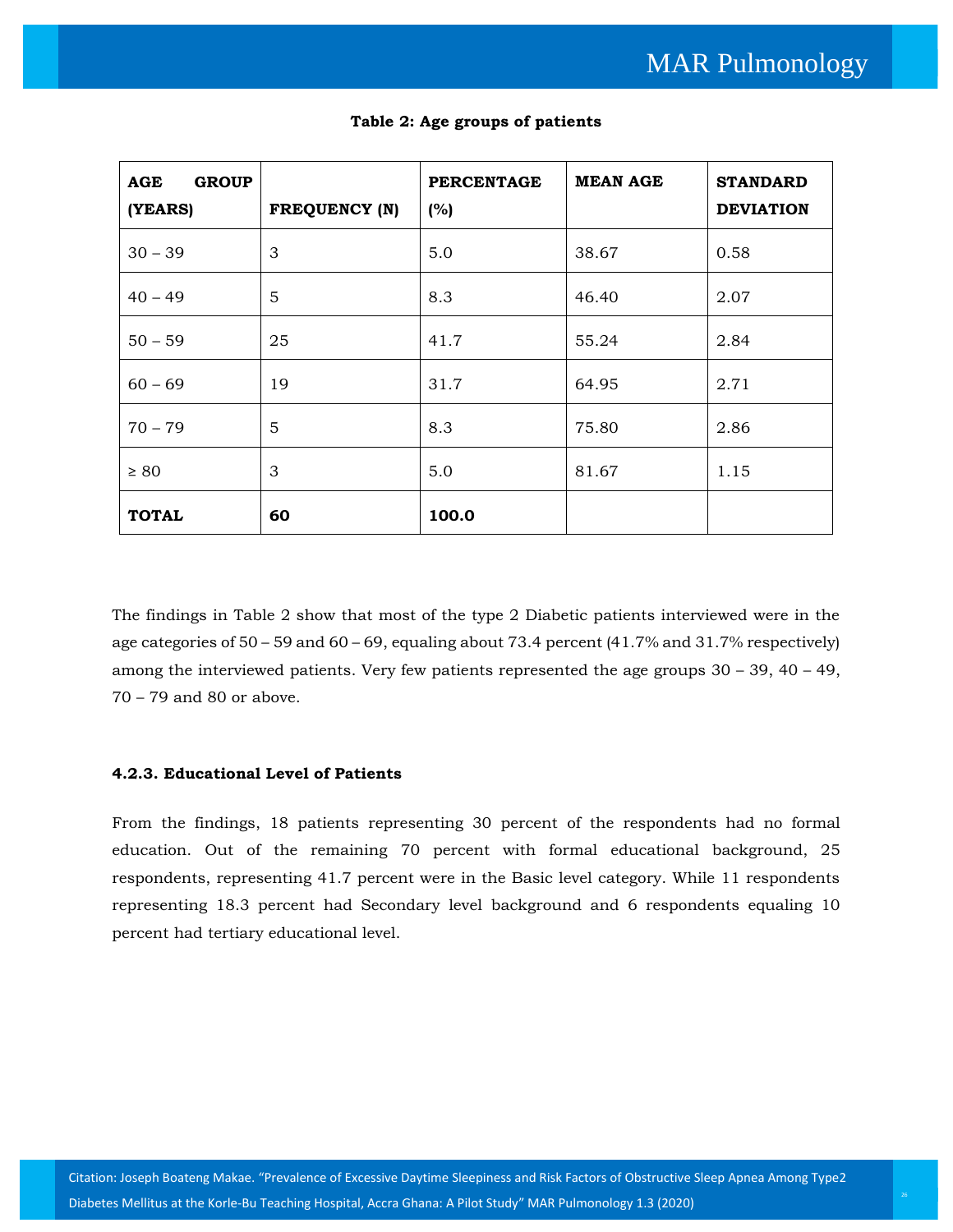| EDUCATIONAL LEVEL         | <b>FREQUENCY (N)</b> | PERCENTAGE (%) |
|---------------------------|----------------------|----------------|
|                           |                      |                |
| No Formal Education       | 18                   | 30.0           |
| <b>Basic Education</b>    | 25                   | 41.7           |
| Secondary Education       | 11                   | 18.3           |
| <b>Tertiary Education</b> | 6                    | 10.0           |
| <b>TOTAL</b>              | 60                   | 100.0          |

## **Table 3. Educational Level of Patients**

From the findings in table 2.2 above, the modal category for education variable was the Basic level. It could therefore be said that most patient who were interviewed for this study had basic level of education representing 41.7% out of the total sampled population.

## **4.2.4. Marital Status of Respondents**

Out of the total 60 study participants interviewed, one patient, representing 1.7 percent was single. 47 patients, (78.3 percent) were identified as being in marital union while 12 patients (20 percent) who chose the 'others' option ( were divorced or widowed).

## **4.3. Observation of Patients' Characteristics**

This portion of the study focuses on lifestyle habits of patients which puts them at high risk for OSA as well as diabetic complications.

## **4.3.1. Lifestyle Habits of Patients**

Specifically, on smoking of tobacco/cigarette, the majority of patients interviewed, 57 of them representing 95%, never engaged in smoking, whereas the remaining 5% (3 patients) smoked infrequently.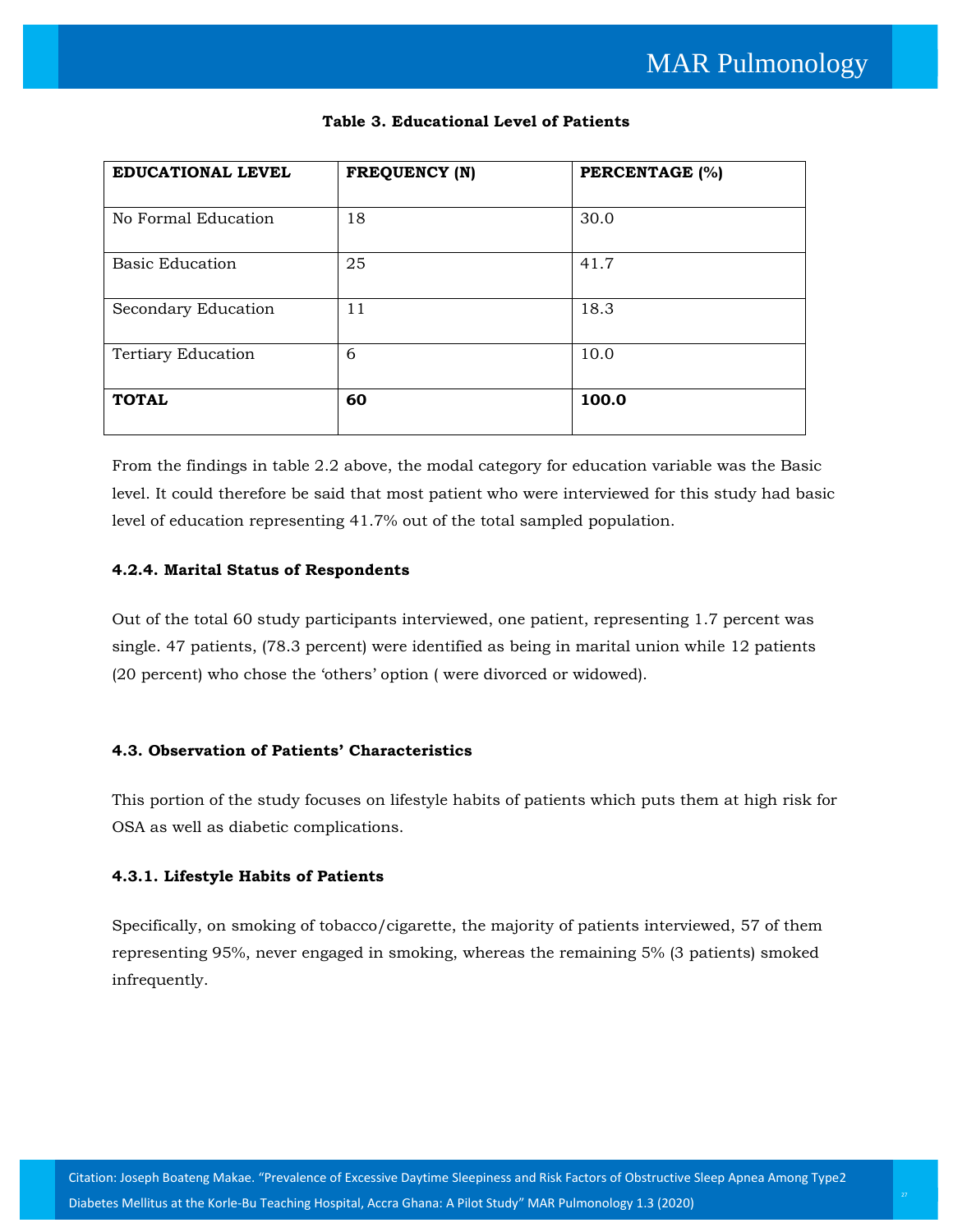Considering alcohol intake majority, 60% of the patients (36 out of the 60 patients), never drank alcohol whereas 13.3% (8 patients) infrequently took alcohol and 16 out of the 60 respondents (17.7%) frequently took in alcohol.

## **4.3.2. Body Mass Index (BMI) of Respondents**

Anthropometric measurements like height and weight were obtained from patients' records to aid computation of the Body Mass Index (BMI).

From the findings, as detailed in table 4, majority 35% of the patients were noticed to be overweight as their BMI fell within the range of  $25.0$  -  $29.9$  (kg/m<sup>2</sup>). 10 out of the 60 respondents were obese with their BMI greater or equal to 30 kg/ $m^2$  and 7 (11.7%) of the patients were underweight (BMI value < 18.5 kg/m<sup>2</sup>). There were no morbidly obese patients (BMI > 35 kg/m<sup>2</sup>) in this study.

| <b>BMI</b> Category | Value $\frac{\text{kg}}{m^2}$ | Frequency | Percentage (%) |
|---------------------|-------------------------------|-----------|----------------|
| Underweight         | < 18.5                        | 7         | 11.7           |
| Normal              | $18.5 - 24.9$                 | 22        | 36.6           |
| Overweight          | $25.0 - 29.9$                 | 21        | 35.0           |
| Obese               | $\geq 30.0$                   | 10        | 16.7           |
| <b>Total</b>        |                               | 60        | 100.0          |

## **Table 4: BMI of Respondents**

## **4.4. Risk of OSA by STOP-BANG score**

Information for assessing the risk of OSA was obtained from a validated questionnaire, the STOP-BANG questionnaire. This questionnaire addressed 8 attributes including snoring, tiredness, observation of choking/ceased breath/gasping in sleep, high blood pressure, BMI, age, neck size and gender. Neck circumference was scored as a "No" for all interviewed patients since majority of the them couldn't give an accurate figure. Table 5 presents the scores of the patients.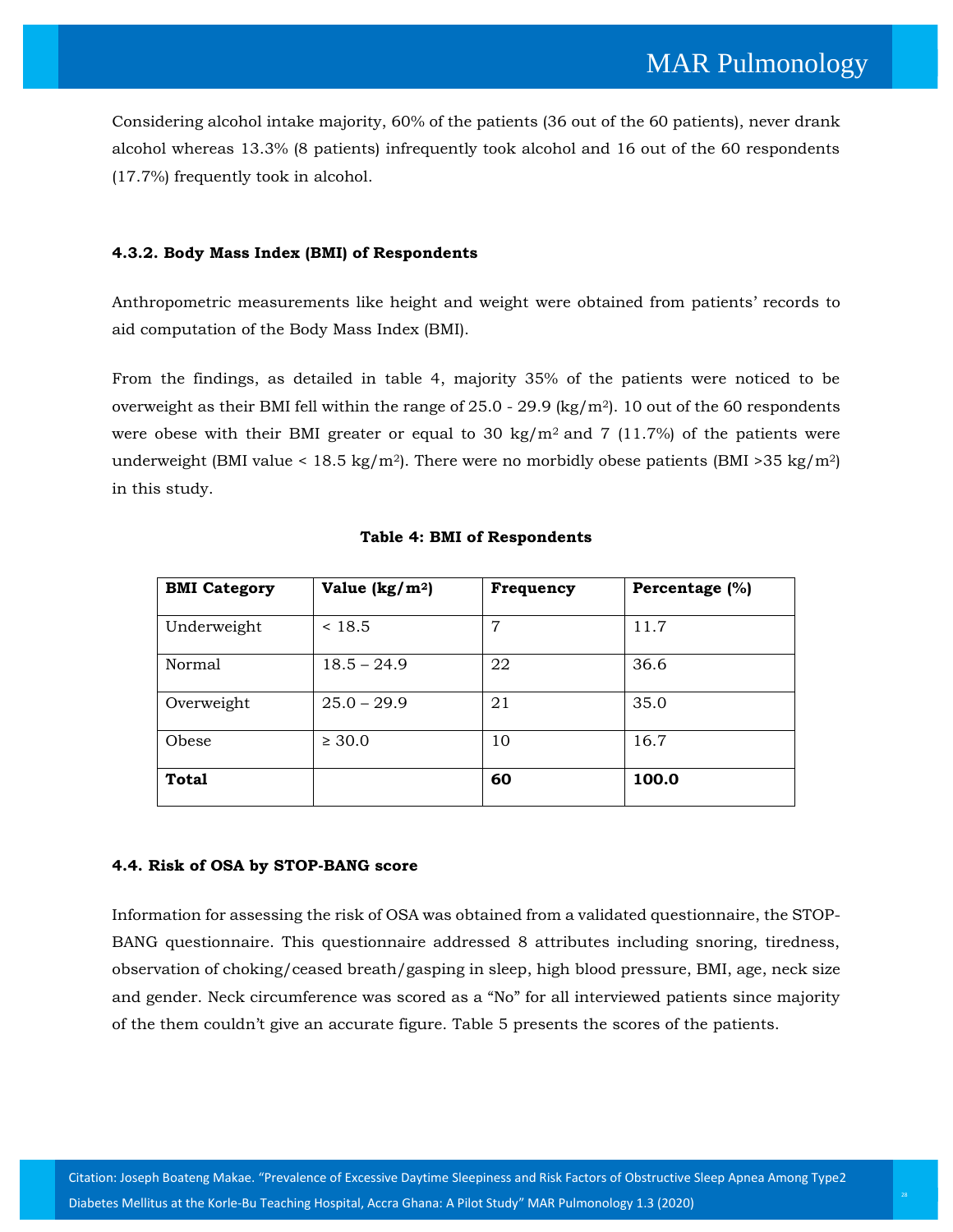| Scoring              | Frequency | Percentage (%) |
|----------------------|-----------|----------------|
| Yes to 0-2 questions | 12        | 20.0           |
| Yes to 3-4 questions | 39        | 65.0           |
| Yes to 5-8 questions | 9         | 15.0           |
| <b>TOTAL</b>         | 60        | 100.00         |

#### **Table 5: STOP-BANG Score of Patients**

Based on the scoring system of the STOP-BANG questionnaire and findings as shown in table 5, it indicates that the majority of the patients had intermediate risk for OSA with a few having high risk. Specifically, 39 out of 60 (65.0%) patients interviewed had Yes to 3-4 questions, hence were classified as patients with intermediate risk for OSA. Twelve patients (20.0%) had low risk for OSA whereas 9 patients (15.0%) had a high risk for OSA. Overall, including high and intermediate risk scores 48 patients (80.0%) had abnormal STOP-BANG score implying that they had moderate/severe risk for obstructive sleep apnea (OSA) whereas, 12 (20.0%) had a normal STOP-BANG scores signifying low risk for OSA. The mean score of patients with normal STOPBANG score was  $1.17 \pm 0.58$  while that of patients with abnormal scores was  $3.71 \pm 0.80$ .

## **4.4.1 Risk Factors for Medium-High STOP-BANG Scores in T2DM Patients**

There were 38 patients (63.3%) aged 55 years and above who had abnormal STOP-BANG scores (moderate-to-severe risk for OSA) compared with 10 patients (16.7%) aged less than55 years with abnormal scores.

| <b>BODY MASS</b> | <b>FREQUENCY (N)</b> | <b>PERCENTAGE (%)</b> |
|------------------|----------------------|-----------------------|
| INDEX (BMI)      |                      |                       |
| Overweight       | 20                   | 33.3%                 |
| Obese            | 10                   | $16.7\%$              |

| Table 6: Body Mass Index (BMI) of Patients with Abnormal STOP-BANG |  |  |  |  |  |  |  |  |  |  |  |
|--------------------------------------------------------------------|--|--|--|--|--|--|--|--|--|--|--|
|--------------------------------------------------------------------|--|--|--|--|--|--|--|--|--|--|--|

Table. 6 shows that there were 20 patients  $(33.3%)$  who were overweight (BMI of  $25.0 - 29.9$ kg/m<sup>2</sup>) and also had medium-to-high risk for OSA. However, obese patients (BMI > 30 kg/m<sup>2</sup>) with medium-to-high risk for OSA formed 16.7% of participants.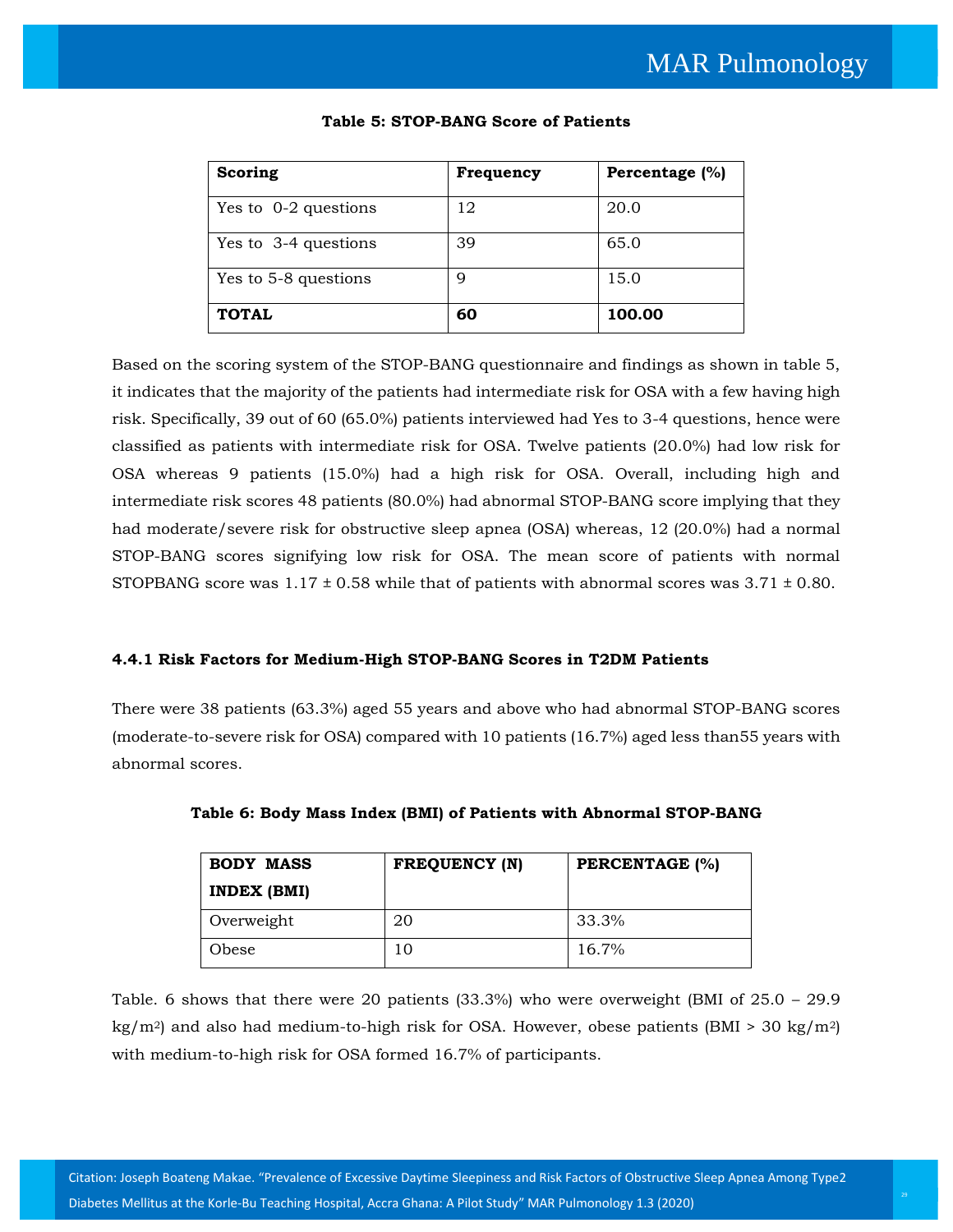| <b>Risk factor</b>    | Yes $(%)$    | No $(%)$     | Chi square | P-value     |
|-----------------------|--------------|--------------|------------|-------------|
| <b>S</b> noring       | 50 (83.3%)   | $10(16.7\%)$ | 11.76      | 0.02        |
| <b>Tiredness</b>      | 53 (88.3%)   | 7(11.7%)     | 13.45      | ${}< 0.001$ |
| <b>Observed Apnea</b> | 13 (21.7%)   | 47 (78.3%)   | 4.22       | 0.07        |
| $P - High blood$      | $10(16.7\%)$ | 50 (83.3%)   | 7.5        | 0.063       |
| pressure              |              |              |            |             |

### **Table 7: Patients scoring of the 'STOP' risk factors in the STOP-BANG questionnaire**

Table 7 above shows that majority of patients 50 (83.3%) snored and a few 10 (16.7%) had doctordiagnosed high blood pressure based on the 'STOP' risk factor in the STOP-BANG questionnaire. The presence of snoring and tiredness were significantly high in T2DM patients in the study with p-values 0.02 and < 0.001 respectively.

#### **4.5. Assessment of Excessive Daytime Sleepiness (EDS)**

Under this section, ease of patients to fall asleep during the daytime under various circumstances as a measure of daytime hyper somnolence was determined using Epworth sleepiness scale (ESS).

Table 8 below shows the scores of patients on the ease of them falling asleep under various conditions.

| <b>Scoring (Scale)</b> | Frequency (N) | Percentage |
|------------------------|---------------|------------|
|                        |               | (%)        |
| $\leq 10$              | 16            | 26.7       |
| >10                    | 44            | 73.3       |
| <b>TOTAL</b>           | 60            | 100.0      |

#### **Table 8: ESS Score of Patients**

Table 8 above indicates that 16 patients (26.7%) had a score **≤** 10 and 44 (73.3%) patients had an abnormal score of >10. This implies that the majority of the patients (73.3%) have excessive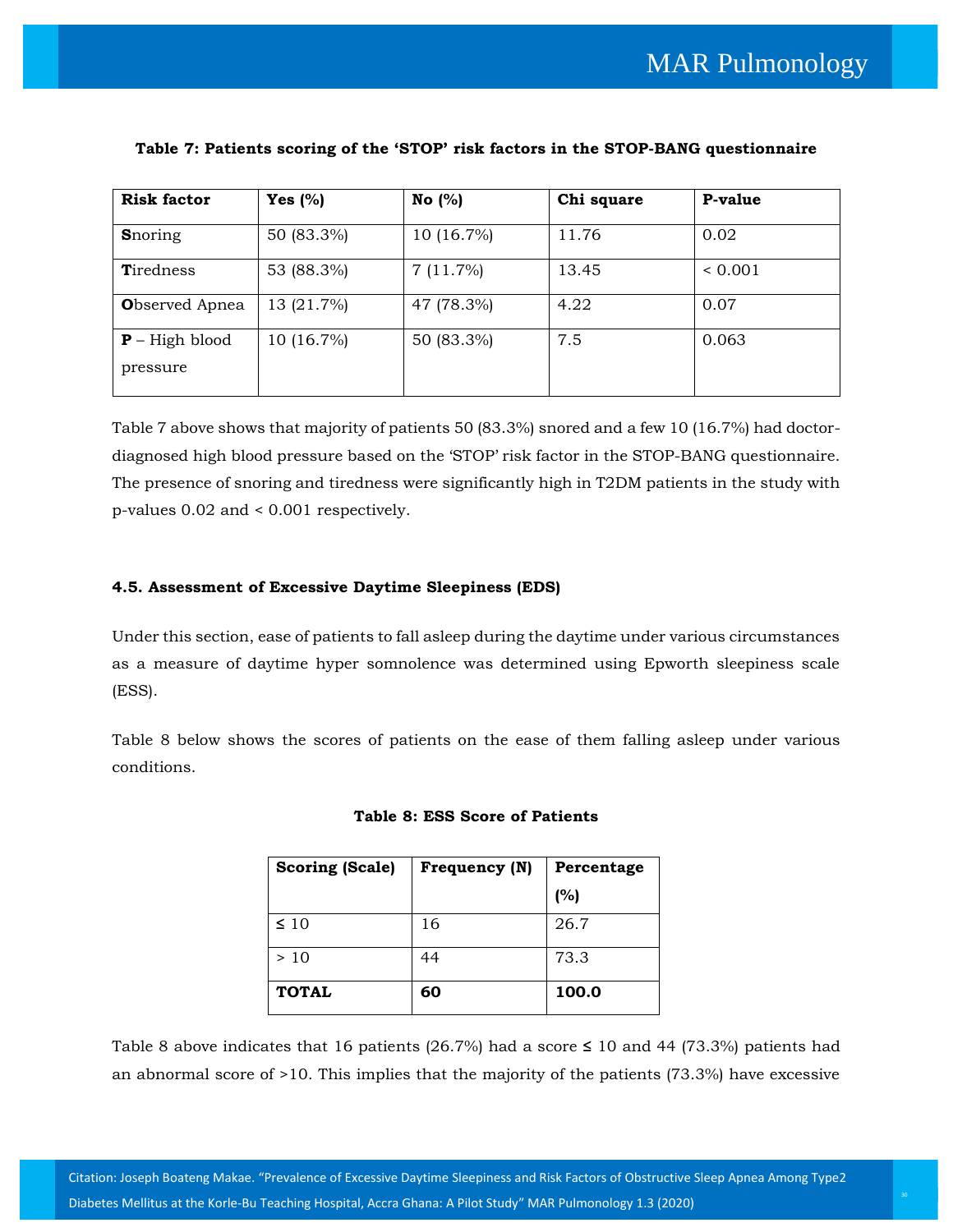daytime sleepiness (EDS) while just over a quarter (26.7%) had no EDS. Patients with no EDS had a mean ESS score of  $8.63 \pm 1.02$  whiles patients with EDS had a mean ESS score of 13.44 ± 2.25.

Additionally, comparing patients who answered 'Yes' to snoring, 37 out of 60 (61.70%) had abnormal ESS score and excessive daytime sleepiness (EDS), and 26 of them (70.3%) were females as shown in table 9 below.

**Table 9: Gender of Patients with Both Snoring and Abnormal ESS score**

| <b>SEX</b>  | <b>FREQUENCY (N)</b> | <b>PERCENTAGE (%)</b> |
|-------------|----------------------|-----------------------|
| <b>MALE</b> |                      | 29.7%                 |
| FEMALE      | 26                   | 70.3%                 |

#### **4.6 Relationship Between OSA And EDS**

Figure 3 below shows the correlation between the STOP-BANG scores and the ESS scores amongst the 60 patients.

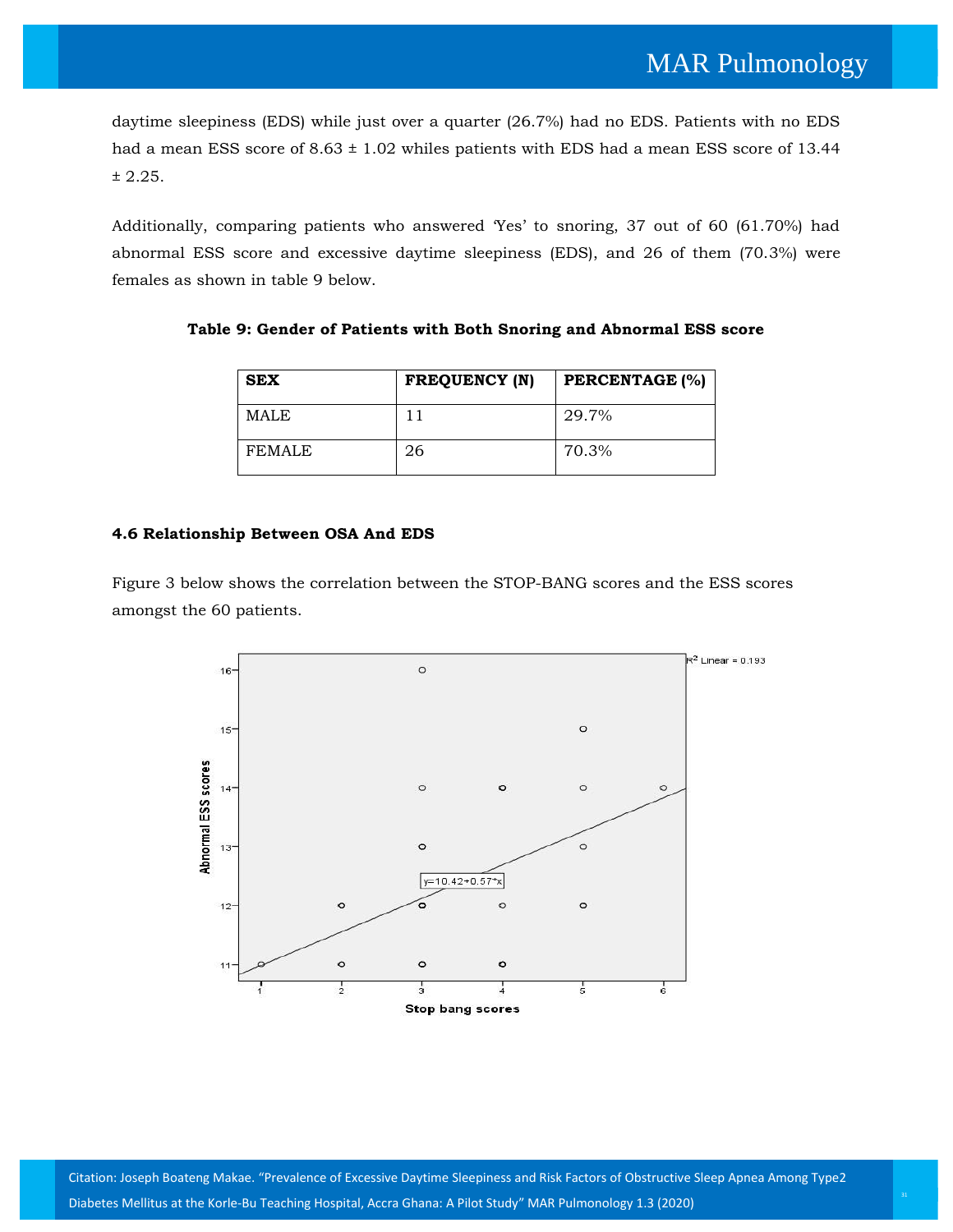Correlation showed a significant linear relationship between the STOP-BANG and ESS scores of patients ( $r = 0.44$ ; p-value < 0.01).

Additionally, comparing the mean difference of both patients with normal and abnormal STOP-BANG and ESS score in tables 10 and 11 below shows there is a significant difference between patient numbers, with significantly more T2DM patients with abnormal scores.

| <b>STOP-BANG</b><br><b>SCORES</b> | <b>NUMBER OF</b><br><b>PATIENTS</b> | MEAN<br>DIFFERENCE (X <sup>2</sup> ) | <b>P</b> – VALUE |
|-----------------------------------|-------------------------------------|--------------------------------------|------------------|
| $0 - 2$                           | 12                                  | $-2.250$                             | ${}< 0.001$      |
| $3 - 8$                           | 48                                  |                                      |                  |

## **Table 10: Normal versus Abnormal STOP-BANG Scores**

## **Table 11: Normal Versus Abnormal ESS Scores**

| <b>ESS SCORE</b> | <b>NUMBER</b><br>OF<br><b>PATIENTS</b> | <b>MEAN</b><br>DIFFERENCE (X <sup>2</sup> ) | <b>P</b> – VALUE |
|------------------|----------------------------------------|---------------------------------------------|------------------|
| $\leq 10$        | 16                                     | $-3.393$                                    | ${}< 0.001$      |
| > 10             | 44                                     |                                             |                  |

In Table 12, there was a significant difference between the mean ESS scores of patients with normal and abnormal STOP-BANG scores using the student T test (p-value < 0.001), showing that T2DM patients with a high STOP-BANG score and medium-high risk of OSA were significantly more likely to have EDS. This supports the correlation between STOPBANG and ESS scores in Type 2 diabetic patients demonstrated in Fig. 3.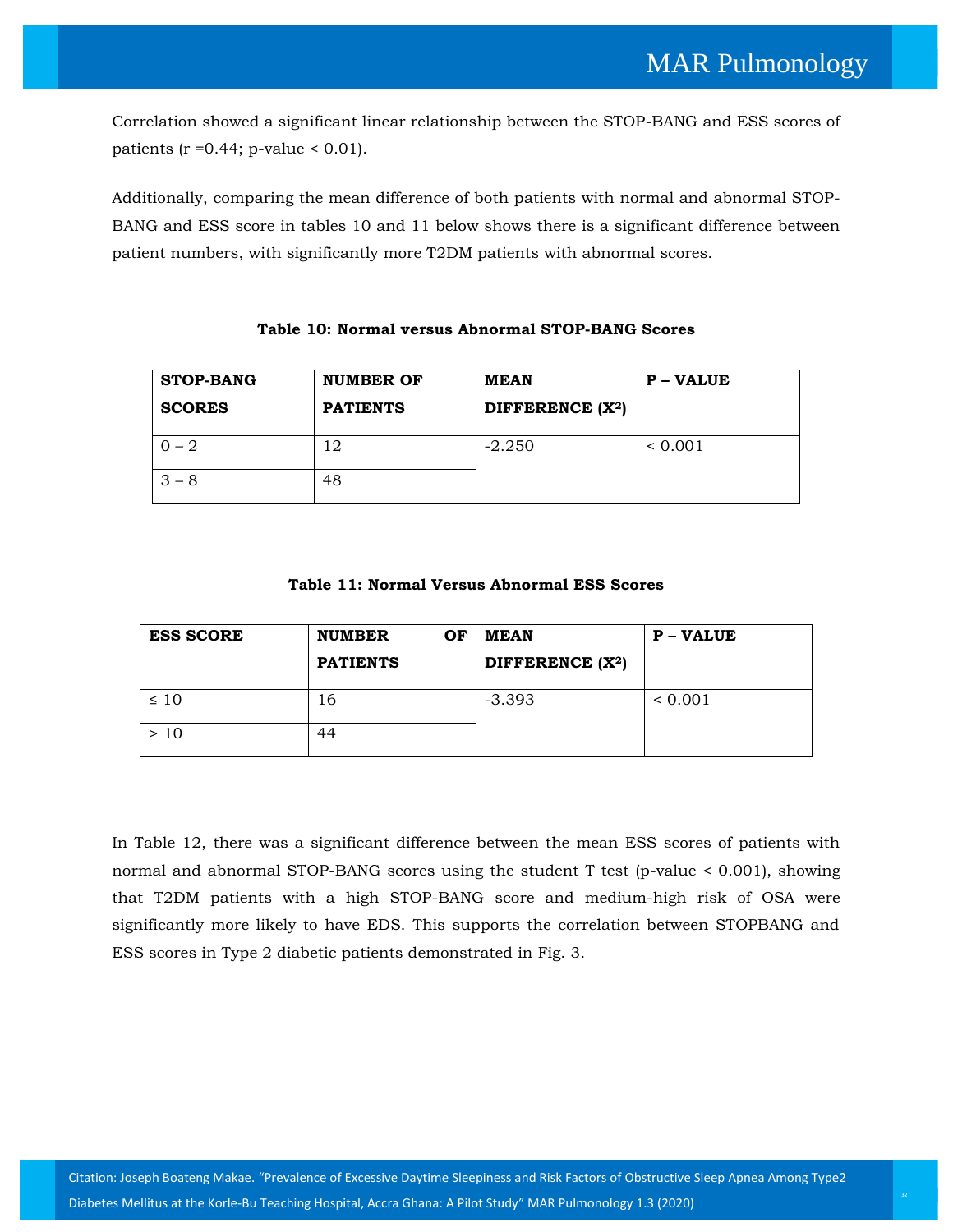|                  | Mean ESS score Mean $(t$ SD) | T-test  | p-value Of OSA |
|------------------|------------------------------|---------|----------------|
| Low risk of OSA  | $8.4$ (-2.159)               | $-6.37$ | ${}< 0.001$    |
| Medium-High risk | $11.8(-1.884)$               |         |                |

#### **Table 12 Comparison of ESS scores in patients with Normal (Low Risk) and Abnormal**

## **Discussion**

#### **5.1 INTRODUCTION**

Individual patients affected by OSA mostly suffer from diabetes, hypertension, dyslipidemia, metabolic syndrome and other related medical conditions (Lam et al., 2014; Drager et al., 2010 & Olufemi Adewole et al., 2009). There has been a scarcity of data in the sub-Saharan concerning OSA as compared to developed countries until recently (Mbata & Chukwuka, 2012). This study did not employ the gold standard for the diagnosis of OSA since it mainly focused on the risk factors associated with OSA in T2DM patients. Since OSA and T2DM are associated with increased cardiovascular morbidity and mortality, it is comprehensible that the presence of both conditions results in synergistic risk factors (Greenberg & Rajan, 2015). This study, therefore, determined the prevalence of excessive daytime sleepiness and risk factors of obstructive sleep apnea among type 2 diabetes mellitus patients at the KorleBu Teaching Hospital in the Accra Metropolis, which further establishes an association between the conditions. This chapter discusses the findings about the study objectives and research aim.

#### **5.2. PREVALENCE OF ESS AND RISK FACTORS FOR OSA AMONG T2DM PATIENTS.**

#### **5.2.1. AGE AND SEX AS RISK FACTORS FOR OSA AMONG T2DM PATIENTS**

In this study, the average age of T2DM patients was  $59.8 \pm 10.4$  years indicating that most patients were middle-aged adults, which is comparable to other works on adult T2DM populations (Akintunde, 2013). However, Wang (2019) reported an average age of  $63.5 \pm 11.6$  of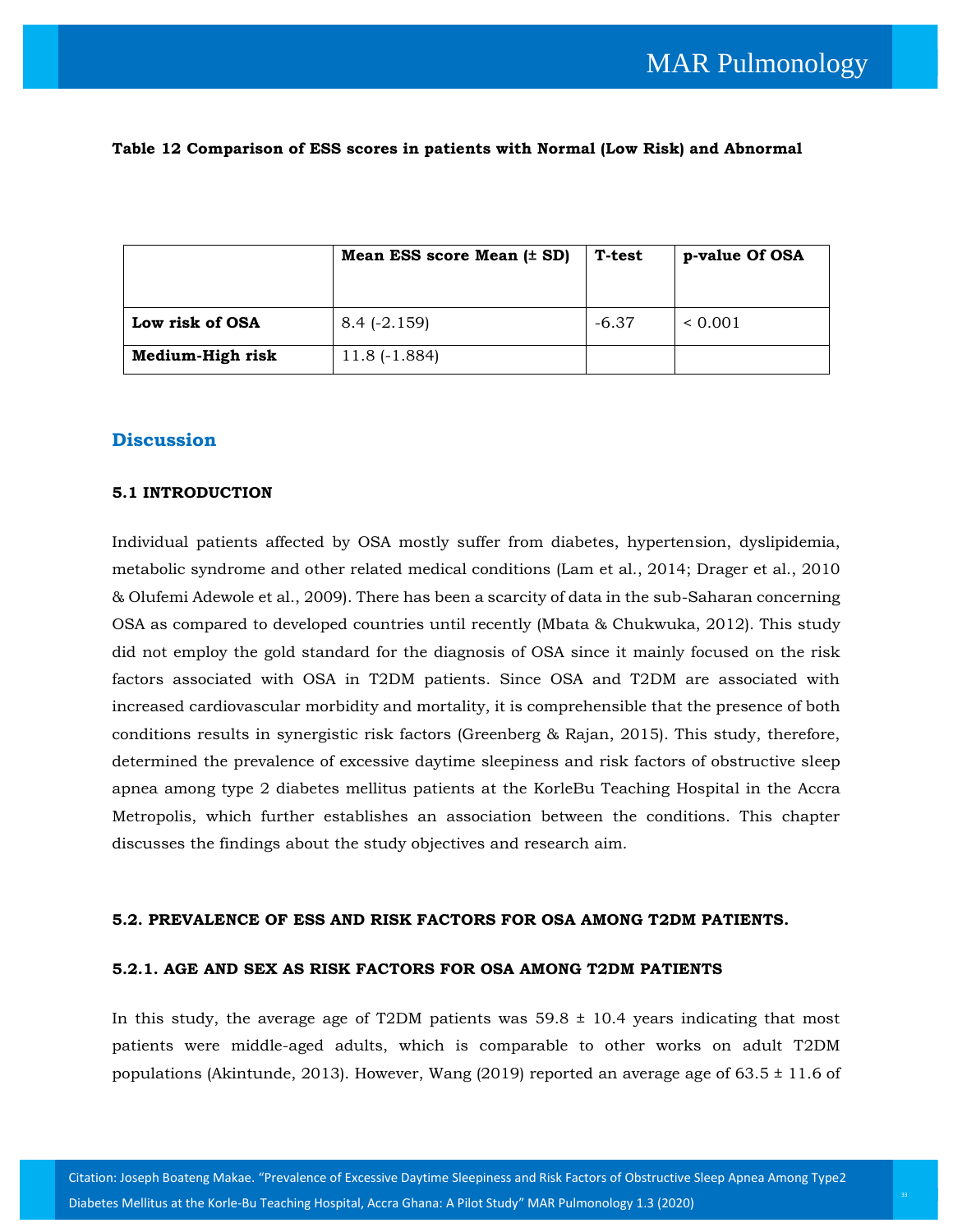T2DM patients in his study. In this study, there is a higher proportion (81.7%) of middle and older age groups (50 – 79 years) in comparison with the younger age group ( $\leq$  49 years) among the T2DM patients. There was a higher proportion of females (76.7%) in comparison with males (23.3%). The representation of females in this study was more than that of males possibly because females were more receptive to the interview than males. Age was a predictor of OSA in this study. The number of T2DM patients aged 55 years and above who had abnormal STOP-BANG scores (moderate-to-severe risk of OSA) made up 63.3% of patients in the study. However, a study conducted by Obaseki and colleagues (2014) in Nigeria, on the prevalence of OSA among a sample of 117 T2DM patients revealed a much lower proportion (25.1%) of moderate-to-severe OSA in T2DM patients. Aging causes an alteration in the upper airway muscles leading to greater upper airway collapsibility during sleep and predisposes them to the occurrence of OSA (Strollo et al., 2017).

## **5.2.2 BMI OF PATIENTS AS RISK FACTOR FOR OSA**

This study revealed 31.0% of participants take in alcohol (either infrequently and frequently) as well as 5.0% who smoke. The average BMI of 25.7 kg/m2 recorded in this study is lower than that of a study conducted by Obaseki et al. (2014). This may be because the majority of the patients were more than 60 years of age in that study (Obaseki et al., 2014) as

BMI increases with age (Zhang et al., 2015). The percentage of overweight and obese (BMI  $\geq 25$ ) kg/m2) was 51.7% which is lower than was observed in the Nigeria-based study (76%) conducted by Obaseki and colleagues. The proportion of Type 2 diabetes mellitus patients who had abnormal STOP-BANG scores  $(3 - 8)$  and were classified to have a moderate-to-severe risk for OSA was 80%. The average STOP-BANG score was  $3.71 \pm 0.81$  for such patients. The 'gold standard' for diagnosis of OSA is overnight Polysomnography. Notwithstanding, questionnairebased screening tools can be used to assess patients who may have a high risk for obstructive sleep apnea. In this study, 15.0% of patients were at high risk for OSA and 20.0% were at lowrisk OSA, however, the majority of patients (65.0%) had an intermediate risk for OSA. West et al, (2009) in a similar study of the prevalence of OSA in men with Type 2 diabetes found that 528 (56.2%) of the patients scored high risk for OSA while 362 (38.6%) were low risk. More patients were at high risk for OSA in their study probably because the sample population was solely male diabetic patients. Since the male gender is one of the predictors for OSA, this may explain the increased prevalence of high-risk patients for OSA in that study.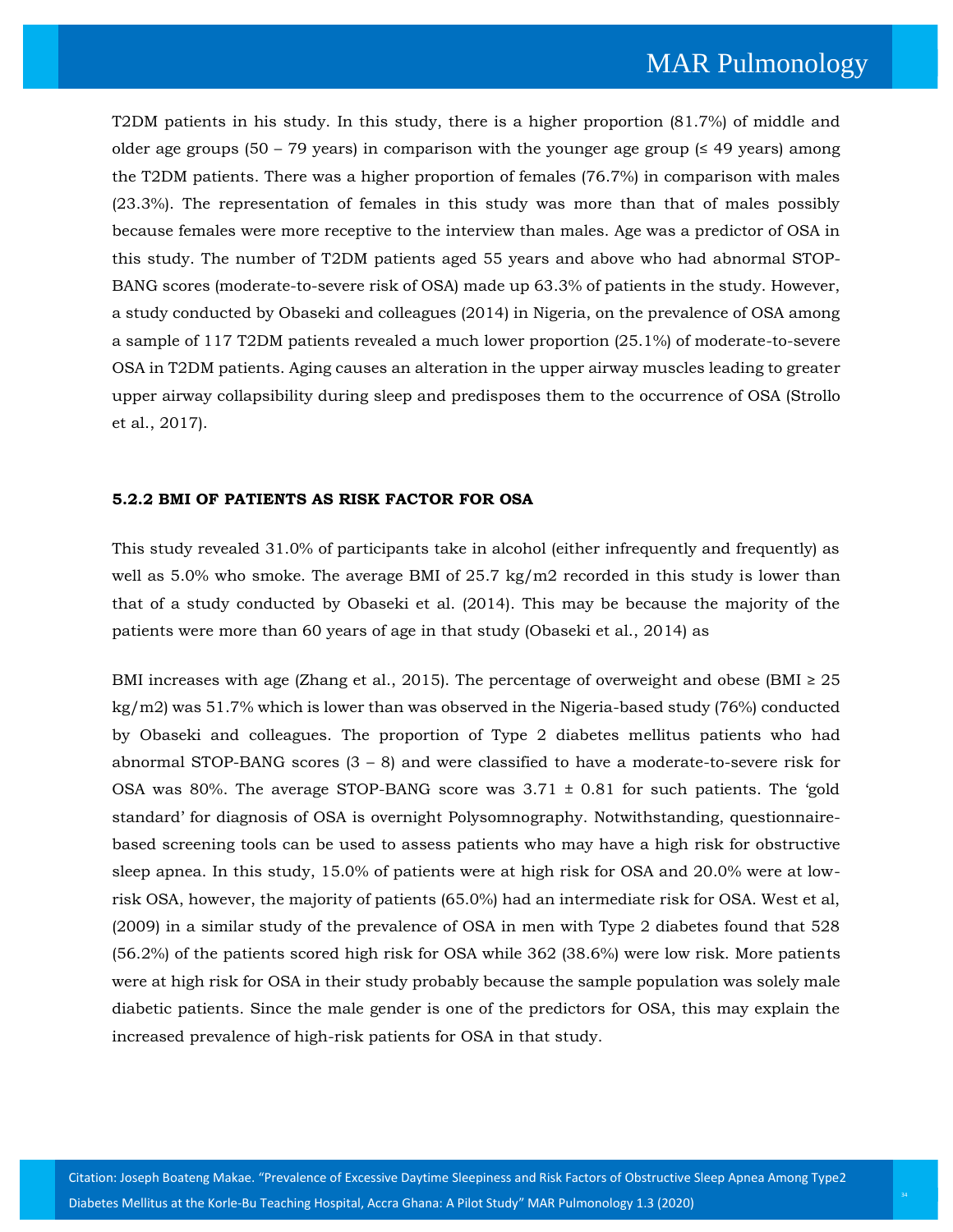T2DM patients who were obese (BMI  $\geq$  30.0 kg/m2) and had a moderate-to-severe risk for OSA were 10 (16.7%). Also, overweight patients (BMI 25.0 - 29.9 kg/m2) who had a moderate-tosevere risk for OSA were 20 (33.3%). Peppard et al, (2016) showed a strong relationship between an increase in BMI and risk of OSA. An increase in weight affects breathing in several ways. For example, the pharyngeal size and upper airway force of patients can be reduced as a result of increased adipose tissue in the upper airway or the muscle and this affects breathing during sleep (Oliven et al., 2016). Epidemiologic studies from around the world have consistently proven that BMI is the strongest predictor for obstructive sleep apnea (Akintunde, 2013). Though the neck circumference of patients in this study was not measured, it is possible most overweight and obese T2DM who had abnormal STOP-BANG scores had large neck circumference.

#### **5.2.3 PREVALENCE OF EXCESSIVE DAYTIME SLEEPINESS (EDS) AMONG T2DM PATIENTS**

Assessing the prevalence of excessive daytime sleepiness with the Epworth Sleepiness Scale (ESS) showed that the number of patients with a normal ESS score  $(5 \t10)$  was 16 (26.7%). However, there was a significant number, 44 (73.3%) of T2DM patients with abnormal ESS scores and hence classified as having excessive daytime sleepiness (EDS). The mean ESS score for patients without EDS was  $8.63 \pm 1.02$  and that of subjects with EDS was  $13.44 \pm 2.25$ . Comparing the prevalence of EDS in this study to a similar study conducted by Obaseki and colleagues (2014), the latter showed a much lower prevalence of (22.0%) EDS among 117 T2DM patients that took part in the study in Nigeria. The reason for this low prevalence in that study was possibly due to a lower number of patients who reported as habitual snorers (35.0%). In this study, the number of patients who reported snoring and had abnormal ESS scores was 37 out of the 60 participants (61.6%) of which 11 (29.7%) were male and 26 (70.3%) were female.

## **5.2.4 RELATIONSHIP BETWEEN EXCESSIVE DAYTIME SLEEPINESS (EDS), OBSTRUCTIVE SLEEP APNEA (OSA) AND TYPE 2 DIABETES MELLITUS (T2DM)**

This study showed that 80% of T2DM patients had a moderate-to-high risk for OSA and 15.0% were at high-risk for OSA based on their STOP-BANG scores. Studies based on full polysomnography suggest that the prevalence of OSA in T2DM is higher than when using questionnaire-based screening tools to assess the risk of OSA (Obaseki et al., 2014). So in this study, patients with intermediate and high STOP-BANG scores were considered a medium-high risk for OSA. Comparing the mean ESS scores of T2DM patients who had low STOP-BANG scores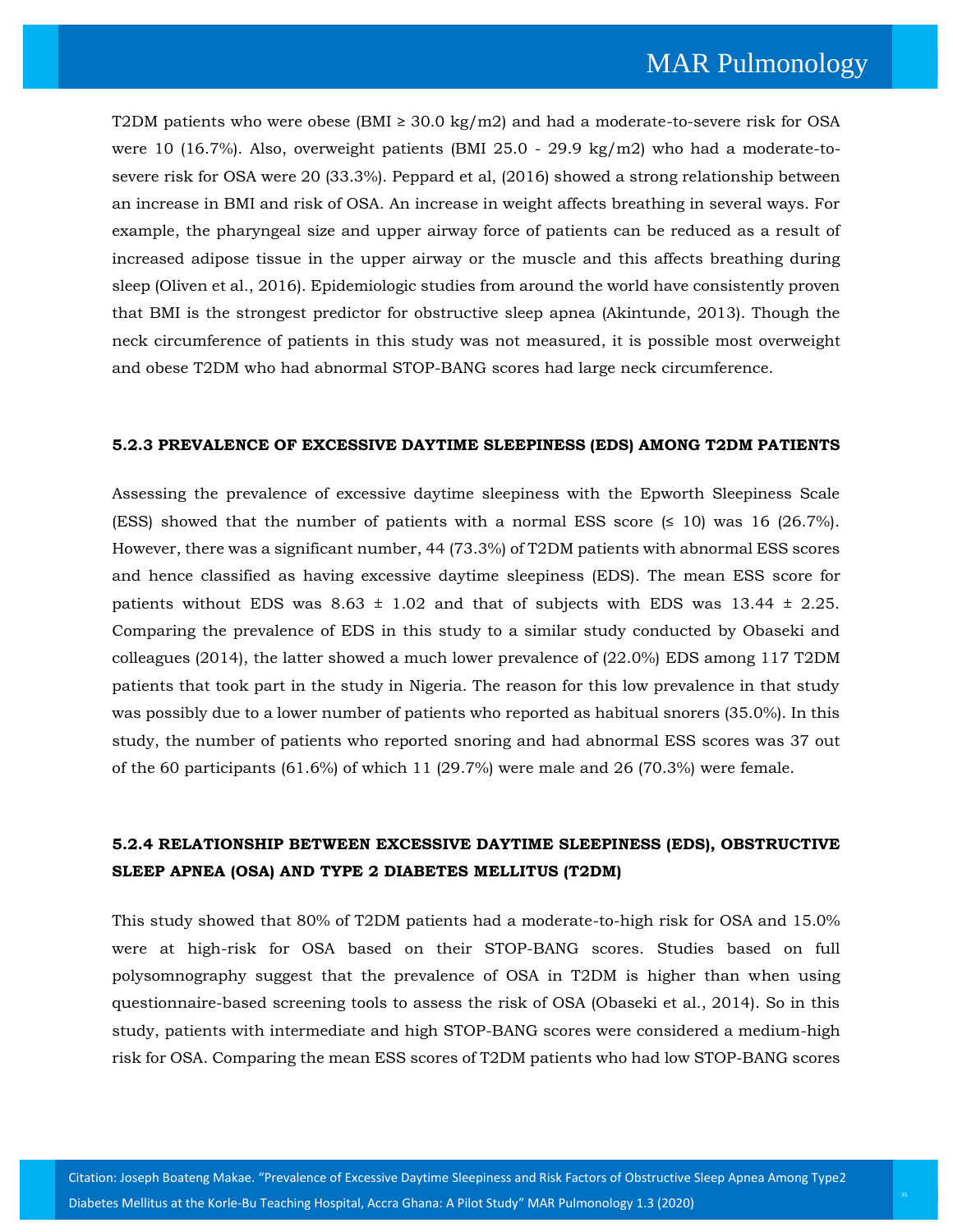(0-2) and medium-to-high STOP-BANG scores (3-8), it showed a significant difference between them in the ESS scores  $(p < 0.001)$ .

Correlation analysis (Fig.3) showed that there was a significant relationship between patients' ESS and STOP-BANG scores (p < 0.01). Additionally, among T2DM patients interviewed in this study, there were significantly more patients with abnormal STOP-BANG scores and abnormal ESS scores (p < 0.001), suggesting a significant association between T2DM, ESS AND OSA.

#### **5.3 CONCLUSION**

In conclusion, this study showed that most patients with T2DM had a moderate or high risk for OSA. The prevalence of excessive daytime sleepiness was high in Type 2 diabetes mellitus patients based on this study, and it was a significant risk factor for patients with medium-high risk for OSA. The study further showed that older age, overweight, and obesity had an impact, increasing the risk of OSA in type 2 diabetes patients.

#### **5.4 LIMITATIONS**

The limitations of this study were:

1.The sample size was smaller than the calculated sample size due to reduced access to patients and the need to conduct telephone interviews. This could have introduced sample bias.

2. An important parameter in the questionnaire (neck circumference) was ignored in the study because restrictions on access to patients did not make it possible for it to be measured directly on the patients.

3. The use of telephone interviews made it very difficult to assess the true response of patients, or if there was a lack of understanding of questions. There was also in some cases the problem of the language barrier and the use of interpreters in translating the questions.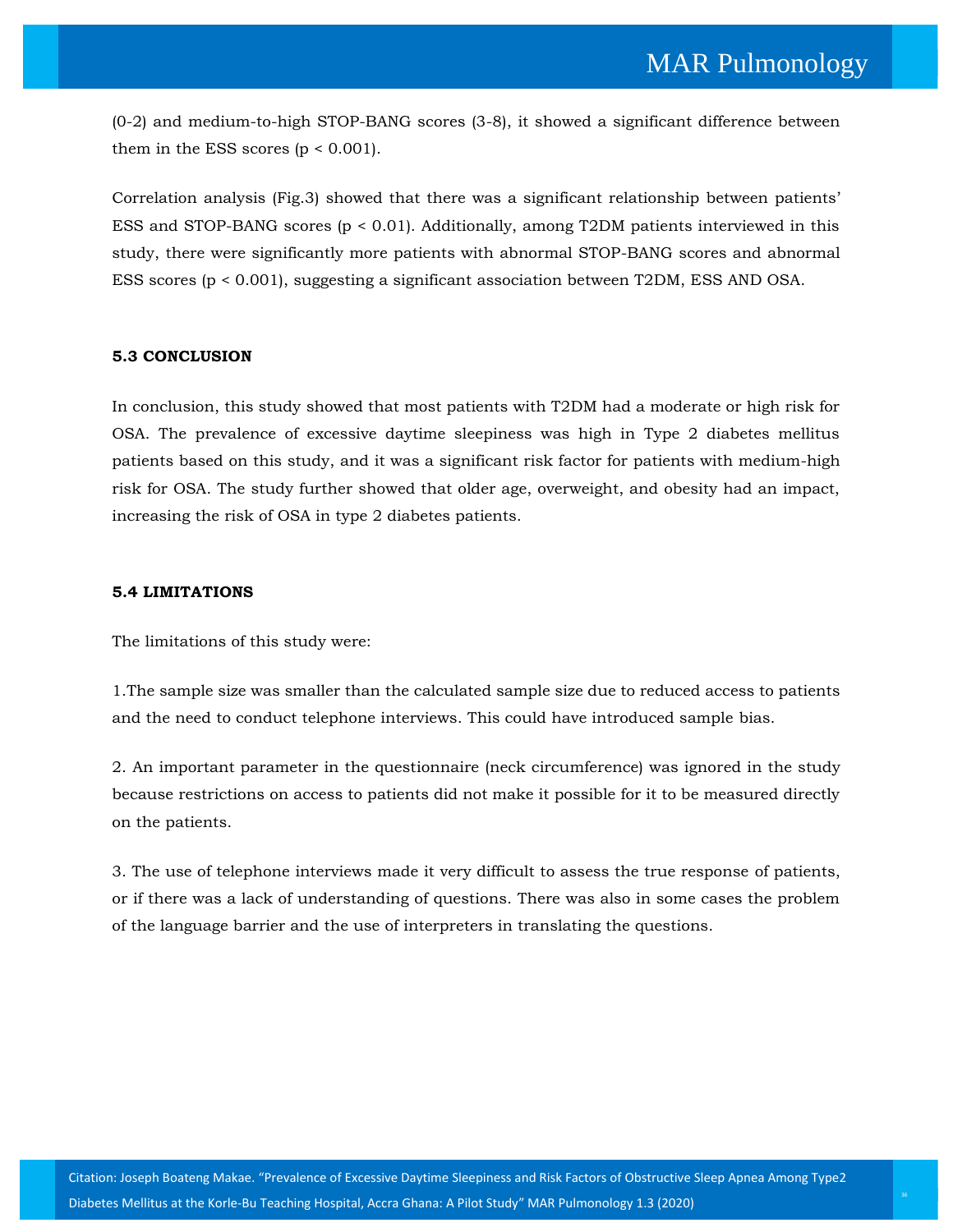#### **5.5 RECOMMENDATIONS**

The study recommendations are:

1. Recent studies have shown that sleep disorders impact on the development and management of diabetes so these important findings should be considered when managing diabetic patients.

2. The prevention or reduction of overweight and obese patients should be an important target in the treatment of T2DM as it puts them at increased risk of OSA.

Ambulant sleep studies like polygraph or full polysomnography should be conducted on T2DM patients found to have a significant risk of OSA and/or evidence of EDS, for corrective treatment with CPAP to be started.

## **References**

1.Akintunde, A. A. (2013). "[Clustering of metabolic syndrome and obstructive sleep apnoea](https://www.google.com/search?q=Clustering+of+metabolic+syndrome+and+obstructive+sleep+apnoea+Syndrome+Z+among+adult+nigerians+with+systemic+hypertension%3A+Prevalence+and+clinical+correlates&oq=Clustering+of+metabolic+syndrome+and+obstructive+sleep+apnoea+Syndrome+Z+among+adult+nigerians+with+systemic+hypertension%3A+Prevalence+and+clinical+correlates&aqs=chrome..69i57.731j0j7&sourceid=chrome&ie=UTF-8)  [Syndrome Z among adult nigerians with systemic hypertension: Prevalence and clinical](https://www.google.com/search?q=Clustering+of+metabolic+syndrome+and+obstructive+sleep+apnoea+Syndrome+Z+among+adult+nigerians+with+systemic+hypertension%3A+Prevalence+and+clinical+correlates&oq=Clustering+of+metabolic+syndrome+and+obstructive+sleep+apnoea+Syndrome+Z+among+adult+nigerians+with+systemic+hypertension%3A+Prevalence+and+clinical+correlates&aqs=chrome..69i57.731j0j7&sourceid=chrome&ie=UTF-8)  correlates". *[International Journal of Cardiovascular Research](https://www.google.com/search?q=Clustering+of+metabolic+syndrome+and+obstructive+sleep+apnoea+Syndrome+Z+among+adult+nigerians+with+systemic+hypertension%3A+Prevalence+and+clinical+correlates&oq=Clustering+of+metabolic+syndrome+and+obstructive+sleep+apnoea+Syndrome+Z+among+adult+nigerians+with+systemic+hypertension%3A+Prevalence+and+clinical+correlates&aqs=chrome..69i57.731j0j7&sourceid=chrome&ie=UTF-8)*, *01*(05).

[2.Al Jobori, H., Daniele, G., Adams, J., Cersosimo, E., Solis-Herrera, C., Triplitt, C., &](https://www.google.com/search?sxsrf=ALeKk021XvGbIlCsCqdiu02Ia6L4iRBRRQ%3A1603356025428&ei=eUWRX5y_GYmA9QPP2KPgBg&q=Al+Jobori%2C+H.%2C+Daniele%2C+G.%2C+Adams%2C+J.%2C+Cersosimo%2C+E.%2C+Solis-Herrera%2C+C.%2C+Triplitt%2C+C.%2C+%26+AbdulGhani%2C+M.+%282018%29.+The+Journal+of+Clinical+Endocrinology+%26+Metabolism%2C+103%284%29%2C+1402-1407.&oq=Al+Jobori%2C+H.%2C+Daniele%2C+G.%2C+Adams%2C+J.%2C+Cersosimo%2C+E.%2C+Solis-Herrera%2C+C.%2C+Triplitt%2C+C.%2C+%26+AbdulGhani%2C+M.+%282018%29.+The+Journal+of+Clinical+Endocrinology+%26+Metabolism%2C+103%284%29%2C+1402-1407.&gs_lcp=CgZwc3ktYWIQAzIHCCMQ6gIQJzIHCCMQ6gIQJzIHCCMQ6gIQJzIHCCMQ6gIQJzIHCCMQ6gIQJzIHCCMQ6gIQJzIHCCMQ6gIQJzIHCCMQ6gIQJzIHCCMQ6gIQJzIHCCMQ6gIQJ1CTrQJYk60CYJq0AmgBcAB4AIABAIgBAJIBAJgBAKABAaABAqoBB2d3cy13aXqwAQrAAQE&sclient=psy-ab&ved=0ahUKEwjc39_S5sfsAhUJQH0KHU_sCGwQ4dUDCA0&uact=5)  AbdulGhani, M. (2018). *[The Journal of Clinical Endocrinology & Metabolism](https://www.google.com/search?sxsrf=ALeKk021XvGbIlCsCqdiu02Ia6L4iRBRRQ%3A1603356025428&ei=eUWRX5y_GYmA9QPP2KPgBg&q=Al+Jobori%2C+H.%2C+Daniele%2C+G.%2C+Adams%2C+J.%2C+Cersosimo%2C+E.%2C+Solis-Herrera%2C+C.%2C+Triplitt%2C+C.%2C+%26+AbdulGhani%2C+M.+%282018%29.+The+Journal+of+Clinical+Endocrinology+%26+Metabolism%2C+103%284%29%2C+1402-1407.&oq=Al+Jobori%2C+H.%2C+Daniele%2C+G.%2C+Adams%2C+J.%2C+Cersosimo%2C+E.%2C+Solis-Herrera%2C+C.%2C+Triplitt%2C+C.%2C+%26+AbdulGhani%2C+M.+%282018%29.+The+Journal+of+Clinical+Endocrinology+%26+Metabolism%2C+103%284%29%2C+1402-1407.&gs_lcp=CgZwc3ktYWIQAzIHCCMQ6gIQJzIHCCMQ6gIQJzIHCCMQ6gIQJzIHCCMQ6gIQJzIHCCMQ6gIQJzIHCCMQ6gIQJzIHCCMQ6gIQJzIHCCMQ6gIQJzIHCCMQ6gIQJzIHCCMQ6gIQJ1CTrQJYk60CYJq0AmgBcAB4AIABAIgBAJIBAJgBAKABAaABAqoBB2d3cy13aXqwAQrAAQE&sclient=psy-ab&ved=0ahUKEwjc39_S5sfsAhUJQH0KHU_sCGwQ4dUDCA0&uact=5)*, *103*(4), 1402-1407.

3[.Al-Abri, M., Al-Lawati, I., & Al-Zedjali, F. \(2017\).](https://www.google.com/search?sxsrf=ALeKk03QxRNk0XifrOTN7KJE05k1AXay7w%3A1603356066652&ei=okWRX56lJ4G7rQH25YbIDQ&q=Sleep+pattern+among+young+and+middle+aged+Omani+adults+using+actigraphy&oq=Sleep+pattern+among+young+and+middle+aged+Omani+adults+using+actigraphy&gs_lcp=CgZwc3ktYWIQAzoHCCMQ6gIQJ1Cm2wFYptsBYPbdAWgBcAB4AIABmAGIAZgBkgEDMC4xmAEAoAEBoAECqgEHZ3dzLXdperABCsABAQ&sclient=psy-ab&ved=0ahUKEwie_rPm5sfsAhWBXSsKHfayAdkQ4dUDCA0&uact=5) "Sleep pattern among young and middle aged Omani [adults using actigraphy](https://www.google.com/search?sxsrf=ALeKk03QxRNk0XifrOTN7KJE05k1AXay7w%3A1603356066652&ei=okWRX56lJ4G7rQH25YbIDQ&q=Sleep+pattern+among+young+and+middle+aged+Omani+adults+using+actigraphy&oq=Sleep+pattern+among+young+and+middle+aged+Omani+adults+using+actigraphy&gs_lcp=CgZwc3ktYWIQAzoHCCMQ6gIQJ1Cm2wFYptsBYPbdAWgBcAB4AIABmAGIAZgBkgEDMC4xmAEAoAEBoAECqgEHZ3dzLXdperABCsABAQ&sclient=psy-ab&ved=0ahUKEwie_rPm5sfsAhWBXSsKHfayAdkQ4dUDCA0&uact=5)". *Sleep Medicine*, *40*, e9.

4.Amra, B., Rahmati, B., [Soltaninejad, F., & Feizi, A. \(2018\).](https://www.google.com/search?sxsrf=ALeKk03qWb8EbFhtlVcAa5xrxU9Ccub6PQ%3A1603356096450&ei=wEWRX-fvGtm9rQGH0oWgCQ&q=Amra%2C+B.%2C+Rahmati%2C+B.%2C+Soltaninejad%2C+F.%2C+%26+Feizi%2C+A.+%282018%29.+Oman+Medical+Journal%2C+33%283%29%2C+184-192.&oq=Amra%2C+B.%2C+Rahmati%2C+B.%2C+Soltaninejad%2C+F.%2C+%26+Feizi%2C+A.+%282018%29.+Oman+Medical+Journal%2C+33%283%29%2C+184-192.&gs_lcp=CgZwc3ktYWIQAzoHCCMQ6gIQJ1D_7ANY_-wDYKjyA2gBcAF4AIABygGIAcoBkgEDMi0xmAEAoAEBoAECqgEHZ3dzLXdperABCsABAQ&sclient=psy-ab&ved=0ahUKEwjnz8705sfsAhXZXisKHQdpAZQQ4dUDCA0&uact=5) *Oman Medical Journal*, *33*(3), 184- [192.](https://www.google.com/search?sxsrf=ALeKk03qWb8EbFhtlVcAa5xrxU9Ccub6PQ%3A1603356096450&ei=wEWRX-fvGtm9rQGH0oWgCQ&q=Amra%2C+B.%2C+Rahmati%2C+B.%2C+Soltaninejad%2C+F.%2C+%26+Feizi%2C+A.+%282018%29.+Oman+Medical+Journal%2C+33%283%29%2C+184-192.&oq=Amra%2C+B.%2C+Rahmati%2C+B.%2C+Soltaninejad%2C+F.%2C+%26+Feizi%2C+A.+%282018%29.+Oman+Medical+Journal%2C+33%283%29%2C+184-192.&gs_lcp=CgZwc3ktYWIQAzoHCCMQ6gIQJ1D_7ANY_-wDYKjyA2gBcAF4AIABygGIAcoBkgEDMi0xmAEAoAEBoAECqgEHZ3dzLXdperABCsABAQ&sclient=psy-ab&ved=0ahUKEwjnz8705sfsAhXZXisKHQdpAZQQ4dUDCA0&uact=5)

5.Anh, T. H., & Van, M. H. (2016). Ps 17-21 "[effect of obstructive sleep apnea syndrome on](https://www.google.com/search?sxsrf=ALeKk00CCrdE_E0TtdZM8tN2o1GkJw9wPQ%3A1603356162018&ei=AkaRX4xKhf_1A4v4sVg&q=effect+of+obstructive+sleep+apnea+syndrome+on+essential+hypertension&oq=effect+of+obstructive+sleep+apnea+syndrome+on+essential+hypertension&gs_lcp=CgZwc3ktYWIQAzoHCCMQ6gIQJ1CRuARYkbgEYKm9BGgBcAB4AIABhwGIAYcBkgEDMC4xmAEAoAEBoAECqgEHZ3dzLXdperABCsABAQ&sclient=psy-ab&ved=0ahUKEwiM0_CT58fsAhWFf30KHQt8DAsQ4dUDCA0&uact=5)  essential hypertension". *[Journal of Hypertension](https://www.google.com/search?sxsrf=ALeKk00CCrdE_E0TtdZM8tN2o1GkJw9wPQ%3A1603356162018&ei=AkaRX4xKhf_1A4v4sVg&q=effect+of+obstructive+sleep+apnea+syndrome+on+essential+hypertension&oq=effect+of+obstructive+sleep+apnea+syndrome+on+essential+hypertension&gs_lcp=CgZwc3ktYWIQAzoHCCMQ6gIQJ1CRuARYkbgEYKm9BGgBcAB4AIABhwGIAYcBkgEDMC4xmAEAoAEBoAECqgEHZ3dzLXdperABCsABAQ&sclient=psy-ab&ved=0ahUKEwiM0_CT58fsAhWFf30KHQt8DAsQ4dUDCA0&uact=5)*, *34*, e479.

6[.Arnardottir, E. S., & Gislason, T. \(2016\).](https://www.google.com/search?sxsrf=ALeKk00t1QV12KLpB95feG_x-sLyKClJIA%3A1603356236585&ei=TEaRX8-RI83l9QOHi6PwDg&q=Arnardottir%2C+E.+S.%2C+%26+Gislason%2C+T.+%282016%29.+Sleep+Medicine+Clinics%2C+11%284%29%2C+421-434&oq=Arnardottir%2C+E.+S.%2C+%26+Gislason%2C+T.+%282016%29.+Sleep+Medicine+Clinics%2C+11%284%29%2C+421-434&gs_lcp=CgZwc3ktYWIQAzoHCCMQ6gIQJ1DBqgFYwaoBYO2wAWgBcAF4AIABgAGIAYABkgEDMC4xmAEAoAEBoAECqgEHZ3dzLXdperABCsABAQ&sclient=psy-ab&ved=0ahUKEwjP57e358fsAhXNcn0KHYfFCO4Q4dUDCA0&uact=5) *Sleep Medicine Clinics*, *11*(4), 421-434.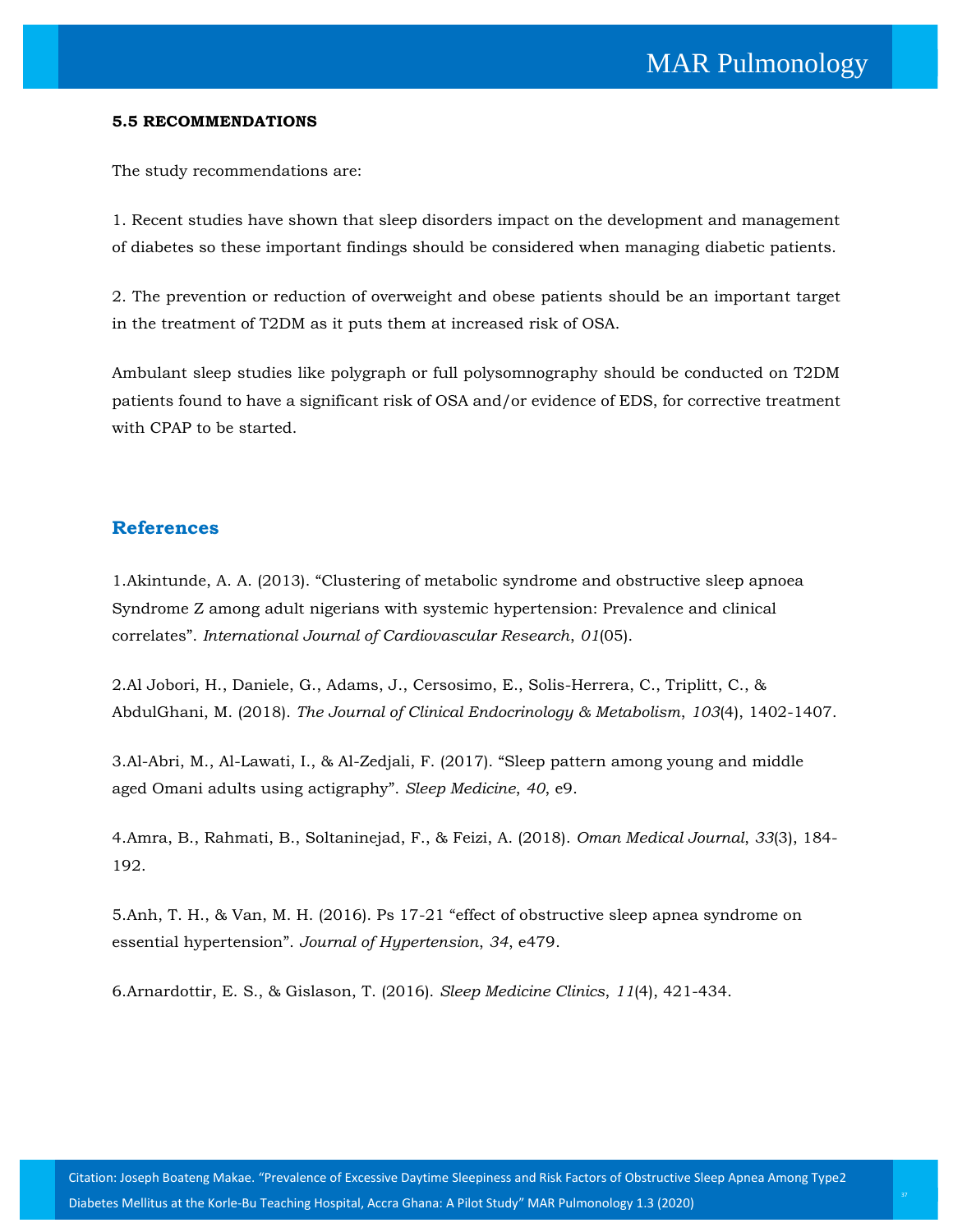7[.Aronsohn, R. S., Whitmore, H., Van Cauter, E., & Tasali, E. \(2010\).](https://www.google.com/search?sxsrf=ALeKk00-wK0yDF3WkKuC-VEOsRLVcel68Q%3A1603356260969&ei=ZEaRX57dOsjorQGjipigBw&q=Impact+of+untreated+obstructive+sleep+apnea+on+glucose+control+in+type+2+diabetes&oq=Impact+of+untreated+obstructive+sleep+apnea+on+glucose+control+in+type+2+diabetes&gs_lcp=CgZwc3ktYWIQAzIHCAAQyQMQHjoHCCMQ6gIQJ1DA2gFYwNoBYKTdAWgBcAB4AIABeIgBeJIBAzAuMZgBAKABAaABAqoBB2d3cy13aXqwAQrAAQE&sclient=psy-ab&ved=0ahUKEwien4jD58fsAhVIdCsKHSMFBnQQ4dUDCA0&uact=5) "Impact of untreated [obstructive sleep apnea on glucose control in type 2 diabetes](https://www.google.com/search?sxsrf=ALeKk00-wK0yDF3WkKuC-VEOsRLVcel68Q%3A1603356260969&ei=ZEaRX57dOsjorQGjipigBw&q=Impact+of+untreated+obstructive+sleep+apnea+on+glucose+control+in+type+2+diabetes&oq=Impact+of+untreated+obstructive+sleep+apnea+on+glucose+control+in+type+2+diabetes&gs_lcp=CgZwc3ktYWIQAzIHCAAQyQMQHjoHCCMQ6gIQJ1DA2gFYwNoBYKTdAWgBcAB4AIABeIgBeJIBAzAuMZgBAKABAaABAqoBB2d3cy13aXqwAQrAAQE&sclient=psy-ab&ved=0ahUKEwien4jD58fsAhVIdCsKHSMFBnQQ4dUDCA0&uact=5)". *American Journal of Respiratory [and Critical Care](https://www.google.com/search?sxsrf=ALeKk00-wK0yDF3WkKuC-VEOsRLVcel68Q%3A1603356260969&ei=ZEaRX57dOsjorQGjipigBw&q=Impact+of+untreated+obstructive+sleep+apnea+on+glucose+control+in+type+2+diabetes&oq=Impact+of+untreated+obstructive+sleep+apnea+on+glucose+control+in+type+2+diabetes&gs_lcp=CgZwc3ktYWIQAzIHCAAQyQMQHjoHCCMQ6gIQJ1DA2gFYwNoBYKTdAWgBcAB4AIABeIgBeJIBAzAuMZgBAKABAaABAqoBB2d3cy13aXqwAQrAAQE&sclient=psy-ab&ved=0ahUKEwien4jD58fsAhVIdCsKHSMFBnQQ4dUDCA0&uact=5) Medicine*, *181*(5), 507-513.

8[.Bais, R. \(2005\). Clinical chemistry: Principles, procedures, correlations, 5th ed. Michael](https://www.google.com/search?sxsrf=ALeKk035fpxQ_rsweH3b-6ohmv5toaAzRA%3A1603356290972&ei=gkaRX5XsOsvyrAGSvLqgDw&q=Bais%2C+R.+%282005%29.+Clinical+chemistry%3A+Principles%2C+procedures%2C+correlations%2C+5th+ed.+Michael+L.Bishop%2C+Edward+P.+Fody%2C+and+Larry+Schoeff.+Baltimore%2C+MD%3A+Lippincott+Williams+%26+Wilkins%2C+2005%2C+756+pp.%2C+%2476.95%2C+hardcover.+ISBN+0-7817-4611-6.+Clinical+Chemistry%2C+51%288%29%2C+1567-1567.&oq=Bais%2C+R.+%282005%29.+Clinical+chemistry%3A+Principles%2C+procedures%2C+correlations%2C+5th+ed.+Michael+L.Bishop%2C+Edward+P.+Fody%2C+and+Larry+Schoeff.+Baltimore%2C+MD%3A+Lippincott+Williams+%26+Wilkins%2C+2005%2C+756+pp.%2C+%2476.95%2C+hardcover.+ISBN+0-7817-4611-6.+Clinical+Chemistry%2C+51%288%29%2C+1567-1567.&gs_lcp=CgZwc3ktYWIQAzIHCCMQ6gIQJzIHCCMQ6gIQJzIHCCMQ6gIQJzIHCCMQ6gIQJzIHCCMQ6gIQJzIHCCMQ6gIQJzIHCCMQ6gIQJzIHCCMQ6gIQJzIHCCMQ6gIQJzIHCCMQ6gIQJ1DegQtY3oELYMmIC2gBcAB4AIABAIgBAJIBAJgBAKABAaABAqoBB2d3cy13aXqwAQrAAQE&sclient=psy-ab&ved=0ahUKEwiVta_R58fsAhVLOSsKHRKeDvQQ4dUDCA0&uact=5)  [L.Bishop, Edward P. Fody, and Larry Schoeff. Baltimore, MD: Lippincott Williams & Wilkins,](https://www.google.com/search?sxsrf=ALeKk035fpxQ_rsweH3b-6ohmv5toaAzRA%3A1603356290972&ei=gkaRX5XsOsvyrAGSvLqgDw&q=Bais%2C+R.+%282005%29.+Clinical+chemistry%3A+Principles%2C+procedures%2C+correlations%2C+5th+ed.+Michael+L.Bishop%2C+Edward+P.+Fody%2C+and+Larry+Schoeff.+Baltimore%2C+MD%3A+Lippincott+Williams+%26+Wilkins%2C+2005%2C+756+pp.%2C+%2476.95%2C+hardcover.+ISBN+0-7817-4611-6.+Clinical+Chemistry%2C+51%288%29%2C+1567-1567.&oq=Bais%2C+R.+%282005%29.+Clinical+chemistry%3A+Principles%2C+procedures%2C+correlations%2C+5th+ed.+Michael+L.Bishop%2C+Edward+P.+Fody%2C+and+Larry+Schoeff.+Baltimore%2C+MD%3A+Lippincott+Williams+%26+Wilkins%2C+2005%2C+756+pp.%2C+%2476.95%2C+hardcover.+ISBN+0-7817-4611-6.+Clinical+Chemistry%2C+51%288%29%2C+1567-1567.&gs_lcp=CgZwc3ktYWIQAzIHCCMQ6gIQJzIHCCMQ6gIQJzIHCCMQ6gIQJzIHCCMQ6gIQJzIHCCMQ6gIQJzIHCCMQ6gIQJzIHCCMQ6gIQJzIHCCMQ6gIQJzIHCCMQ6gIQJzIHCCMQ6gIQJ1DegQtY3oELYMmIC2gBcAB4AIABAIgBAJIBAJgBAKABAaABAqoBB2d3cy13aXqwAQrAAQE&sclient=psy-ab&ved=0ahUKEwiVta_R58fsAhVLOSsKHRKeDvQQ4dUDCA0&uact=5)  [2005, 756 pp., \\$76.95, hardcover. ISBN 0-7817-4611-6.](https://www.google.com/search?sxsrf=ALeKk035fpxQ_rsweH3b-6ohmv5toaAzRA%3A1603356290972&ei=gkaRX5XsOsvyrAGSvLqgDw&q=Bais%2C+R.+%282005%29.+Clinical+chemistry%3A+Principles%2C+procedures%2C+correlations%2C+5th+ed.+Michael+L.Bishop%2C+Edward+P.+Fody%2C+and+Larry+Schoeff.+Baltimore%2C+MD%3A+Lippincott+Williams+%26+Wilkins%2C+2005%2C+756+pp.%2C+%2476.95%2C+hardcover.+ISBN+0-7817-4611-6.+Clinical+Chemistry%2C+51%288%29%2C+1567-1567.&oq=Bais%2C+R.+%282005%29.+Clinical+chemistry%3A+Principles%2C+procedures%2C+correlations%2C+5th+ed.+Michael+L.Bishop%2C+Edward+P.+Fody%2C+and+Larry+Schoeff.+Baltimore%2C+MD%3A+Lippincott+Williams+%26+Wilkins%2C+2005%2C+756+pp.%2C+%2476.95%2C+hardcover.+ISBN+0-7817-4611-6.+Clinical+Chemistry%2C+51%288%29%2C+1567-1567.&gs_lcp=CgZwc3ktYWIQAzIHCCMQ6gIQJzIHCCMQ6gIQJzIHCCMQ6gIQJzIHCCMQ6gIQJzIHCCMQ6gIQJzIHCCMQ6gIQJzIHCCMQ6gIQJzIHCCMQ6gIQJzIHCCMQ6gIQJzIHCCMQ6gIQJ1DegQtY3oELYMmIC2gBcAB4AIABAIgBAJIBAJgBAKABAaABAqoBB2d3cy13aXqwAQrAAQE&sclient=psy-ab&ved=0ahUKEwiVta_R58fsAhVLOSsKHRKeDvQQ4dUDCA0&uact=5) *Clinical Chemistry*, *51*(8), 1567-1567.

9[.Basoglu, O. K., & Tasbakan, M. S. \(2017\).](https://www.google.com/search?sxsrf=ALeKk01Z93tKWjEWvWRy-LjxxHSQrnuuIg%3A1603356473450&ei=OUeRX4SOG4n_9QOg14CgCw&q=Sleep+and+Breathing&oq=Sleep+and+Breathing&gs_lcp=CgZwc3ktYWIQAzIFCAAQyQMyAggAMgIIADIICC4QxwEQrwEyCAguEMcBEK8BMgIIADIICC4QxwEQrwEyAggAMgIIADICCAA6BwgjEOoCECdQg5kCWIOZAmDtngJoAXAAeACAAZUBiAGVAZIBAzAuMZgBAKABAaABAqoBB2d3cy13aXqwAQrAAQE&sclient=psy-ab&ved=0ahUKEwjEjrGo6MfsAhWJf30KHaArALQQ4dUDCA0&uact=5) "*Sleep and Breathing"*, *22*(1), 241-249.

10[.Beihl, D. A., Liese, A. D., & Haffner, S. M. \(2009\).](https://www.google.com/search?sxsrf=ALeKk035m6sAew0dt1PZIDU-ujiFiK1fwA%3A1603356512591&ei=YEeRX6DNI87yrAHR1qvYCg&q=Annals+of+Epidemiology&oq=Annals+of+Epidemiology&gs_lcp=CgZwc3ktYWIQAzIFCAAQyQMyAggAMgIIADICCAAyAggAMgIIADICCAAyAggAMgIIADICCAA6BwgjEOoCECdQr5oCWK-aAmDMoAJoAXABeACAAXuIAXuSAQMwLjGYAQCgAQGgAQKqAQdnd3Mtd2l6sAEKwAEB&sclient=psy-ab&ved=0ahUKEwig_YW76MfsAhVOOSsKHVHrCqsQ4dUDCA0&uact=5) "*Annals of Epidemiology"*, *19*(5), 351-357.

11.Bello, A., Adegoke, B., & Emannuel, B. O. (2011). *[International Journal of General Medicine](https://www.google.com/search?sxsrf=ALeKk00IMGw1gfs1N6fSYgKjJzPyZ0qt0Q%3A1603356550600&ei=hkeRX4qPJIXgrQHT8IqYAw&q=Bello%2C+A.%2C+Adegoke%2C+B.%2C+%26+Emannuel%2C+B.+O.+%282011%29.+International+Journal+of+General+Medicine%2C+723.&oq=Bello%2C+A.%2C+Adegoke%2C+B.%2C+%26+Emannuel%2C+B.+O.+%282011%29.+International+Journal+of+General+Medicine%2C+723.&gs_lcp=CgZwc3ktYWIQAzoHCCMQ6gIQJ1DEvQtYxL0LYMjAC2gBcAF4AIABnQGIAZ0BkgEDMC4xmAEAoAEBoAECqgEHZ3dzLXdperABCsABAQ&sclient=psy-ab&ved=0ahUKEwiK6pXN6MfsAhUFcCsKHVO4AjMQ4dUDCA0&uact=5)*, [723.](https://www.google.com/search?sxsrf=ALeKk00IMGw1gfs1N6fSYgKjJzPyZ0qt0Q%3A1603356550600&ei=hkeRX4qPJIXgrQHT8IqYAw&q=Bello%2C+A.%2C+Adegoke%2C+B.%2C+%26+Emannuel%2C+B.+O.+%282011%29.+International+Journal+of+General+Medicine%2C+723.&oq=Bello%2C+A.%2C+Adegoke%2C+B.%2C+%26+Emannuel%2C+B.+O.+%282011%29.+International+Journal+of+General+Medicine%2C+723.&gs_lcp=CgZwc3ktYWIQAzoHCCMQ6gIQJ1DEvQtYxL0LYMjAC2gBcAF4AIABnQGIAZ0BkgEDMC4xmAEAoAEBoAECqgEHZ3dzLXdperABCsABAQ&sclient=psy-ab&ved=0ahUKEwiK6pXN6MfsAhUFcCsKHVO4AjMQ4dUDCA0&uact=5)

12[.Buxton, O. M., Pavlova, M., Reid, E. W., Wang, W., Simonson, D. C., & Adler, G. K.\(2010\).](https://www.google.com/search?sxsrf=ALeKk02Qq4A2DkVGkt-fBtleNy8EIGqCxw%3A1603356740807&ei=REiRX9fkMNLc9QPNspW4BQ&q=Buxton%2C+O.+M.%2C+Pavlova%2C+M.%2C+Reid%2C+E.+W.%2C+Wang%2C+W.%2C+Simonson%2C+D.+C.%2C+%26+Adler%2C+G.+K.%282010%29.+Diabetes%2C+59%289%29%2C+2126-2133&oq=Buxton%2C+O.+M.%2C+Pavlova%2C+M.%2C+Reid%2C+E.+W.%2C+Wang%2C+W.%2C+Simonson%2C+D.+C.%2C+%26+Adler%2C+G.+K.%282010%29.+Diabetes%2C+59%289%29%2C+2126-2133&gs_lcp=CgZwc3ktYWIQAzIHCCMQ6gIQJzIHCCMQ6gIQJzIHCCMQ6gIQJzIHCCMQ6gIQJzIHCCMQ6gIQJzIHCCMQ6gIQJzIHCCMQ6gIQJzIHCCMQ6gIQJzIHCCMQ6gIQJzIHCCMQ6gIQJ1Dn_gJY5_4CYP-AA2gBcAF4AIABAIgBAJIBAJgBAKABAaABAqoBB2d3cy13aXqwAQrAAQE&sclient=psy-ab&ved=0ahUKEwjXlu-n6cfsAhVSbn0KHU1ZBVcQ4dUDCA0&uact=5)  *Diabetes*, *59*[\(9\), 2126-2133.](https://www.google.com/search?sxsrf=ALeKk02Qq4A2DkVGkt-fBtleNy8EIGqCxw%3A1603356740807&ei=REiRX9fkMNLc9QPNspW4BQ&q=Buxton%2C+O.+M.%2C+Pavlova%2C+M.%2C+Reid%2C+E.+W.%2C+Wang%2C+W.%2C+Simonson%2C+D.+C.%2C+%26+Adler%2C+G.+K.%282010%29.+Diabetes%2C+59%289%29%2C+2126-2133&oq=Buxton%2C+O.+M.%2C+Pavlova%2C+M.%2C+Reid%2C+E.+W.%2C+Wang%2C+W.%2C+Simonson%2C+D.+C.%2C+%26+Adler%2C+G.+K.%282010%29.+Diabetes%2C+59%289%29%2C+2126-2133&gs_lcp=CgZwc3ktYWIQAzIHCCMQ6gIQJzIHCCMQ6gIQJzIHCCMQ6gIQJzIHCCMQ6gIQJzIHCCMQ6gIQJzIHCCMQ6gIQJzIHCCMQ6gIQJzIHCCMQ6gIQJzIHCCMQ6gIQJzIHCCMQ6gIQJ1Dn_gJY5_4CYP-AA2gBcAF4AIABAIgBAJIBAJgBAKABAaABAqoBB2d3cy13aXqwAQrAAQE&sclient=psy-ab&ved=0ahUKEwjXlu-n6cfsAhVSbn0KHU1ZBVcQ4dUDCA0&uact=5)

13[.Carberry, J. C., Jordan, A. S., White, D. P., Wellman, A.,](https://www.google.com/search?sxsrf=ALeKk02hJMfg4NTK9hxBzlbh21bA7M72BQ%3A1603356791999&ei=d0iRX9S0PMGw9QOk0JDwDA&q=Carberry%2C+J.+C.%2C+Jordan%2C+A.+S.%2C+White%2C+D.+P.%2C+Wellman%2C+A.%2C+%26+Eckert%2C+D.+J.+%282016%29.+Sleep%2C+39%283%29%2C+511-521&oq=Carberry%2C+J.+C.%2C+Jordan%2C+A.+S.%2C+White%2C+D.+P.%2C+Wellman%2C+A.%2C+%26+Eckert%2C+D.+J.+%282016%29.+Sleep%2C+39%283%29%2C+511-521&gs_lcp=CgZwc3ktYWIQAzIHCCMQ6gIQJzIHCCMQ6gIQJzIHCCMQ6gIQJzIHCCMQ6gIQJzIHCCMQ6gIQJzIHCCMQ6gIQJzIHCCMQ6gIQJzIHCCMQ6gIQJzIHCCMQ6gIQJzIHCCMQ6gIQJ1CohQRYqIUEYPaIBGgBcAB4AIABAIgBAJIBAJgBAKABAaABAqoBB2d3cy13aXqwAQrAAQE&sclient=psy-ab&ved=0ahUKEwiUzKPA6cfsAhVBWH0KHSQoBM4Q4dUDCA0&uact=5) & Eckert, D. J. (2016). *Sleep*, *39*[\(3\), 511-521.](https://www.google.com/search?sxsrf=ALeKk02hJMfg4NTK9hxBzlbh21bA7M72BQ%3A1603356791999&ei=d0iRX9S0PMGw9QOk0JDwDA&q=Carberry%2C+J.+C.%2C+Jordan%2C+A.+S.%2C+White%2C+D.+P.%2C+Wellman%2C+A.%2C+%26+Eckert%2C+D.+J.+%282016%29.+Sleep%2C+39%283%29%2C+511-521&oq=Carberry%2C+J.+C.%2C+Jordan%2C+A.+S.%2C+White%2C+D.+P.%2C+Wellman%2C+A.%2C+%26+Eckert%2C+D.+J.+%282016%29.+Sleep%2C+39%283%29%2C+511-521&gs_lcp=CgZwc3ktYWIQAzIHCCMQ6gIQJzIHCCMQ6gIQJzIHCCMQ6gIQJzIHCCMQ6gIQJzIHCCMQ6gIQJzIHCCMQ6gIQJzIHCCMQ6gIQJzIHCCMQ6gIQJzIHCCMQ6gIQJzIHCCMQ6gIQJ1CohQRYqIUEYPaIBGgBcAB4AIABAIgBAJIBAJgBAKABAaABAqoBB2d3cy13aXqwAQrAAQE&sclient=psy-ab&ved=0ahUKEwiUzKPA6cfsAhVBWH0KHSQoBM4Q4dUDCA0&uact=5)

14[.Cassar, A., Morgenthaler, T. I., Lennon, R. J., Rihal, C. S., & Lerman, A. \(2007\).](https://www.google.com/search?sxsrf=ALeKk00t-VDRDuQz_MsgHkLkZH-XCTYyFg%3A1603356859781&ei=u0iRX-uZL4f59QP49oKgDQ&q=Cassar%2C+A.%2C+Morgenthaler%2C+T.+I.%2C+Lennon%2C+R.+J.%2C+Rihal%2C+C.+S.%2C+%26+Lerman%2C+A.+%282007%29.+Journal+of+the+American+College+of+Cardiology%2C+50%2814%29%2C+1310-1314&oq=Cassar%2C+A.%2C+Morgenthaler%2C+T.+I.%2C+Lennon%2C+R.+J.%2C+Rihal%2C+C.+S.%2C+%26+Lerman%2C+A.+%282007%29.+Journal+of+the+American+College+of+Cardiology%2C+50%2814%29%2C+1310-1314&gs_lcp=CgZwc3ktYWIQAzIHCCMQ6gIQJzIHCCMQ6gIQJzIHCCMQ6gIQJzIHCCMQ6gIQJzIHCCMQ6gIQJzIHCCMQ6gIQJzIHCCMQ6gIQJzIHCCMQ6gIQJzIHCCMQ6gIQJzIHCCMQ6gIQJ1DwjgFY8I4BYMOSAWgBcAB4AIABAIgBAJIBAJgBAKABAaABAqoBB2d3cy13aXqwAQrAAQE&sclient=psy-ab&ved=0ahUKEwir48zg6cfsAhWHfH0KHXi7ANQQ4dUDCA0&uact=5) *[Journal of](https://www.google.com/search?sxsrf=ALeKk00t-VDRDuQz_MsgHkLkZH-XCTYyFg%3A1603356859781&ei=u0iRX-uZL4f59QP49oKgDQ&q=Cassar%2C+A.%2C+Morgenthaler%2C+T.+I.%2C+Lennon%2C+R.+J.%2C+Rihal%2C+C.+S.%2C+%26+Lerman%2C+A.+%282007%29.+Journal+of+the+American+College+of+Cardiology%2C+50%2814%29%2C+1310-1314&oq=Cassar%2C+A.%2C+Morgenthaler%2C+T.+I.%2C+Lennon%2C+R.+J.%2C+Rihal%2C+C.+S.%2C+%26+Lerman%2C+A.+%282007%29.+Journal+of+the+American+College+of+Cardiology%2C+50%2814%29%2C+1310-1314&gs_lcp=CgZwc3ktYWIQAzIHCCMQ6gIQJzIHCCMQ6gIQJzIHCCMQ6gIQJzIHCCMQ6gIQJzIHCCMQ6gIQJzIHCCMQ6gIQJzIHCCMQ6gIQJzIHCCMQ6gIQJzIHCCMQ6gIQJzIHCCMQ6gIQJ1DwjgFY8I4BYMOSAWgBcAB4AIABAIgBAJIBAJgBAKABAaABAqoBB2d3cy13aXqwAQrAAQE&sclient=psy-ab&ved=0ahUKEwir48zg6cfsAhWHfH0KHXi7ANQQ4dUDCA0&uact=5)  [the American College of Cardiology](https://www.google.com/search?sxsrf=ALeKk00t-VDRDuQz_MsgHkLkZH-XCTYyFg%3A1603356859781&ei=u0iRX-uZL4f59QP49oKgDQ&q=Cassar%2C+A.%2C+Morgenthaler%2C+T.+I.%2C+Lennon%2C+R.+J.%2C+Rihal%2C+C.+S.%2C+%26+Lerman%2C+A.+%282007%29.+Journal+of+the+American+College+of+Cardiology%2C+50%2814%29%2C+1310-1314&oq=Cassar%2C+A.%2C+Morgenthaler%2C+T.+I.%2C+Lennon%2C+R.+J.%2C+Rihal%2C+C.+S.%2C+%26+Lerman%2C+A.+%282007%29.+Journal+of+the+American+College+of+Cardiology%2C+50%2814%29%2C+1310-1314&gs_lcp=CgZwc3ktYWIQAzIHCCMQ6gIQJzIHCCMQ6gIQJzIHCCMQ6gIQJzIHCCMQ6gIQJzIHCCMQ6gIQJzIHCCMQ6gIQJzIHCCMQ6gIQJzIHCCMQ6gIQJzIHCCMQ6gIQJzIHCCMQ6gIQJ1DwjgFY8I4BYMOSAWgBcAB4AIABAIgBAJIBAJgBAKABAaABAqoBB2d3cy13aXqwAQrAAQE&sclient=psy-ab&ved=0ahUKEwir48zg6cfsAhWHfH0KHXi7ANQQ4dUDCA0&uact=5)*, *50*(14), 1310-1314.

15.Cernea, S., & Dobreanu, M. (2013). "[Diabetes and beta cell function: From mechanisms to](https://www.google.com/search?sxsrf=ALeKk01XxUYF2qeDQQ5MsnFmEZ0D3sbHGA%3A1603356879589&ei=z0iRX8qKI5n69QP8_5ugDQ&q=Diabetes+and+beta+cell+function%3A+From+mechanisms+to+evaluation+and+clinical+implications&oq=Diabetes+and+beta+cell+function%3A+From+mechanisms+to+evaluation+and+clinical+implications&gs_lcp=CgZwc3ktYWIQAzIHCAAQyQMQHjoHCCMQ6gIQJ1CJrwJYia8CYPmxAmgBcAB4AIABc4gBc5IBAzAuMZgBAKABAaABAqoBB2d3cy13aXqwAQrAAQE&sclient=psy-ab&ved=0ahUKEwiKroXq6cfsAhUZfX0KHfz_BtQQ4dUDCA0&uact=5)  [evaluation and clinical implications](https://www.google.com/search?sxsrf=ALeKk01XxUYF2qeDQQ5MsnFmEZ0D3sbHGA%3A1603356879589&ei=z0iRX8qKI5n69QP8_5ugDQ&q=Diabetes+and+beta+cell+function%3A+From+mechanisms+to+evaluation+and+clinical+implications&oq=Diabetes+and+beta+cell+function%3A+From+mechanisms+to+evaluation+and+clinical+implications&gs_lcp=CgZwc3ktYWIQAzIHCAAQyQMQHjoHCCMQ6gIQJ1CJrwJYia8CYPmxAmgBcAB4AIABc4gBc5IBAzAuMZgBAKABAaABAqoBB2d3cy13aXqwAQrAAQE&sclient=psy-ab&ved=0ahUKEwiKroXq6cfsAhUZfX0KHfz_BtQQ4dUDCA0&uact=5)". *Biochemia Medica*, 266-280.

16.Chao, C., Wu, J., Yang, Y.,Shih, C., Wang, R., Lu, F., & [Chang,C.\(2011\).](https://www.google.com/search?sxsrf=ALeKk03_567hWs0Sbz0faxZBty9yr2qeSA%3A1603356920622&ei=-EiRX8OpJZPc9QOOtJDAAw&q=Chao%2C+C.%2C+Wu%2C++J.%2C%09Yang%2C%09Y.%2CShih%2C+C.%2C+Wang%2C+R.%2C+Lu%2C+F.%2C+%26+Chang%2CC.%282011%29.+Metabolism%2C+60%286%29%2C+799-804&oq=Chao%2C+C.%2C+Wu%2C++J.%2C%09Yang%2C%09Y.%2CShih%2C+C.%2C+Wang%2C+R.%2C+Lu%2C+F.%2C+%26+Chang%2CC.%282011%29.+Metabolism%2C+60%286%29%2C+799-804&gs_lcp=CgZwc3ktYWIQAzoHCCMQ6gIQJ1DirgFY4q4BYLGxAWgBcAF4AIABdIgBdJIBAzAuMZgBAKABAaABAqoBB2d3cy13aXqwAQrAAQE&sclient=psy-ab&ved=0ahUKEwjDhc796cfsAhUTbn0KHQ4aBDgQ4dUDCA0&uact=5) *Metabolism*, *60*[\(6\), 799-804.](https://www.google.com/search?sxsrf=ALeKk03_567hWs0Sbz0faxZBty9yr2qeSA%3A1603356920622&ei=-EiRX8OpJZPc9QOOtJDAAw&q=Chao%2C+C.%2C+Wu%2C++J.%2C%09Yang%2C%09Y.%2CShih%2C+C.%2C+Wang%2C+R.%2C+Lu%2C+F.%2C+%26+Chang%2CC.%282011%29.+Metabolism%2C+60%286%29%2C+799-804&oq=Chao%2C+C.%2C+Wu%2C++J.%2C%09Yang%2C%09Y.%2CShih%2C+C.%2C+Wang%2C+R.%2C+Lu%2C+F.%2C+%26+Chang%2CC.%282011%29.+Metabolism%2C+60%286%29%2C+799-804&gs_lcp=CgZwc3ktYWIQAzoHCCMQ6gIQJ1DirgFY4q4BYLGxAWgBcAF4AIABdIgBdJIBAzAuMZgBAKABAaABAqoBB2d3cy13aXqwAQrAAQE&sclient=psy-ab&ved=0ahUKEwjDhc796cfsAhUTbn0KHQ4aBDgQ4dUDCA0&uact=5)

17[.Chaput, J., Després, J., Bouchard, C., Astrup, A., & Tremblay, A. \(2009\).](https://www.google.com/search?sxsrf=ALeKk01bIRmiIfLY96sEOnJpINxNMJY3Tg%3A1603356945518&ei=EUmRX-uBH8H8rQHjp4uwCw&q=Sleep+duration+as+a+risk+factor+for+the+development+of+type+2+diabetes+or+impaired+glucose+tolerance%3A+Analyses+of+the+Quebec+family+study&oq=Sleep+duration+as+a+risk+factor+for+the+development+of+type+2+diabetes+or+impaired+glucose+tolerance%3A+Analyses+of+the+Quebec+family+study&gs_lcp=CgZwc3ktYWIQAzIHCCMQ6gIQJzIHCCMQ6gIQJzIHCCMQ6gIQJzIHCCMQ6gIQJzIHCCMQ6gIQJzIHCCMQ6gIQJzIHCCMQ6gIQJzIHCCMQ6gIQJzIHCCMQ6gIQJzIHCCMQ6gIQJ1D2ugJY9roCYPy8AmgBcAB4AIABAIgBAJIBAJgBAKABAaABAqoBB2d3cy13aXqwAQrAAQE&sclient=psy-ab&ved=0ahUKEwirzr2J6sfsAhVBfisKHePTArYQ4dUDCA0&uact=5) "Sleep duration as [a risk factor for the development of type 2 diabetes or impaired glucose tolerance: Analyses of](https://www.google.com/search?sxsrf=ALeKk01bIRmiIfLY96sEOnJpINxNMJY3Tg%3A1603356945518&ei=EUmRX-uBH8H8rQHjp4uwCw&q=Sleep+duration+as+a+risk+factor+for+the+development+of+type+2+diabetes+or+impaired+glucose+tolerance%3A+Analyses+of+the+Quebec+family+study&oq=Sleep+duration+as+a+risk+factor+for+the+development+of+type+2+diabetes+or+impaired+glucose+tolerance%3A+Analyses+of+the+Quebec+family+study&gs_lcp=CgZwc3ktYWIQAzIHCCMQ6gIQJzIHCCMQ6gIQJzIHCCMQ6gIQJzIHCCMQ6gIQJzIHCCMQ6gIQJzIHCCMQ6gIQJzIHCCMQ6gIQJzIHCCMQ6gIQJzIHCCMQ6gIQJzIHCCMQ6gIQJ1D2ugJY9roCYPy8AmgBcAB4AIABAIgBAJIBAJgBAKABAaABAqoBB2d3cy13aXqwAQrAAQE&sclient=psy-ab&ved=0ahUKEwirzr2J6sfsAhVBfisKHePTArYQ4dUDCA0&uact=5)  [the Quebec family study](https://www.google.com/search?sxsrf=ALeKk01bIRmiIfLY96sEOnJpINxNMJY3Tg%3A1603356945518&ei=EUmRX-uBH8H8rQHjp4uwCw&q=Sleep+duration+as+a+risk+factor+for+the+development+of+type+2+diabetes+or+impaired+glucose+tolerance%3A+Analyses+of+the+Quebec+family+study&oq=Sleep+duration+as+a+risk+factor+for+the+development+of+type+2+diabetes+or+impaired+glucose+tolerance%3A+Analyses+of+the+Quebec+family+study&gs_lcp=CgZwc3ktYWIQAzIHCCMQ6gIQJzIHCCMQ6gIQJzIHCCMQ6gIQJzIHCCMQ6gIQJzIHCCMQ6gIQJzIHCCMQ6gIQJzIHCCMQ6gIQJzIHCCMQ6gIQJzIHCCMQ6gIQJzIHCCMQ6gIQJ1D2ugJY9roCYPy8AmgBcAB4AIABAIgBAJIBAJgBAKABAaABAqoBB2d3cy13aXqwAQrAAQE&sclient=psy-ab&ved=0ahUKEwirzr2J6sfsAhVBfisKHePTArYQ4dUDCA0&uact=5)". *Sleep Medicine*, *10*(8), 919-924.

18.Chen, C., Xie, Z., Shen, Y., & Xia, S.F. (2018). *International Journal of [Endocrinology](https://www.google.com/search?sxsrf=ALeKk03kCQOPvPYAGa-GRm7-rJGi9i-tJg%3A1603356987424&ei=O0mRX8O0GeuortoPvfS_qAU&q=Chen%2C+C.%2C+Xie%2C+Z.%2C+Shen%2C+Y.%2C+%26+Xia%2C+S.F.%09%282018%29.+International%09Journal+of+Endocrinology%2C+2018%2C+1-14&oq=Chen%2C+C.%2C+Xie%2C+Z.%2C+Shen%2C+Y.%2C+%26+Xia%2C+S.F.%09%282018%29.+International%09Journal+of+Endocrinology%2C+2018%2C+1-14&gs_lcp=CgZwc3ktYWIQAzoHCCMQ6gIQJ1Cz1QJYs9UCYIjZAmgBcAB4AIABugGIAboBkgEDMC4xmAEAoAEBoAECqgEHZ3dzLXdperABCsABAQ&sclient=psy-ab&ved=0ahUKEwiDvrud6sfsAhVrlEsFHT36D1UQ4dUDCA0&uact=5)*, *[2018](https://www.google.com/search?sxsrf=ALeKk03kCQOPvPYAGa-GRm7-rJGi9i-tJg%3A1603356987424&ei=O0mRX8O0GeuortoPvfS_qAU&q=Chen%2C+C.%2C+Xie%2C+Z.%2C+Shen%2C+Y.%2C+%26+Xia%2C+S.F.%09%282018%29.+International%09Journal+of+Endocrinology%2C+2018%2C+1-14&oq=Chen%2C+C.%2C+Xie%2C+Z.%2C+Shen%2C+Y.%2C+%26+Xia%2C+S.F.%09%282018%29.+International%09Journal+of+Endocrinology%2C+2018%2C+1-14&gs_lcp=CgZwc3ktYWIQAzoHCCMQ6gIQJ1Cz1QJYs9UCYIjZAmgBcAB4AIABugGIAboBkgEDMC4xmAEAoAEBoAECqgEHZ3dzLXdperABCsABAQ&sclient=psy-ab&ved=0ahUKEwiDvrud6sfsAhVrlEsFHT36D1UQ4dUDCA0&uact=5)*[, 1-14.](https://www.google.com/search?sxsrf=ALeKk03kCQOPvPYAGa-GRm7-rJGi9i-tJg%3A1603356987424&ei=O0mRX8O0GeuortoPvfS_qAU&q=Chen%2C+C.%2C+Xie%2C+Z.%2C+Shen%2C+Y.%2C+%26+Xia%2C+S.F.%09%282018%29.+International%09Journal+of+Endocrinology%2C+2018%2C+1-14&oq=Chen%2C+C.%2C+Xie%2C+Z.%2C+Shen%2C+Y.%2C+%26+Xia%2C+S.F.%09%282018%29.+International%09Journal+of+Endocrinology%2C+2018%2C+1-14&gs_lcp=CgZwc3ktYWIQAzoHCCMQ6gIQJ1Cz1QJYs9UCYIjZAmgBcAB4AIABugGIAboBkgEDMC4xmAEAoAEBoAECqgEHZ3dzLXdperABCsABAQ&sclient=psy-ab&ved=0ahUKEwiDvrud6sfsAhVrlEsFHT36D1UQ4dUDCA0&uact=5)